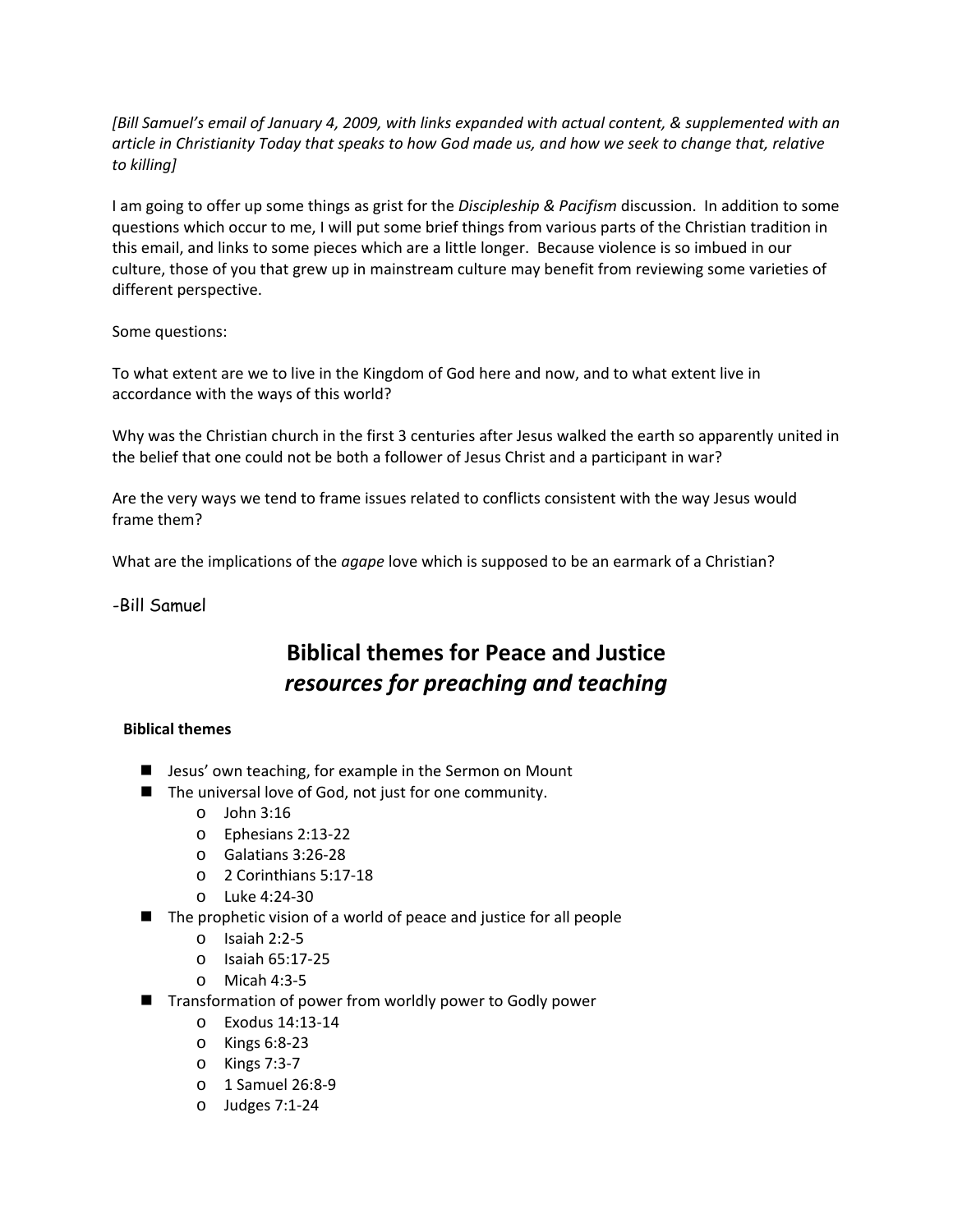- o Ephesians 6:10‐17
- o 2 Corinthians 10:3‐4
- $\blacksquare$  Redemptive suffering, the mystery of the cross
	- o Isaiah 53:1‐12
	- o Luke 9:22‐27
	- o Philippians 2:5‐11

#### **Pathways to Peace**

- $\blacksquare$  Truth
	- o Be committed to the Truth. John 8:31‐32
	- o Cease fire. Ephesians 4:26‐32
	- o Use non‐violent means. Matthew 5:9, 39
	- o Negotiate in good faith. Matthew 5:8. 37
	- o Accept mediation. Matthew 18:15‐16
- **I** Justice
	- o Fairness, lack of exploitation. Psalm 12:5
- **Peace** 
	- o Biblical vision of a society with both truth and justice. Isaiah 65:17‐25
	- o Psalm 85:10‐13

*Developed by the Kenyan National Quaker Peace Conference, January 2008*

# **The Early Church and War**

The early church was not passive and they took social justice to heart. They opposed the common practice of war, abortion and the abandoning of the frail and the sick by the roadside. They were willing to share their worldly possessions and to reach out to friend and foe alike. Their testimony is powerful! Here is a sampling of what they taught.

"We who had been filled with mutual slaughter and every wickedness, have each one - all the world over - changed the instruments of war, the swords into ploughs and the spears into farming instruments, and we cultivate piety righteousness, love for men, faith and hope which is from the Father Himself through the Crucified One." - Justin Martyr, 100 - 165 A.D.

#### **"Under no circumstances should a true Christian draw the sword." – Tertullian, 155-230 A.D.**

"*We have come in accordance with the counsel of Jesus to cut down our arrogant swords of argument into plowshares, and we convert into sickles the spears we formerly used in fighting. For we no longer take swords against a nation, nor do we learn anymore to make war, having become sons of peace for the sake of Jesus, who is our Lord." - Origen of Alexandria, 185-254 A.D.*

*"We, who were formerly slayers of one another, not only do not make war upon our enemies, but, for the sake of neither lying nor deceiving those who examine us, gladly die confessing Christ." - Justin Martyr, 100 - 165 A.D.*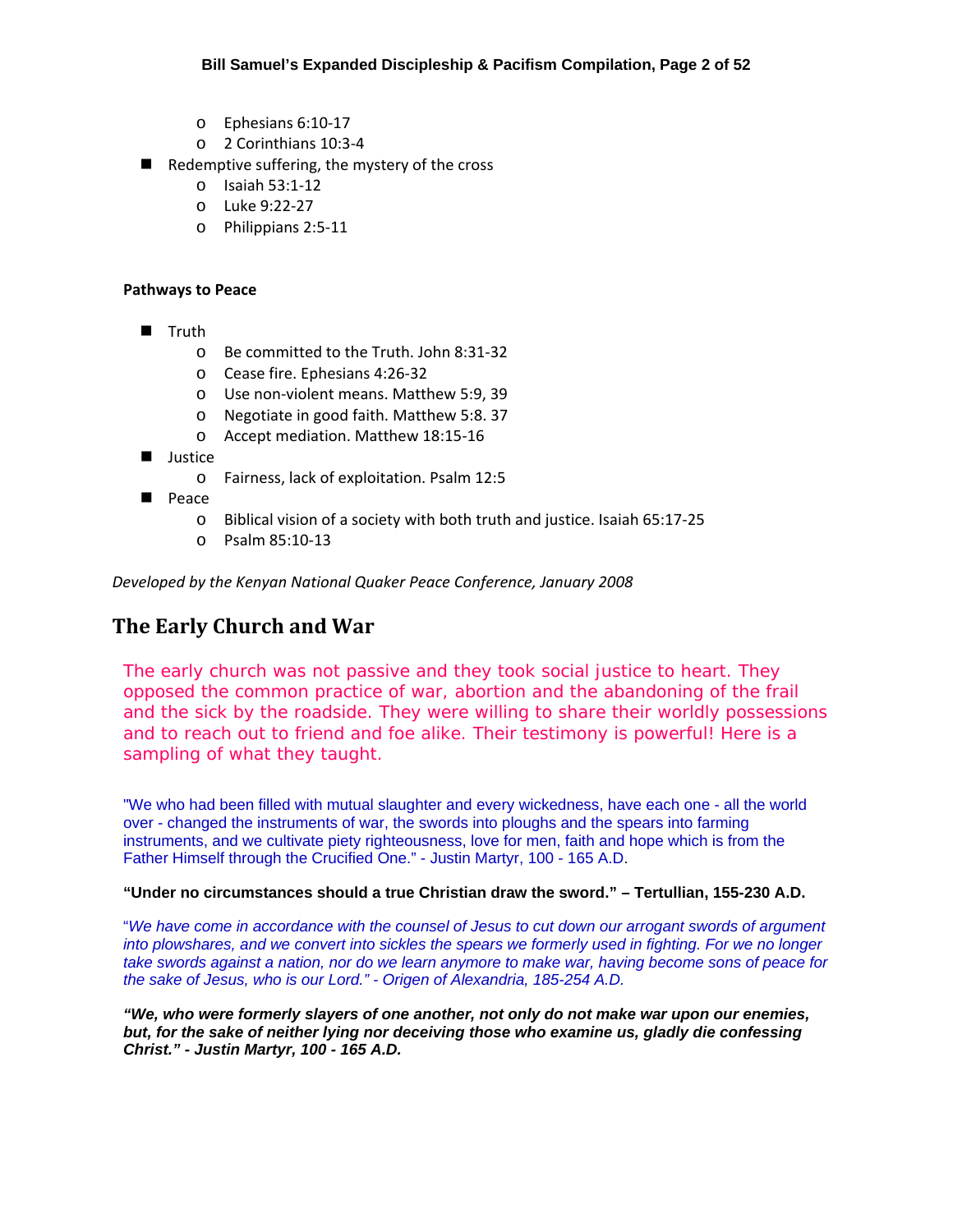*"You cannot demand military service of Christians any more than you can of priests. We do not go forth as soldiers." Origen of Alexandria, 185-254 A.D.*

*"And so, in this commandment of God, no exception at all ought to be made to the rule that it is always wrong to kill a man, whom God has wished to be regarded as a sacrosanct creature…Thou shalt not kill… It is always unlawful to put a man to death." - Lactantius of Bithynia, aprox 240-317 A.D.*

*"And this is at least incredible, inasmuch as even now those Barbarians who have an innate savagery of manners . . . and cannot endure to be a single hour without weapons; but when they hear the teaching of Christ, straightway instead of fighting they turn to husbandry, and instead of arming their hands with weapons they raise them in prayer, and in a word, in place of fighting among themselves henceforth they arm against the devil and against evil spirits, subduing these by self-restrains and virtue of soul. Now this is at once a proof of the divinity of the Saviour, since what men could not learn among idols they have learned from him." - Athanasius, 296-373 A.D.*

*"I am a soldier of Jesus Christ, the eternal king. From now I cease from this military service of your emperors, and I scorn to adore your gods of stone and wood, which are deaf and dumb images… I cast down my vine-staff and belt… and I refuse to serve as a soldier … I threw down my arms; for it was not seemly that a Christian man, who renders military service to the Lord Christ, should render it also by inflicting earthly injuries." - Marcellus the centurion, 298 A.D.*

[From http://www.thejesusgospel.com/The\_Teachings\_of\_the\_Early.html]

# **From the leading 1st Generation Quaker Theologian**

"Whoever can reconcile this, 'Resist not evil', with 'Resist violence by force', again, 'Give also thy other cheek', with 'Strike again'; also, 'Love thine enemies', with 'Spoil them, make a prey of them, pursue them with fire and the sword', or, 'Pray for those that persecute you, and those that calumniate you', with 'Persecute them by fines, imprisonments and death itself', whoever, I say, can find a means to reconcile these things may be supposed also to have found a way to reconcile God with the Devil, Christ with Antichrist, Light with Darkness, and good with evil. But if this be impossible, as indeed it is impossible, so will also the other be impossible, and men do but deceive both themselves and others, while they boldly adventure to establish such absurd and impossible things." — Robert Barclay, 1678

# **Roman Catholic Cardinal Ratzinger (now Pope Benedict XVI)**

"today we should be asking ourselves if it is still licit to admit the very existence of a 'just war'." (May 2, 2003 press conference)

# **Pope Benedict XVI – "On the Revolution of Love"**

Dear Brothers and Sisters!

This Sunday's Gospel has one of the most typical, yet most difficult, teachings of Jesus: *Love your enemies* (Luke 6:27).

It is taken from the Gospel of Luke, but it is also found in Matthew's Gospel (5:44), in the context of the programmatic discourse that begins with the famous Beatitudes. Jesus delivered this address in Galilee,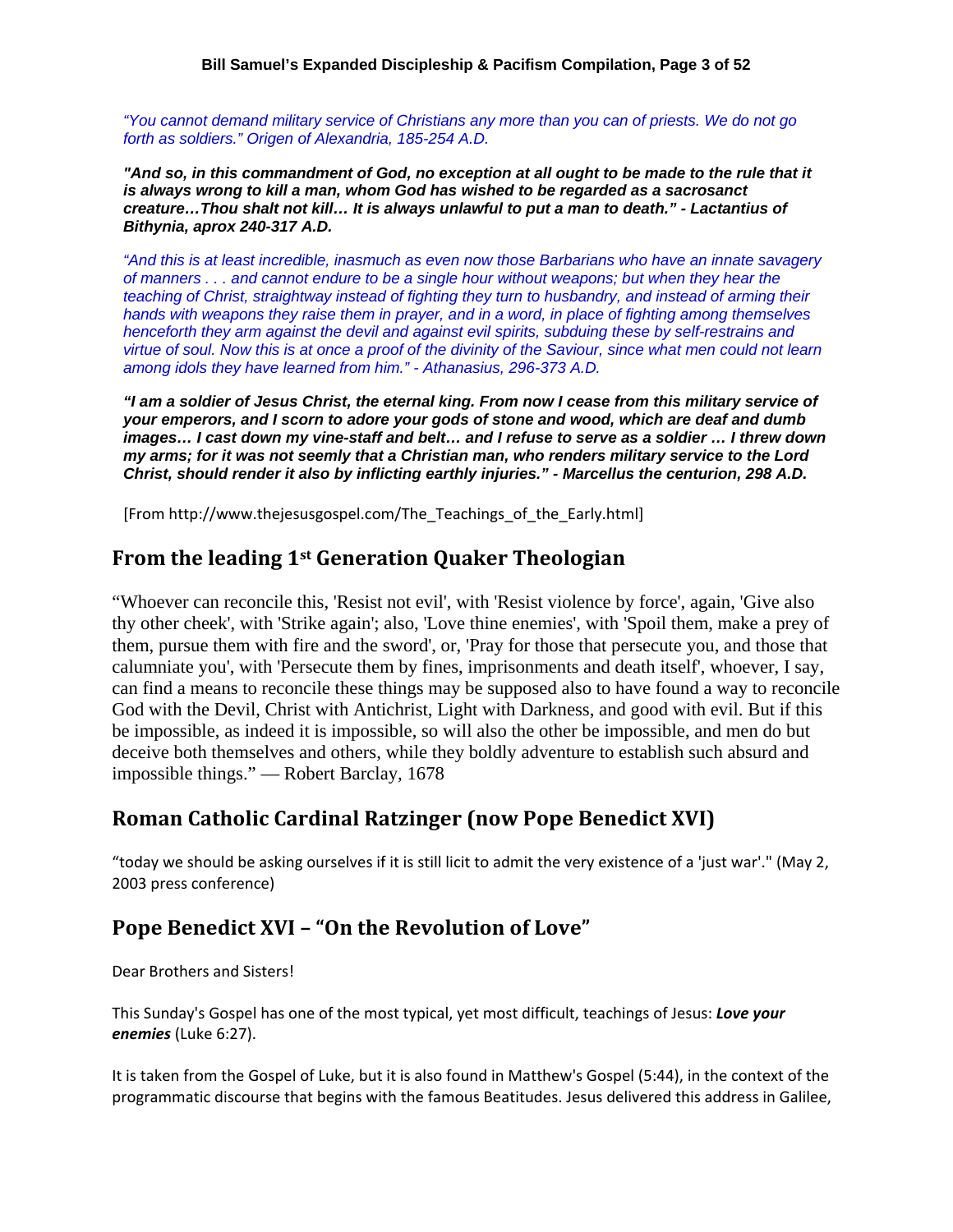at the beginning of his public ministry: It was something of a "manifesto" presented to everyone, which Christ asked his disciples to accept, thus proposing to them in radical terms a model for their lives.

But what is the meaning of his teaching? Why does Jesus ask us to love our very enemies, that is, ask a love that exceeds human capacities? What is certain is that Christ's proposal is realistic, because it takes into account that in the world there is too much violence, too much injustice, and that this situation cannot be overcome without positing more love, more kindness. This "more" comes from God: It is his mercy that has become flesh in Jesus and that alone can redress the balance of the world from evil to good, beginning from that small and decisive "world" which is man's heart.

This page of the Gospel is rightly considered the "magna carta" of Christian nonviolence; it does not consist in surrendering to evil ‐‐ as claims a false interpretation of *turn the other cheek* (Luke 6:29) ‐‐ but in responding to evil with good. (Romans 12:17‐21), and thus breaking the chain of injustice. It is thus understood that nonviolence, for Christians, is not mere tactical behavior but a person's way of being, the attitude of one who is convinced of God's love and power, who is not afraid to confront evil with the weapons of love and truth alone. Loving the enemy is the nucleus of the "Christian revolution," a revolution not based on strategies of economic, political or media power. The revolution of love, a love that does not base itself definitively in human resources, but in the gift of God, that is obtained only and unreservedly in his merciful goodness. Herein lies the novelty of the Gospel, which changes the world without making noise. Herein lies the heroism of the "little ones," who believe in the love of God and spread it even at the cost of life.

Dear brothers and sisters: Lent, which begins this Wednesday, with the rite of the distribution of ashes, is the favorable time in which all Christians are invited to convert ever more deeply to the love of Christ.

Let us ask the Virgin Mary, the docile disciple of the Redeemer, to help us to allow ourselves to be conquered without reservations by that love, to learn to love as he loved us, to be merciful as our heavenly Father is merciful (Luke 6:36).

*(midday angelus, St. Peter's Square, February 18, 2007)*

# **Why Seventh-day Adventists Cannot Engage in War**

George W. Amadon

Published in the *Review and Herald*, March 7, 1865, p. 109.

1. They could not keep the Lord's holy Sabbath. "The *seventh day* is the Sabbath of the Lord thy God; in it *thou shalt not do any work."* Ex. xx, 10. Fighting, as military men tell us, is the hardest kind of work; and the *seventh* day of all days would be the least regarded in the camp and field.

2. The sixth command of God's moral law reads, "Thou shalt not kill." To kill is to take life. The soldier by profession is a practical violater of this precept. But if we would enter into life we must "*keep* the commandments." Matt. xix,17.

3. "God has called *us* to peace;" and "the weapons of *our* warfare are not carnal." 1 Cor. vii, 15; 2 Cor. x, 4. The gospel permits us to use no weapons but "the sword of the Spirit."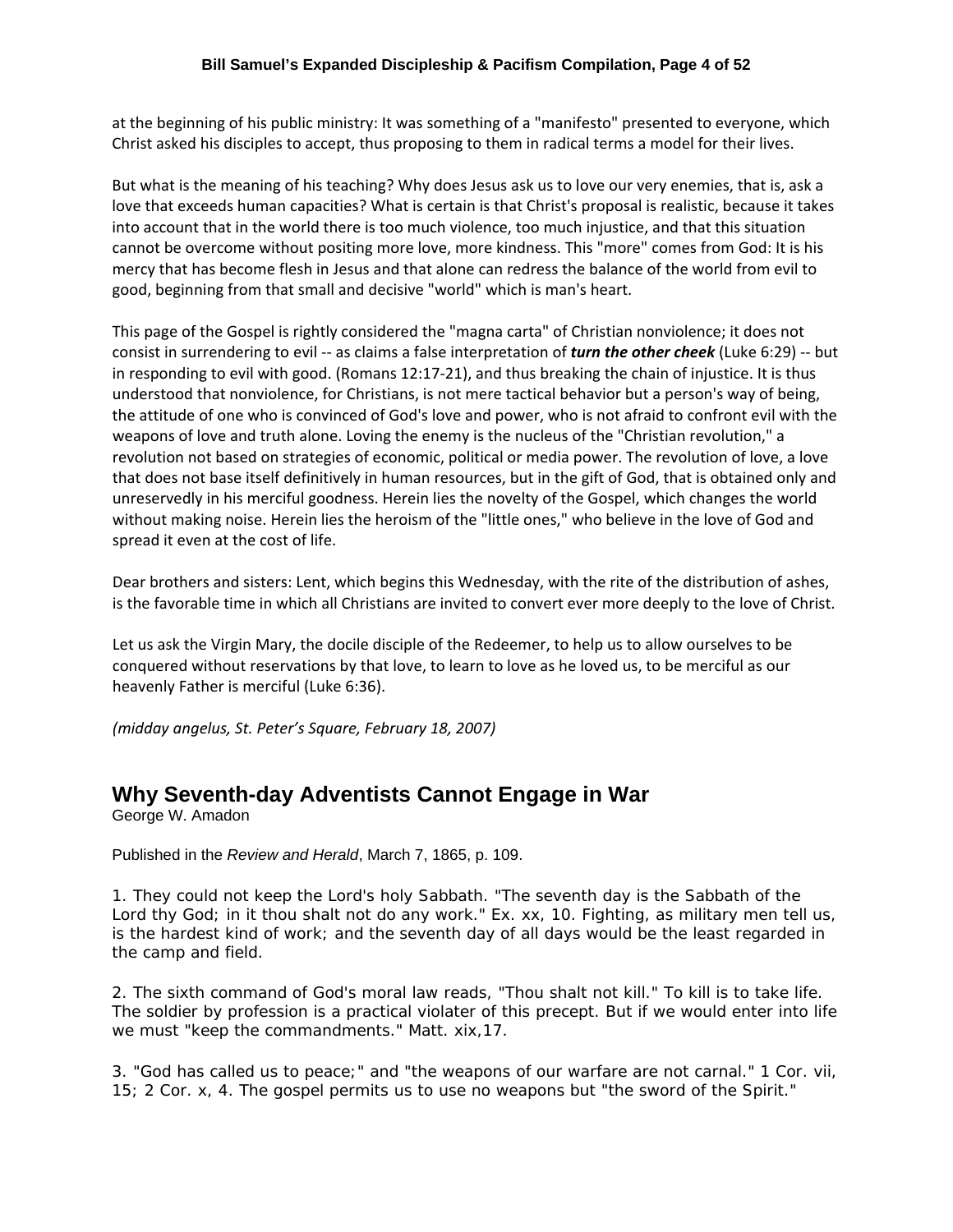4. Our kingdom is not of this world. Said Christ to Pilate, "If my kingdom were of this world *then would* my servants *fight*. John xviii, 36. This is most indisputable evidence that Christians have nothing to do with carnal instruments of war.

5. We are commanded to love even our enemies. "But I say unto you," says the Saviour, "Love your enemies, bless them that curse you, do good to them that hate you, and pray for them that despitefully use you and persecute you." Matt. v, 44. Do we fulfill this command when we blow out their brains with revolvers, or sever their bodies with sabres? "If any man have not the spirit of Christ he is none of his." Rom. viii, 9.

6. Our work is the same as our Master's, who once said, "The Son of man is not come to destroy men's lives, but to save them." Luke ix, 56. If God's Spirit sends us to *save* men, does not *some other* spirit send us to *destroy* them? Let us know what manner of spirit we are of.

7. The New Testament command is, "Resist not evil; but whosoever shall smite thee on the right cheek, turn to him the other also." Matt. vii, 59. That is, we *had better* turn the other cheek than to smite them back again. Could this scripture be obeyed on the battle field?

8. Christ said to Peter, as he struck the high priest's servant, "*Put up again thy sword*." Matt. xxvi, 52. If the Saviour commanded the apostle to "put up" the sword, certainly his followers have no right to take it. Then let those who are of the world *fight*, but as for us let us *pray*.

# **A Practical Christian Pacifism**

by David A. Hoekema

Dr. Hoekema is executive director of the American Philosophical Association, Newark, Delaware. This article appeared in the Christian Century, October 22, 1986, pps. 917-919. Copyright by the Christian Century Foundation; used by permission. Current articles and subscription information can be found at [www.christiancentury.org.](http://www.christiancentury.org/) This article prepared for Religion Online by Ted & Winnie Brock.

Few moral and theological positions are as deeply cherished by their adherents, yet so quickly dismissed by their opponents, as pacifism. The moral legitimacy of using violence is among the most urgent issues of our time, and yet its discussion slips quickly into an exchange of stereotypes. Pacifists are to be commended, even admired—runs the familiar observation in mainline Protestant, Catholic and evangelical circles—but we who know what the world is really like cannot share their naive optimism. The pacifist's reply has become equally familiar: the principles of just war, noble as they may sound, in practice merely pronounce a blessing upon ruling nations and ideologies.

I have grown increasingly dissatisfied with the gulf separating pacifists from defenders of just war. The church in which I was raised, the Christian Reformed Church, is what one draft board, in refusing a friend's request to be recognized as a conscientious objector during the Vietnam war, aptly termed a "war church." Calvinist theology has long been hostile to pacifism, and most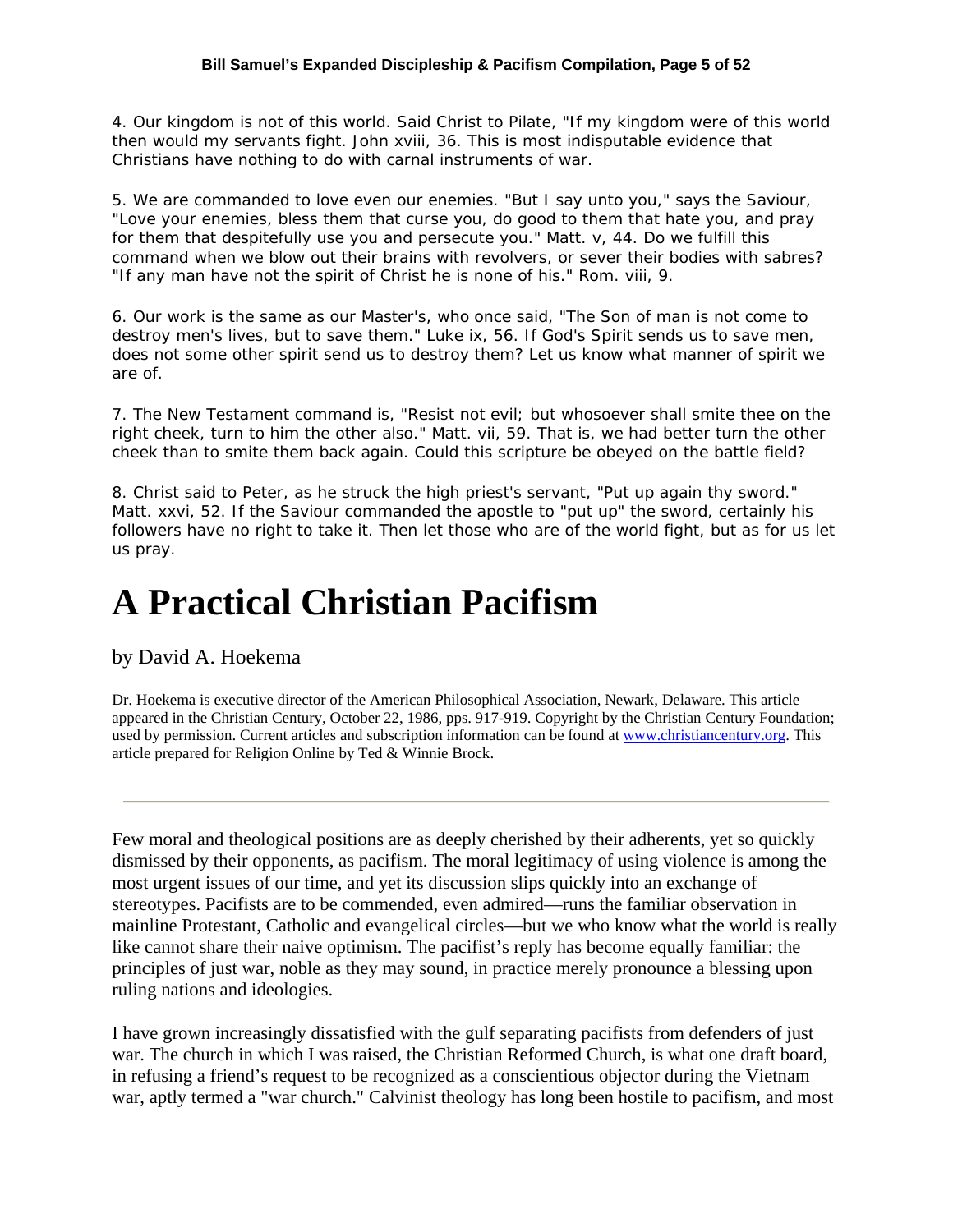Reformed churches' reflections on war begin by distinguishing justified from unjustified wars. Yet the Reformed perspectives on the nature of the person and of society can actually support a realistic form of pacifism—a version that has received too little attention in either the "peace churches" or the "war churches."

Pacifism need not be politically naive, nor need it place undue faith in human goodness. These may be telling objections to some pacifists, but a careful articulation of the pacifist vision can meet them. By the same token, pacifists ought not deride just-war theory as merely Realpolitik in vestments, for the just-war tradition, when taken seriously, is just as stringent in its demands as is pacifism.

The case for Christian pacifism has been made frequently and fervently by many writers. The Gospel writers record that Jesus called his followers to a way of life in which violence and division are overcome by sacrificial love. We must not return evil for evil, Jesus taught, but must return good for evil; we must not hate those who wrong us but must love our enemies and give freely to those who hate us. These themes in Jesus' ministry were deeply rooted in the Hebrew prophetic tradition, and Jesus' ministry an his sacrificial death were a continuation and a fulfillment of that tradition. Followers of Jesus, Christian pacifists say, must follow both his example and his teachings: they must show love for all in their actions and seek healing and reconciliation in every situation.

The early Christian community understood Jesus' commands to prohibit the bearing of arms. Christians refused to join the military, even though the Roman army of the period was as much a police force as a conquering army. Those who converted to Christianity while in military service were instructed to refrain from killing, to pray for forgiveness for past acts of violence, and to seek release from their military obligations. A striking example of the pervasiveness of pacifism in the early church is the fact that Tertullian and Origen—church fathers who stood at opposite poles regarding the relation of faith to philosophical reasoning—each wrote a tract supporting Christians' refusal to join the military.

A profound change in the Christian attitude toward war occurred at the time of the emperor Constantine, whose conversion to Christianity helped bring the Christian community from the fringes to the center of Western society. From the time of Constantine to the present, pacifism has been a minority view in the Christian church. The just-war tradition, rooted in the ethical theories of Plato and Cicero and formulated within the Christian tradition by Augustine, Aquinas and the Protestant Reformers, defends military force as a last resort against grave injustice. According to this view, when the innocent are threatened by an unjust aggressor and all other remedies have failed, Jesus' demand for sacrificial love may require us to use lethal force.

Pacifism and just-war theory reach different conclusions only in a narrow range of cases: both positions insist that Christians must strive always for healing and reconciliation and must act out of love for all, and both traditions unequivocally condemn the reasons—whether nationalism, territorial or economic gain, revenge or glory—for which nearly all wars have been fought. Yet the differences that exist are both theologically and politically significant. Just-war defenders argue that if all means short of violence have failed and organized violence promises to be a limited and effective means of reestablishing justice, Christians may participate in war. Pacifists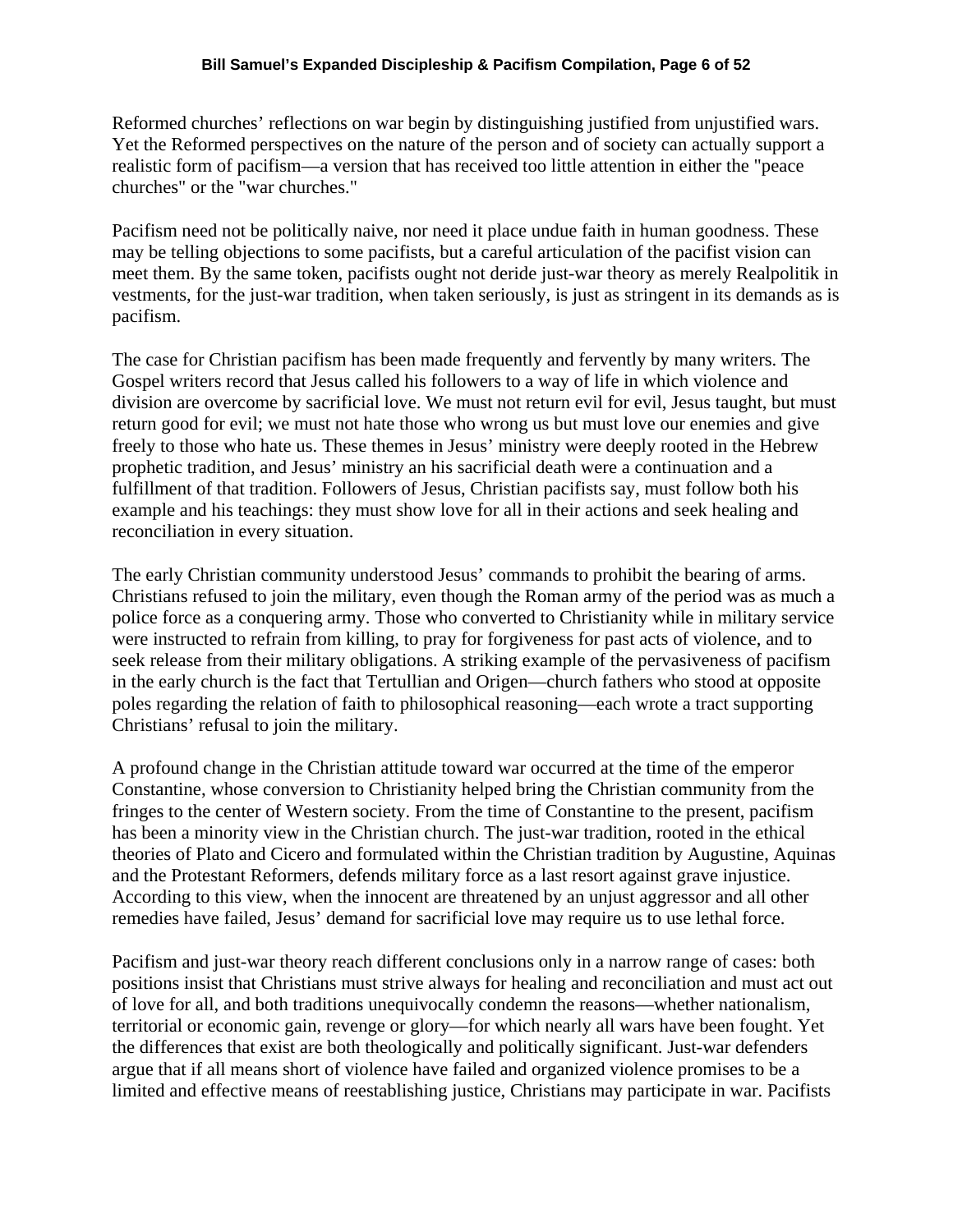insist that to resort to warfare, even for a moral end, is to adopt a means inconsistent with the Christian's calling.

Why is the pacifist vision of a healing and reconciling ministry of nonviolence not universally embraced in the churches? I would single out five prominent arguments to which pacifists, if they are to make their own position cogent and realistic, must respond.

*Pacifism is surrender*. "The pacifist viewpoint is appealing in principle, but in practice it means surrendering to the aggressor," is a charge heard often. "Capitulation to the forces of evil cannot be moral."

The problem with this objection is that it equates pacifism with passive nonresistance. Pacifism is not synonymous with "passivism": the pacifist rejection of war is compatible with a great many measures for defense against aggression. In fact, pacifist theorists have urged the development of a civilian-based non-military defense, which would encompass organized but nonviolent resistance, refusal to cooperate with occupying forces, and efforts to undermine enemy morale.

The tendency to equate pacifism with "passivism" and capitulation reflects how little we know of the remarkable historical successes nonviolent tactics have achieved, even in the face of brutal repression. From the courageous Swedish and Danish resistance to Nazism to the transformation of Polish society by the Solidarity labor movement, and from the struggle for Indian self-rule led by Gandhi to the struggle for racial equality in the United States led by Martin Luther King, Jr., and others, nonviolence has been a creative and effective force. Whether nonviolent resistance can always overcome aggression and whether its cost in suffering and death will in every case be less than that of war is difficult to say, but at least it cannot be said that pacifism is merely a policy of capitulation.

*Pacifism extolls purity.* "The main problem with pacifism" runs a second objection, " is that the pacifist places a higher value on his or her own purity of conscience than on saving others' lives. If we are going to fulfill our obligations, we have to be willing to get our hands dirty and not hold ourselves on some higher moral plateau than everyone else. Pacifists enjoy the freedom that others ensure by their willingness to resort to arms.

This objection rests on two confusions. In the first place, pacifism is an objection to war per se, not merely an objection to personal participation in war. Pacifists do not ask for a special exemption because of their high moral views or delicate sensibilities; they refuse to participate in war because it is immoral. Their exemption from military service is simply the compromise position that has developed in a society in which moral objection to war is not unanimously shared.

A second confusion in this argument is the notion that taking part in war shall be regarded as a lesser evil, rendered necessary by extreme circumstances. Such a claim has no part in traditional just-war theory—or, indeed, in any coherent moral theory. The just-war proponent believes that war is sometimes required by justice, in which case it is not the lesser of two evils but is itself a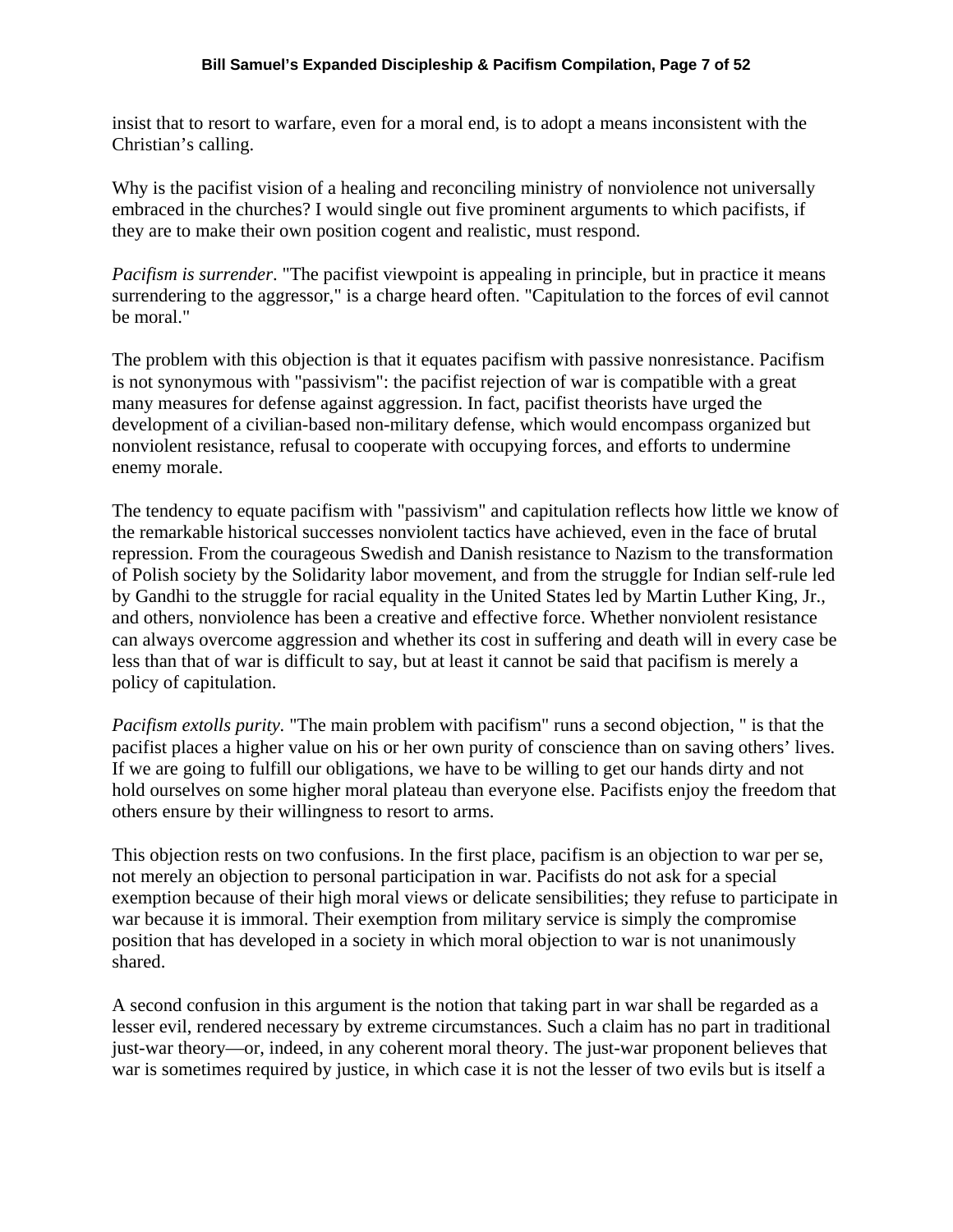good. The issue is whether intentional killing in war is ever a good thing, not whether one ought to grit one's teeth and bravely commit one wrong rather than another.

*Pacifism is based on optimistic humanism*. "Pacifism links a noble ideal—the avoidance of violence—to naive and implausible assumptions about the inherent goodness of human nature. If I thought that I could trust people and nations to resolve their differences peaceably and fairly, I would be a pacifist too. But history teaches us differently."

This objection brings us near the heart of the theological argument against pacifism. Indeed, it is a telling argument against some forms of pacifism. Gandhi, for example, was sustained by a deep faith in the goodness of human nature, a goodness he thought nonviolent action could call forth. "If love or non-violence be not the law of our being," he wrote, "the whole of my argument falls to pieces" (in *Gandhi on Non-violence,* edited by Thomas Merton [New Directions, 1964], p. 25). Similar optimism about human nature seems to have motivated some Quaker writers and much of the pacifism of American church leaders following the First World War. Such optimism requires a selective and unrealistic assessment of human behavior and human capacities. If pacifism rests on a trust that people have a natural capacity and an irrepressible tendency to resolve their differences justly and harmoniously, then pacifism is a delusion, and a dangerous one.

Such trust is not, however, essential to pacifism. There can be a realistic pacifism, a pacifism that gives due weight to the sinfulness and perversity of human nature.

Pacifists and defenders of just war can agree that every life is tainted with sin, and that evil will inevitably arise, but still disagree about how we ought to respond when it does arise. An essential companion to the doctrine of sin is the doctrine of grace. Though human nature is corrupted by sin, it is also illuminated by God's presence and guidance; God's grace shows itself in countless ways in the lives of Christians and non-Christians alike. In light of this fact, evil demands a response that overcomes rather than compounds evil. Such a pacifist stance differs significantly from a Gandhian or humanistic faith in the capacity of the human heart for goodness, while retaining the conviction that there are other remedies for sin besides war.

It should be noted, further, that realism about human nature cuts two ways: if it undermines a pacifism based on optimism, it also undermines the assumption that weapons of destruction and violence intended to restrain evil will be used only for that purpose. The reality of human sinfulness means that the instruments we intend to use for good are certain to be turned to evil purposes as well. There is therefore a strong presumption for using those means of justice that are least likely to be abused and least likely to cause irrevocable harm when they are abused. An army trained and equipped for national defense can quickly become an army of conquest or a tool of repression in the hands of an unprincipled leader. But a nonviolent national defense force, or a peacekeeping force bringing together citizens of a dozen nations, is of little use except for its intended purpose.

*Pacifism confuses moral categories*. "The basic confusion of pacifists is their assumption that the principles of Christian morality which we ought to follow in our individual lives can be applied to governments. Only individuals can truly be moral; governments are by their very nature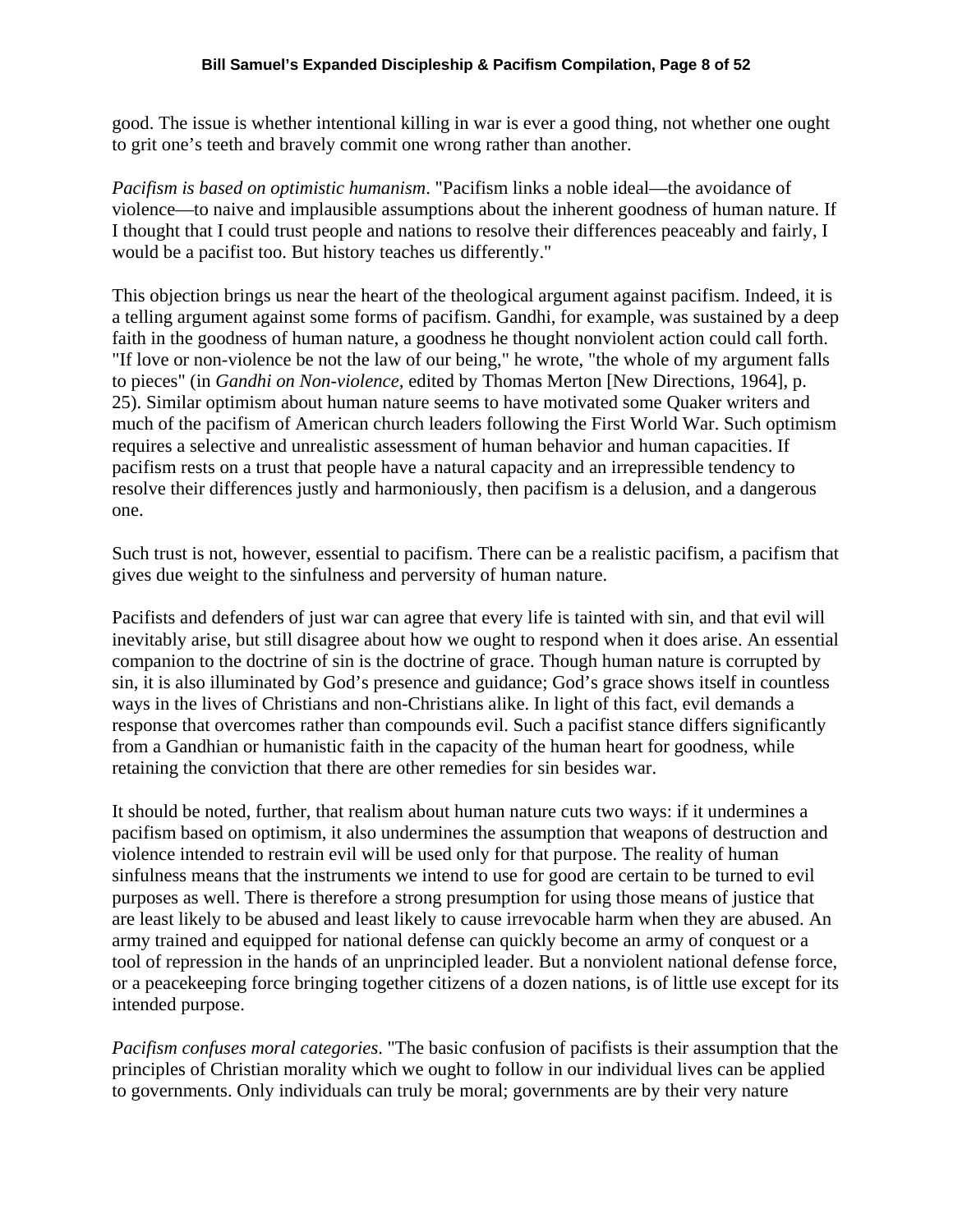'immoral,' if we judge them as we would judge individuals. Killing is wrong for individuals, but for states an entirely different standard must be applied."

The notion that morality applies to individuals and not to governments is completely contrary to a central doctrine of Reformed theology which is endorsed, in varying forms, by other Christian traditions as well: that Jesus Christ is the Lord not just of the church, nor of a special sphere of religious activity, but of all of the natural and human world. We are not called to serve God in our religious activities and to carry on as usual in the other areas of life—far from it. We are called to live as followers of Jesus Christ in every human activity. Thus, we must obey God's demands for justice and reconciliation not only as families and churches but as societies. There is no room in Christian social thought for excluding governments from the realm of morality. If Christian ethics permits killing in certain circumstances, then violence is legitimate as a last resort, both for individuals and for governments. But if, on the other hand, Jesus did in fact demand that the members of the new Kingdom he inaugurated renounce all killing, then we must restructure both our personal and our institutional lives to fulfill that demand.

*Pacifism is too patient*. "To suffer wrong rather than harm another, to return nonviolent resistance for violent oppression, might have been appropriate at an earlier stage in our struggle. But the violence inflicted on us for so long leaves us no choice but to use force in return. We can endure no more; only arms can bring justice now."

This argument, the cry raised in Soweto and San Salvador, is painfully familiar, and it is impossible to hear it without feeling the deep pain of those who make it. I am not sure whether this argument can be answered. Those of us who regard it at a comfortable distance may not know the possibilities that remain to those whose lives have been stunted by violence.

Are there wrongs so grave that only violent means can set them right? I do not believe there are, but I do believe that the historical point at which one faces this question is significant. Nazism would surely have been destroyed by sustained nonviolent resistance had Christians and others not averted their gaze from its evil for so long. But whether Nazism could have been destroyed by nonviolent means in 1939 is a far more difficult question. Similarly, the Christian churches of South Africa, both black and white, could once have ended the policy of apartheid through nonviolent reforms, but today, as the black death toll mounts into the thousands, it is difficult to imagine that the system will fall unless commensurate force is brought to bear against it.

Situations of extreme oppression do not invalidate the pacifist vision of nonviolent change. Active but nonlethal resistance is both theologically and practically defensible even in seemingly hopeless circumstances—as the courageous work of André Trocmé in Vichy France and of several church leaders in South Africa today makes evident. Yet many in such situations turn to violence as their last hope in the struggle for justice. We may dispute their conclusion, but our response should be more one of solidarity than of condemnation.

I have argued that the major objections to pacifism can be met by a pacifism grounded in Christian commitment and realism about human nature. To answer these objections is not to show that pacifism is the only responsible stance that a Christian may adopt. The issue of the justifiability of violence needs to be faced squarely and debated vigorously in the churches, and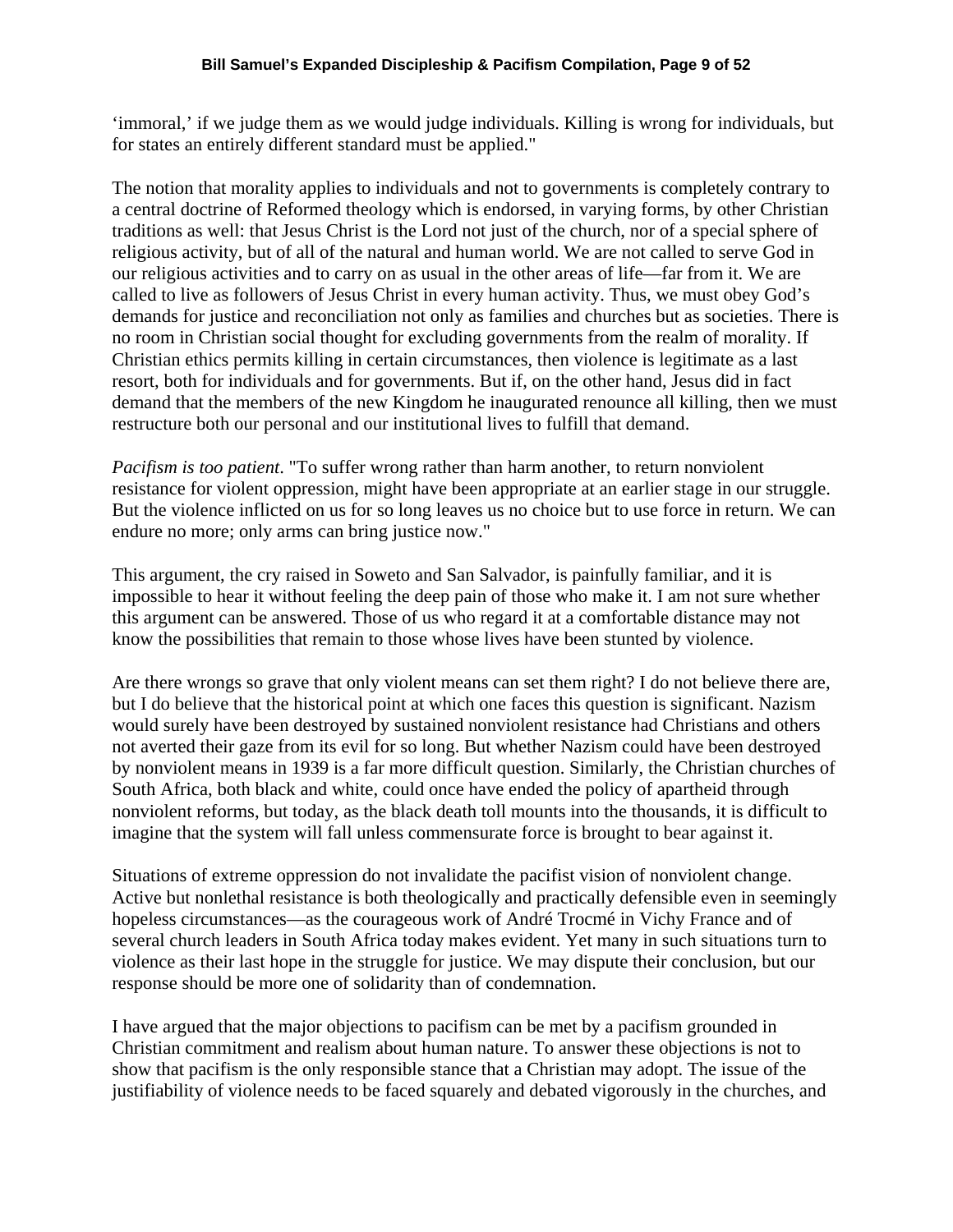pacifists and non-pacifists can learn much from each other in this debate. Nevertheless, I believe that the practical pacifism I have described deserves more serious consideration than it has received in Christian circles, especially since the major alternative to pacifism in Christian ethics, the just-war tradition, has significant deficiencies. Important as the just-war tradition has been in the development of Christian thinking about war and peace, it gives insufficient weight to the central Christian calling to be agents of healing and reconciliation.

Furthermore, the radical changes that the nuclear age has brought to the phenomenon of war make it impossible to weigh means against ends in the way required by just-war theory. War is justified, according to just-war criteria, when its good result—the restoration of justice outweights the harm it will cause. But when the possible consequences of war include the destruction of humankind and the permanent defacement of the entire natural and human world, we do not know how to balance benefits against such costs. The just-war tradition cannot guide us in thinking about such a prospect.

What are the practical implications of such a pacifist stance? Several first steps can be clearly identified. The cessation of nuclear testing and of the development of new weapons systems, and the subsequent reduction of existing stockpiles of weapons would stabilize the international balance of terror. If at the same time means of international cooperation were created and international authorities strengthened, the threat of war would begin to hang less heavily over us. To go beyond these preliminary steps to abolish war would require far more drastic attacks on the political and economic roots of war.

No one can consistently call for peaceful alternatives to war without reflecting on the ways in which one personally participates in and benefits from social institutions that cause violence. Some people may refuse to take up arms, others may withhold taxes designated for military ends; and others may renounce jobs or possessions that implicate them in injustice. Here there is an urgent need for more open and honest discussion in the churches, for we are too quick to condemn those who bear witness in a way to which we do not feel called. We ought not to demand the same actions from everyone. Out of more open and honest discussion may come new and still untried ways of putting flesh on a shared vision of peace.

Practical Christian pacifism is grounded in faithfulness and hope, but also in realism. It provides not only a moral basis for dealing with conflicts but a framework within which to carry on the vital task of building structures that can eventually eliminate war and its causes.

# **1660 Quaker Peace Declaration**

# **A DECLARATION FROM THE HARMLESS AND INNOCENT PEOPLE OF GOD, CALLED QUAKERS, AGAINST ALL SEDITION, PLOTTERS, AND FIGHTERS IN THE WORLD: FOR REMOVING THE GROUND OF JEALOUSY AND SUSPICION FROM MAGISTRATES AND PEOPLE CONCERNING WARS AND FIGHTINGS.**

George Fox and others.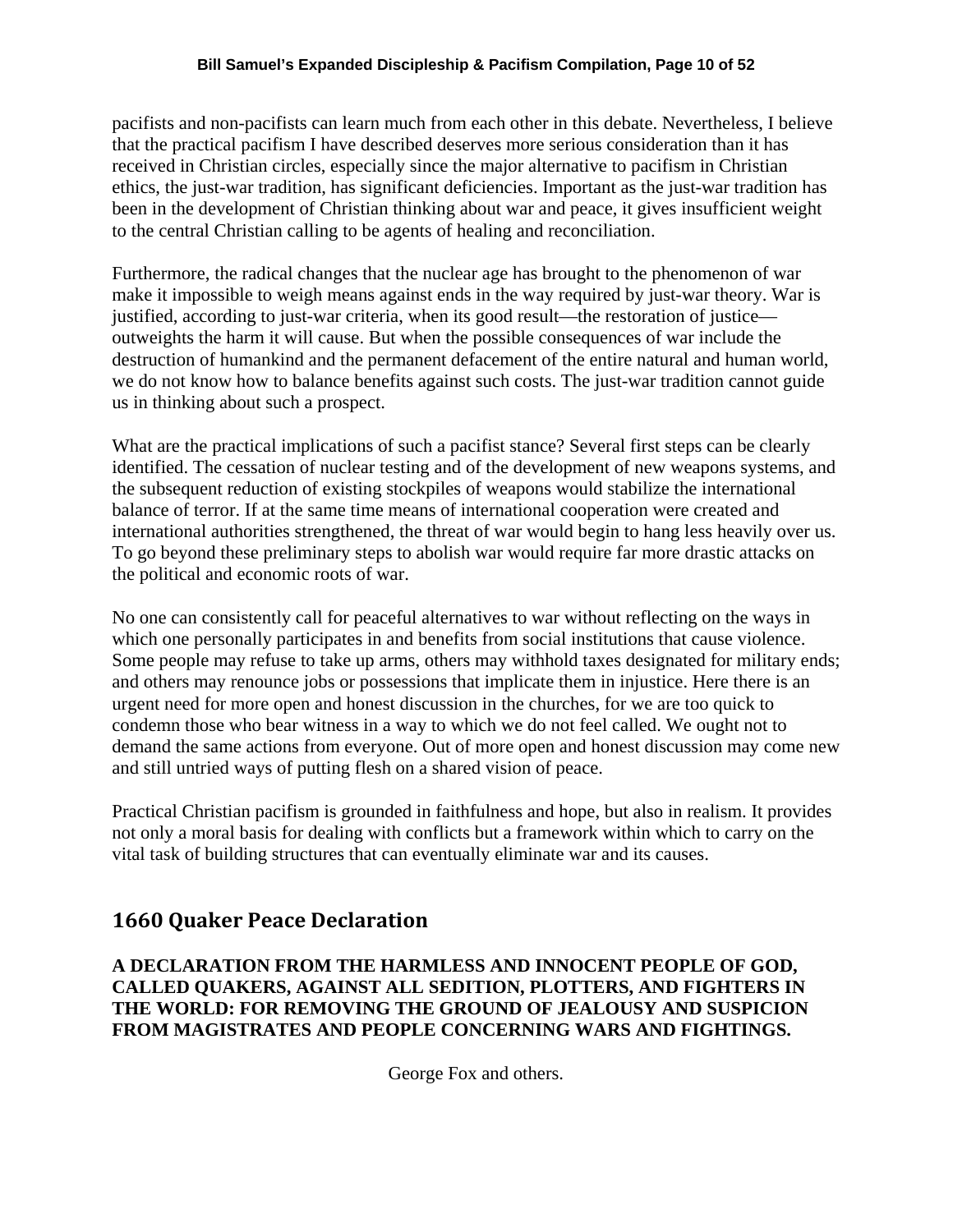Presented to the King upon the 21st day of the llth Month, 1660.

[Text from the 2 Volume 8th and Bicentenary Edition of Fox's *Journal,* London: Friends' Tract Association, 1891.]

"OUR principle is, and our practices have always been, to seek peace and ensue it; to follow after righteousness and the knowledge of God; seeking the good and welfare, and doing that which tends to the peace of all. We know that wars and fightings proceed from the lusts of men, as James iv. 1--3, out of which the Lord hath redeemed us, and so out of the occasion of war. The occasion of war, and war itself (wherein envious men, who are lovers of them-selves more than lovers of God lust, kill, and desire to have men's lives or estates) ariseth from lust. **All bloody principles and practices, as to our own particulars, we utterly deny; with all outward wars and strife, and fightings with - outward weapons, for any end, or under any pretense whatsoever; this is our testimony to the whole world.** 

"And whereas it is objected:

"But although you now say 'that you cannot fight, nor take up arms at all, yet if the Spirit move you, then you will change your principle, and you will sell your coat, buy a sword, and fight for the kingdom of Christ.'

"To this we answer, Christ said to Peter, 'Put up thy sword in his place;' though he had said before, he that had no sword might sell his coat and buy one (to the fulfilling of the law and the Scripture), yet after, when he had bid him put it up, he said, "he that taketh the when the sword, shall perish with the sword. And further, Christ said to Pilate, 'Thinkest thou, that I cannot now pray to my Father, and he shall presently give me more than twelve legions of angels?' And this might satisfy Peter, Luke xxii. 36, after he had put up his sword, when he said to him. 'He that took it, should perish with it ;' which satisfieth us, Matt. xxvi. 51-53 And in the Revelation, it is said, 'He that kills with the sword, shall perish with the sword; and here is the faith and the patience of the saints.' And so Christ's kingdom is not of this world, therefore do not his servants fight, as he told Pilate, the magistrate, who crucified him. And did they not look upon Christ as a raiser of sedition? And did he pray, 'Forgive them?' But thus it is that we are numbered amongst transgressors, and fighters, that the Scriptures might be fulfilled.

**"That the Spirit of Christ, by which we are guided, is not changeable, so as once to command us from a thing as evil, and again to move unto it; and we certainly know, and testify to the world, that the Spirit of Christ, which leads us into all truth, will never move us to fight and war against any man with outward weapons, neither for the kingdom of Christ, nor for the kingdoms of this world.** 

"First, Because the kingdom of Christ God will exalt, according to his promise, and cause it to grow and flourish in righteousness; 'not by might, nor by power (of outward sword), but by my Spirit, saith the Lord,' Zech. iv. 6. So those that use any weapon to fight for Christ, or for the establishing of his kingdom or government, - --their spirit, principle, and practice we deny. **"Secondly, as for the kingdoms of this world, we cannot covet them, much less can we fight for them, but we do earnestly desire and wait, that, by the Word of God's power, and its effectual operation in the hearts of men, the kingdoms of this world may become the**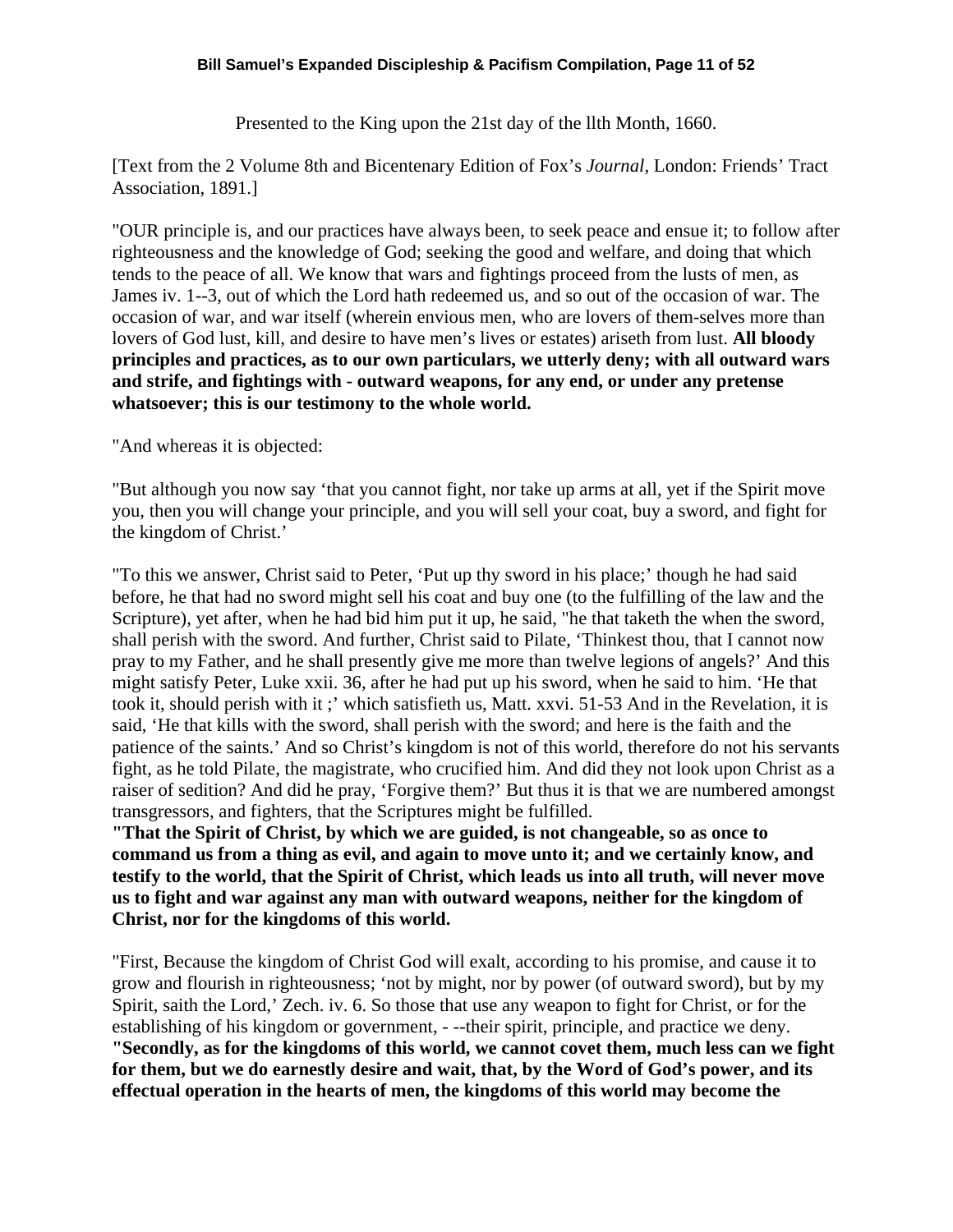**kingdoms of the Lord, and of his Christ; that he may rule and reign in men by his Spirit and truth; that thereby all people, out of all different judgements and professions, may be brought into love and unity with God, and one with another; and that they may all come to witness the prophet's words, who said, ' Nation shall not lift up sword against nation, neither shall they learn war any more,' Isa. ii. 4., Mic. iv. 3.**

"So we, whom the Lord hath called into the obedience of his truth, have denied wars and fightings, and cannot more learn them. This is a certain testimony unto all the world, of the truth of our hearts in this particular, that as God persuadeth every man's heart to believe, so they may receive it. For we have not, as some others, gone about with cunningly-devised fables, not. have we ever denied in practice what we have professed in principle; but in sincerity and truth, and by the word of God, have we laboured to manifest unto all men, that both we and our ways might be witnessed in the hearts of all.

"And whereas all manner of evil hath been falsely spoken of us, we hereby speak the plain truth of our hearts, to take away the occasion of that offense; that so being innocent, we may not suffer for other men's offenses, nor be made a prey of by the wills of men for that of which we were never guilty; but in the uprightness of our hearts **we may, under the power ordained of God for the punishment of evil-doers, and for the praise of them that do well,** live a peaceable and godly life, in all godliness and honesty. For although we have always suffered, and do now more abundantly suffer, yet we know that it is for righteousness' sake; 'for our rejoicing is this, the testimony of our consciences, that in simplicity and godly sincerity, not with fleshly wis dom, but by the grace of God, we have had our conversation in the world,' 2 Cor. i. 12, which for us is a witness for the convincing of our enemies. For this we can say to all the world, we have wronged no man, we have used no force nor violence against any man: we have been found in no plots, nor guilty of sedition. When we have been wronged, we have not sought to revenge ourselves; we have not made resistance against authority; but wherein we could not obey for conscience' sake we have suffered the most of all people in the nation. We have been counted as sheep for the slaughter, persecuted and despised, beaten, stoned, wounded, stocked, whipped, imprisoned, haled out of synagogues, cast into dungeons and noisome vaults, where many have died in bonds, shut up from our friends, denied needful sustenance for many days together, with other the like cruelties.

"And the cause of all these sufferings is not for any evil, but for things relating to the worship of our God, and in obedience to his requirings. For which cause we shall freely give up our bodies a sacrifice, rather than disobey the Lord: for we know a s the Lord hath kept us innocent, so he will plead our cause, when there is none in the earth to plead it. So we, in obedience unto his truth, do not love our lives unto death, that we may do his will, and wrong no man in our generation, but seek the goo d and peace of all men. He who hath commanded us that we shall not swear at all, Matt. v. 31, hath also commanded us that we shall not kill, Matt. v.; so that we can neither kill men, nor swear for or against them This is both our principle and practice, and has been from the beginning; so that if we suffer, as suspected to take up arms, or make war against any, it is without any ground from us; for it neither is, nor ever was in our hearts, since we owned the truth of God; neither shall we ever do it, because it is contrary to the Spirit of Christ, his doctrine, and the practices of his apostles; even contrary to him, for whom we suffer all things, and endure all things.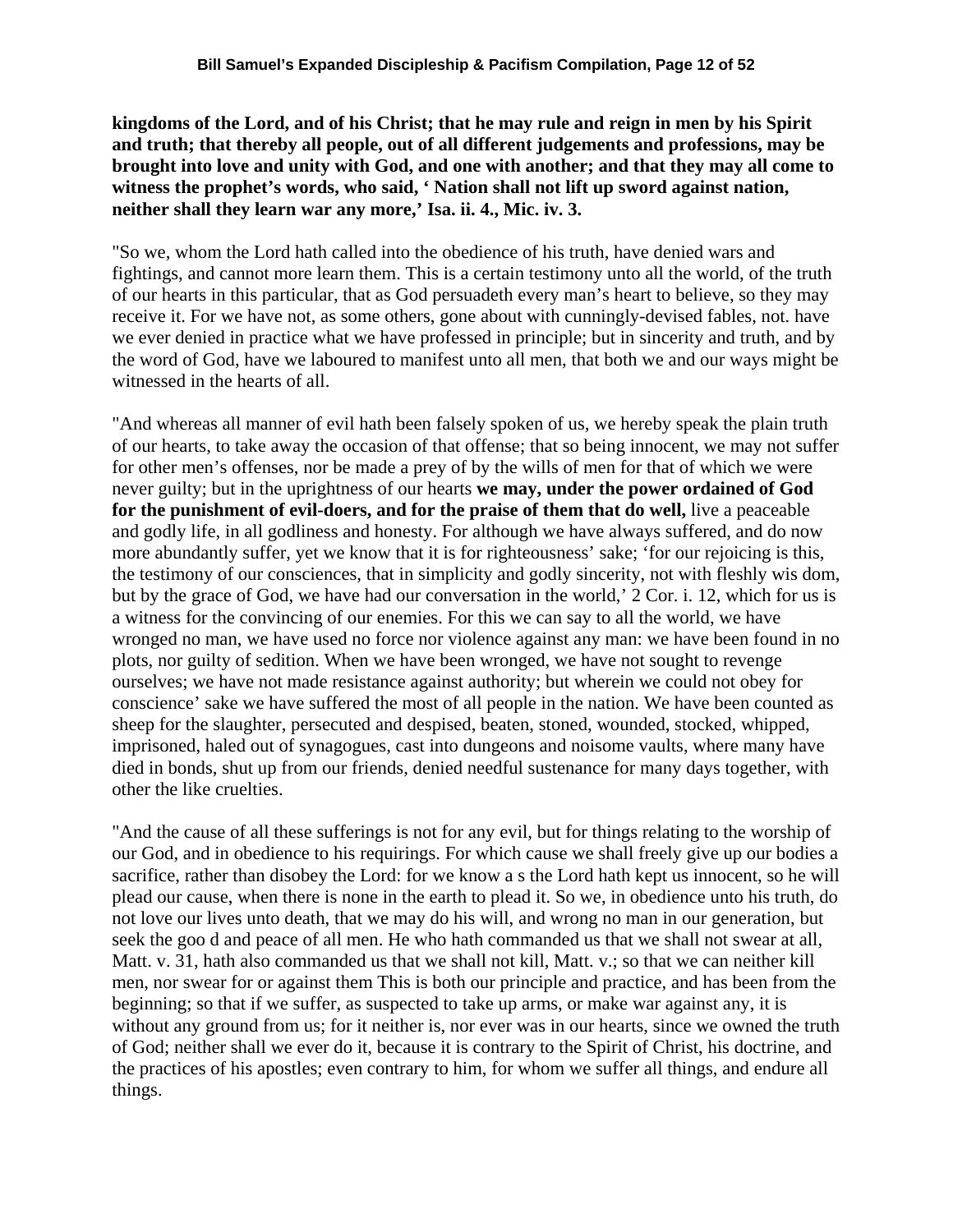"And whereas men come against us with clubs, staves, drawn swords, pistols cocked, and beat, cut, and abuse us, yet we never resisted them; but to them our hair, backs, and cheeks, have been ready. It is not an honour, to manhood or nobility, to run upon harmless people, who lift not up a hand against them, with arms and weapons.

**"Therefore consider these things, ye men of understanding: for plotters, raisers of insurrections, tumultuous ones, and fighters, running with swords, clubs, staves, and pistols, one against another; these, we say, are of the world, and have their foundation from this unrighteous world, from the foundation of which the Lamb hath been slain; which Lamb hath redeemed us from this unrighteous world, and we are not of it, but are heirs of a world of which there is no end, and of a kingdom where no corruptible thing enters. Our weapons are spiritual, and not carnal, yet mighty through God, to the plucking/pulling down of the strongholds of sin and Satan, who is the author of wars, fighting, murder, and plots. Our swords are broken into ploughshares, and spears into pruning-hooks, as prophesied of in Micah iv. Therefore we cannot learn war any more, neither rise up against nation or kingdom with outward weapons, though you have numbered us amongst the transgressors and plotters.** The Lord knows our innocency herein, and will plead our cause with all people upon earth, at the day of their judgment, when all men shall have a reward according to their works.

**"Therefore in love we warn you for your soul's good, not to wrong the innocent, nor the babes of Christ, which he hath in his hand, which he cares for as the apple of his eye; neither seek to destroy the heritage of God, nor turn your swords backward upon such as the law was not made for, i.e., the righteous; but for sinners and transgressors, to keep them down.** For those are not peacemakers, nor lovers of enemies, neither can they overcome evil with good, who wrong them that are friends to you and all men, and wish your good, and the good of all people on the earth. If you oppress us, as they did the children of Israel in Egypt, and if you oppress us as they did when Christ was born, and as they did the Christians in the primitive times; we can say, ' The Lord forgive you;' and leave the Lord to deal with you, and not revenge ourselves. If you say, as the council said to Peter and John, 'speak no more in that name;' and if you serve us, as they served the three children spoken of in Daniel, God is the same that ever he was, that lives for ever and ever, who hath the innocent in his arms.

"O, Friends! offend not the Lord and his little ones, neither afflict his people; but consider and be moderate. Do not run on hastily, but consider mercy, justice, and judgment; that is the way for you to prosper, and obtain favor of the Lord. Our meetings were stopped and broken up in the days of Oliver, under pretense of plotting against him; in the days of the Committee of Safety we were looked upon as plotters to bring in King Charles; and now our peaceable meetings are termed seditious. O! that men should lose their reason, and go contrary to their own conscience; knowing that we have suffered all things, and have been accounted plotters from the beginning, though we have declared against them both by word of mouth and printing, and are clear from any such thing! We have suffered all along, because we would not take up carnal weapons to fight, and are thus made a prey, because we are the innocent lambs of Christ, and cannot avenge ourselves! These things are left on your hearts to consider; but we are out of all those things, in the patience of the saints; and we know. as Christ said, 'He that takes the sword, shall perish with the sword;' Matt. xxvi. 52; Rev. xiii. 10.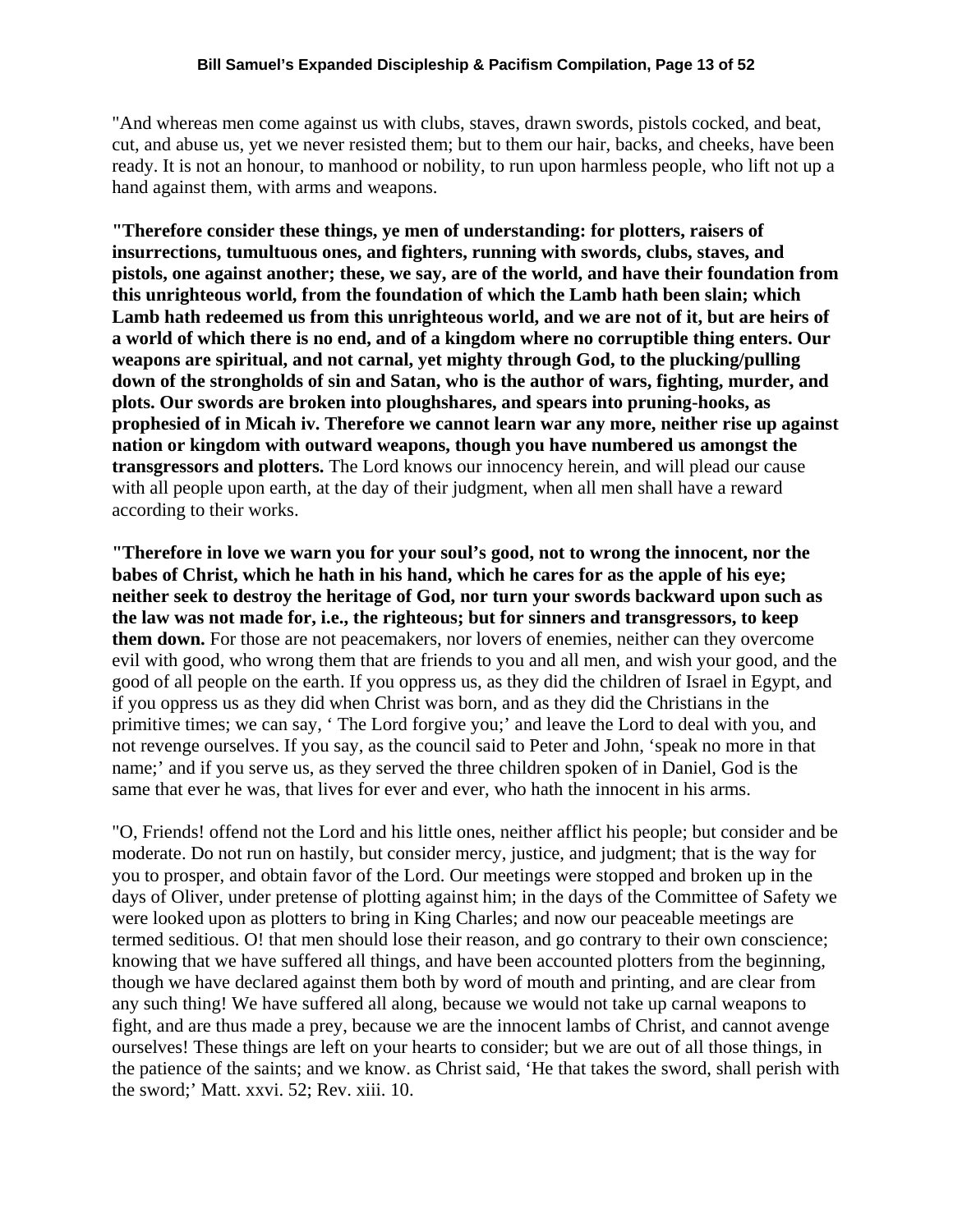"This is given forth from the people called Quakers, to satisfy the king and his council, and all those that have any jealousy concerning us, that all occasion of suspicion may be taken away, and our innocency cleared.

George Fox Richard Hubberthorne John Stubbs Francis Howgill Gerrard Roberts John Bolton Leonard Fell

Samuel Fisher Henry Fell John Hinde John Furley Junr. Thomas Moore

21/11 M

#### 21/11 M/1660

*"Postscript.* Though we are numbered amongst transgressors, and have been given up to rude, merciless men, by whom our meetings are broken up, in which we edified one another in our holy faith, and prayed together to the Lord that lives for ever, yet he is our pleader in this day. The Lord saith, 'They that feared his name spoke often together' (as in Malachi); which were as his jewels. For this cause, and no evil-doing, are we cast into holes, dungeons, houses of correction, prisons (neither old nor young being spared men nor women), and mad a prey of in the sight of all nations, under the pretense of being seditious, etc., so that all rude people run upon us to take possession. For which we say, 'The Lord forgive them that have thus done to us; ' who doth, and will enable us to suffer; and never shall we lift up hand against any that thus use us; but desire the Lord may have mercy upon them, that they may consider what they have done. For how is it possible for them to requite us for the wrong they have done to us? Who to all nations have sounded us abroad as seditious, who were never found plotters against ally, since we knew the life and power of Jesus Christ manifested in us, who hath redeemed us from the world, all works of darkness, and plotters therein, by which we know the election, before the world began. So we say, the Lord have mercy upon our enemies and forgive them, for what they have done unto us!

"0! do as ye would be done by; do unto all men as you would have them do unto you; for this is the law and the prophets.

"All plots, insurrections, and riotous meetings we deny, knowing them to be of the devil, the murderer; which we in Christ, who was before they were, triumph over. And all wars and fightings with carnal weapons we deny, who have the sword of the Spirit; and all that wrong us, we leave to the Lord. This is to clear our innocency from the aspersion cast upon us, that we are seditious or plotters."

# **Peace Theology, by Ted Grimsrud (Anabaptist)**

An entire book on-line. I give here the address of the Introduction, which gives a good summary. Read more if you have time and the inclination.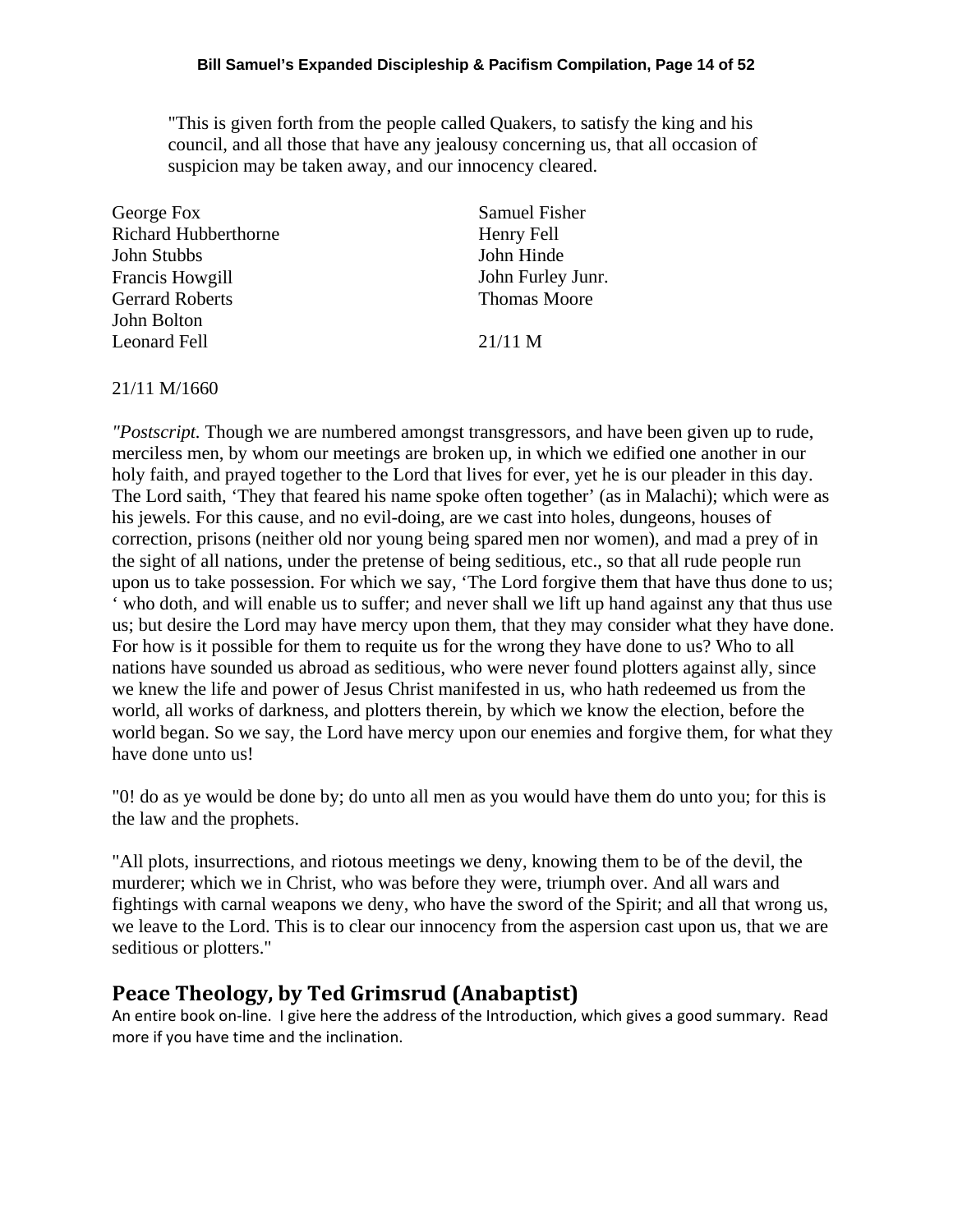# **[http://peacetheology.net/pacifism-with-justice/1](http://peacetheology.net/pacifism-with-justice/1-introduction-defining-pacifism/) [introduction-01. Introduction: Defining Pacifism](http://peacetheology.net/pacifism-with-justice/1-introduction-defining-pacifism/)**

[This book will make a case for pacifism. I will describe and illustrate what I mean by "pacifism"](http://peacetheology.net/pacifism-with-justice/1-introduction-defining-pacifism/)  [throughout the book. I will argue that the term "pacifism" itself is useful, probably the best term](http://peacetheology.net/pacifism-with-justice/1-introduction-defining-pacifism/)  [for a vision for resisting evil and transforming conflict that in principle refuses the use of](http://peacetheology.net/pacifism-with-justice/1-introduction-defining-pacifism/)  [violence. However, this term is notoriously difficult to define and is used by many different](http://peacetheology.net/pacifism-with-justice/1-introduction-defining-pacifism/)  [people in widely divergent ways.](http://peacetheology.net/pacifism-with-justice/1-introduction-defining-pacifism/) 

Let's start with a simple working definition with the intent of ultimately arriving at a fuller, more [adequate understanding: "Pacifism" is the in-principled unwillingness to engage in lethal](http://peacetheology.net/pacifism-with-justice/1-introduction-defining-pacifism/)  [violence, including most obviously the unwillingness to participate in warfare.](http://peacetheology.net/pacifism-with-justice/1-introduction-defining-pacifism/) 

#### **[Pacifism according to its critics](http://peacetheology.net/pacifism-with-justice/1-introduction-defining-pacifism/)**

[What follows are examples of misunderstanding pacifism.](http://peacetheology.net/pacifism-with-justice/1-introduction-defining-pacifism/) 

[a. Michael Kelly—pacifism is evil. Some non-pacifists are strongly anti-pacifist. Pacifism for](http://peacetheology.net/pacifism-with-justice/1-introduction-defining-pacifism/)  [them is seen simply as a refusal to take responsibility for the necessary use of violence to stop](http://peacetheology.net/pacifism-with-justice/1-introduction-defining-pacifism/)  [evil people in our rough-and-tumble world. Popes Paul VI and John Paul II expressed views](http://peacetheology.net/pacifism-with-justice/1-introduction-defining-pacifism/)  [equating pacifism with "a cowardly and lazy conception of life" and "peace at any cost,"](http://peacetheology.net/pacifism-with-justice/1-introduction-defining-pacifism/)  [respectively. \(Cited in Yoder, Nevertheless, 161—see bibliography below\)](http://peacetheology.net/pacifism-with-justice/1-introduction-defining-pacifism/) 

[The right-wing American pundit, Michael Kelly, wrote a widely circulated op-ed essay for the](http://peacetheology.net/pacifism-with-justice/1-introduction-defining-pacifism/)  [Washington Post shortly after the September 11, 2001, attacks on the World Trade Center and](http://peacetheology.net/pacifism-with-justice/1-introduction-defining-pacifism/)  [Pentagon. He asserted that, in relation to the "war on terrorism," because the terrorists do not](http://peacetheology.net/pacifism-with-justice/1-introduction-defining-pacifism/)  [want the U.S. to fight back and pacifists also do not want the U.S. to fight, "American pacifists,](http://peacetheology.net/pacifism-with-justice/1-introduction-defining-pacifism/)  [therefore, are on the side of future mass murderers of Americans. They are objectively pro](http://peacetheology.net/pacifism-with-justice/1-introduction-defining-pacifism/)[terrorist." Even more, he concluded flatly, the "pacifists' position…is evil." \(Kelly\)](http://peacetheology.net/pacifism-with-justice/1-introduction-defining-pacifism/) 

[Kelly did not specify whom he had in mind in his characterization of pacifism. He defined](http://peacetheology.net/pacifism-with-justice/1-introduction-defining-pacifism/)  [pacifism primarily as principled opposition to the use of American military might, including](http://peacetheology.net/pacifism-with-justice/1-introduction-defining-pacifism/)  [opposition to going to war to resist the obvious evils of "global terrorism."](http://peacetheology.net/pacifism-with-justice/1-introduction-defining-pacifism/) 

[So, according to these two Popes and to Michael Kelly, pacifism seems largely to be understood](http://peacetheology.net/pacifism-with-justice/1-introduction-defining-pacifism/)  [as the refusal to fight back \(or even to support fighting back\) in the face of evil. As such, it is](http://peacetheology.net/pacifism-with-justice/1-introduction-defining-pacifism/)  [directly complicit in the furtherance of said evil.](http://peacetheology.net/pacifism-with-justice/1-introduction-defining-pacifism/) 

[b. Reinhold Niebuhr—pacifism is irrelevant. The great American theological ethicist Reinhold](http://peacetheology.net/pacifism-with-justice/1-introduction-defining-pacifism/)  [Niebuhr in many ways shared elements of the "pacifism as evil" perspective. In his most direct](http://peacetheology.net/pacifism-with-justice/1-introduction-defining-pacifism/)  [critique of pacifism, "Why the Christian Church Is Not Pacifist," Niebuhr differentiates between](http://peacetheology.net/pacifism-with-justice/1-introduction-defining-pacifism/)  "heretical" and "non-heretical" pacifism.

[The "heretical" version, characteristic of many liberal Protestants in the years between World](http://peacetheology.net/pacifism-with-justice/1-introduction-defining-pacifism/)  War I and World War II, according to Niebuhr naively assumed human goodness, rejected the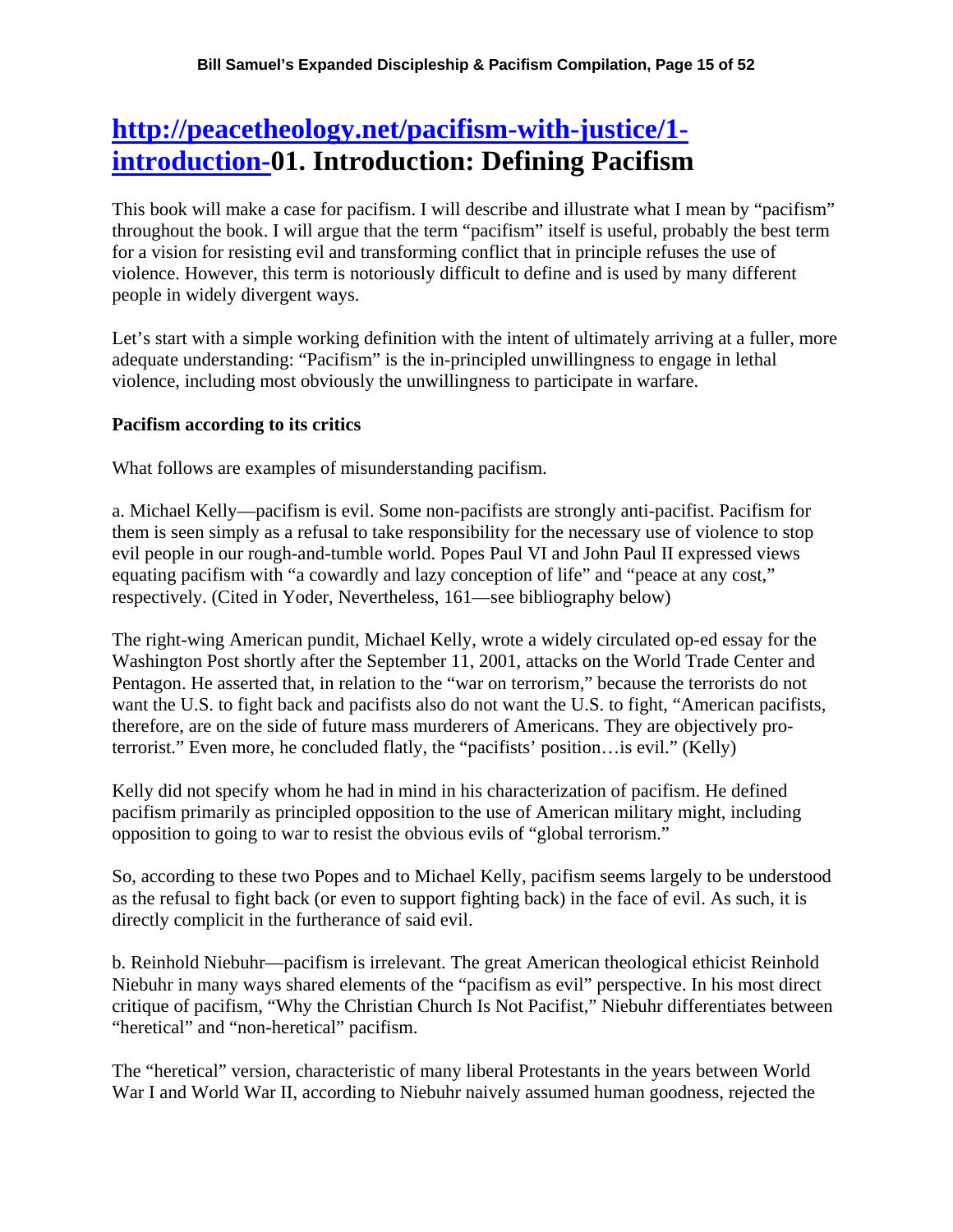[Christian doctrine of original sin, reinterpreted the Cross so that it stands for the idea that perfect](http://peacetheology.net/pacifism-with-justice/1-introduction-defining-pacifism/)  [love is guaranteed a simple victory in the world, and rejected all other profound elements of the](http://peacetheology.net/pacifism-with-justice/1-introduction-defining-pacifism/)  [Christian gospel as hopelessly "Pauline." \(Niebuhr, 5\)](http://peacetheology.net/pacifism-with-justice/1-introduction-defining-pacifism/) 

[While viewing this "heretical" pacifism with contempt, Niebuhr respected what he termed "the](http://peacetheology.net/pacifism-with-justice/1-introduction-defining-pacifism/)  [pacifism that is not a heresy." This pacifism, characteristic of the early Anabaptist leader Menno](http://peacetheology.net/pacifism-with-justice/1-introduction-defining-pacifism/)  [Simons, does not present the effort to achieve a standard of perfect love in individual life as a](http://peacetheology.net/pacifism-with-justice/1-introduction-defining-pacifism/)  [political alternative. This approach disavows "the political problem and task." For non-heretical](http://peacetheology.net/pacifism-with-justice/1-introduction-defining-pacifism/)  [pacifists, setting up "the most perfect and unselfish individual life as a symbol of the kingdom of](http://peacetheology.net/pacifism-with-justice/1-introduction-defining-pacifism/)  [God" can "only be done by disavowing the political task and by freeing the individual of all](http://peacetheology.net/pacifism-with-justice/1-introduction-defining-pacifism/)  [responsibility for social justice." \(Niebuhr, 4-5\)](http://peacetheology.net/pacifism-with-justice/1-introduction-defining-pacifism/) 

[This "non-heretical" pacifism "is a reminder to the Christian community that the relative norms](http://peacetheology.net/pacifism-with-justice/1-introduction-defining-pacifism/)  [of social justice, which justify both coercion and resistance to coercion, are not final norms, and](http://peacetheology.net/pacifism-with-justice/1-introduction-defining-pacifism/)  [that Christians are in constant peril of forgetting their relative and tentative character and of](http://peacetheology.net/pacifism-with-justice/1-introduction-defining-pacifism/)  [making them too completely normative." \(Niebuhr, 5\)](http://peacetheology.net/pacifism-with-justice/1-introduction-defining-pacifism/) 

[c. Guy Hershberger—pacifism is worldly. Hershberger, a Mennonite contemporary of Niebuhr's,](http://peacetheology.net/pacifism-with-justice/1-introduction-defining-pacifism/)  [believed that the message of Jesus forbade all of his followers from participating in warfare.](http://peacetheology.net/pacifism-with-justice/1-introduction-defining-pacifism/)  [However, he echoed many of Niebuhr's analyses concerning the pacifism characteristic of many](http://peacetheology.net/pacifism-with-justice/1-introduction-defining-pacifism/)  [mainline Protestants that sought for political influence in moving the world in a peaceful](http://peacetheology.net/pacifism-with-justice/1-introduction-defining-pacifism/)  [direction. Hershberger rejected the use of the term "pacifism" for the faithful Christian rejection](http://peacetheology.net/pacifism-with-justice/1-introduction-defining-pacifism/)  [of violence. He preferred the term "nonresistance."](http://peacetheology.net/pacifism-with-justice/1-introduction-defining-pacifism/) 

[Like Niebuhr, Hershberger charges "liberal Protestant pacifism" with an unduly optimistic view](http://peacetheology.net/pacifism-with-justice/1-introduction-defining-pacifism/)  [of human possibilities in the social realm. For pacifism, he asserted, human beings are inherently](http://peacetheology.net/pacifism-with-justice/1-introduction-defining-pacifism/)  [good, hence they are not in need of personal salvation. Their only salvation is a social salvation.](http://peacetheology.net/pacifism-with-justice/1-introduction-defining-pacifism/)  [According to this view, Christ is not the redeemer of humankind, but rather simply our example.](http://peacetheology.net/pacifism-with-justice/1-introduction-defining-pacifism/)  [\(Hershberger, 209-10\)](http://peacetheology.net/pacifism-with-justice/1-introduction-defining-pacifism/) 

[Along with this unwarranted optimism about the character of social life in the real world,](http://peacetheology.net/pacifism-with-justice/1-introduction-defining-pacifism/)  [Hershberger also believed that pacifists are way too accepting of "nonviolent coercion" wherein](http://peacetheology.net/pacifism-with-justice/1-introduction-defining-pacifism/)  [the one who is wronged places the emphasis on a demand for justice. \(Hershberger, 217\) In](http://peacetheology.net/pacifism-with-justice/1-introduction-defining-pacifism/)  [contrast to Jesus' message of turn the other cheek and do not resist evil with coercion, nonviolent](http://peacetheology.net/pacifism-with-justice/1-introduction-defining-pacifism/)  [resistance is still resistance. Its purpose is to compel the enemy to give up. \(Hershberger, 221\)](http://peacetheology.net/pacifism-with-justice/1-introduction-defining-pacifism/) 

[Hershberger, then, rejects pacifism because it is too conformist to a violent world. In its](http://peacetheology.net/pacifism-with-justice/1-introduction-defining-pacifism/)  [optimism about human possibilities, it minimizes the depth of sin and violence that inevitably](http://peacetheology.net/pacifism-with-justice/1-introduction-defining-pacifism/)  [characterizes this fallen world. And, it ends up being too comfortable with accepting worldly](http://peacetheology.net/pacifism-with-justice/1-introduction-defining-pacifism/)  [tactics of coercing others—these tactics ultimately contradict the message of Jesus.](http://peacetheology.net/pacifism-with-justice/1-introduction-defining-pacifism/) 

[d. Walter Wink—pacifism is passive. Theologian and activist Walter Wink does not reject](http://peacetheology.net/pacifism-with-justice/1-introduction-defining-pacifism/)  [pacifism because it is anti-war or anti-patriotic. Nor, contrary to Niebuhr and Hershberger, does](http://peacetheology.net/pacifism-with-justice/1-introduction-defining-pacifism/)  [he believe that social justice compatible with the message of Jesus is not possible in the real](http://peacetheology.net/pacifism-with-justice/1-introduction-defining-pacifism/)  [world. He affirms the appropriate use of nonviolent resistance by Jesus' followers. So he does](http://peacetheology.net/pacifism-with-justice/1-introduction-defining-pacifism/)  [not reject pacifism because it is too optimistic or too interventionist.](http://peacetheology.net/pacifism-with-justice/1-introduction-defining-pacifism/)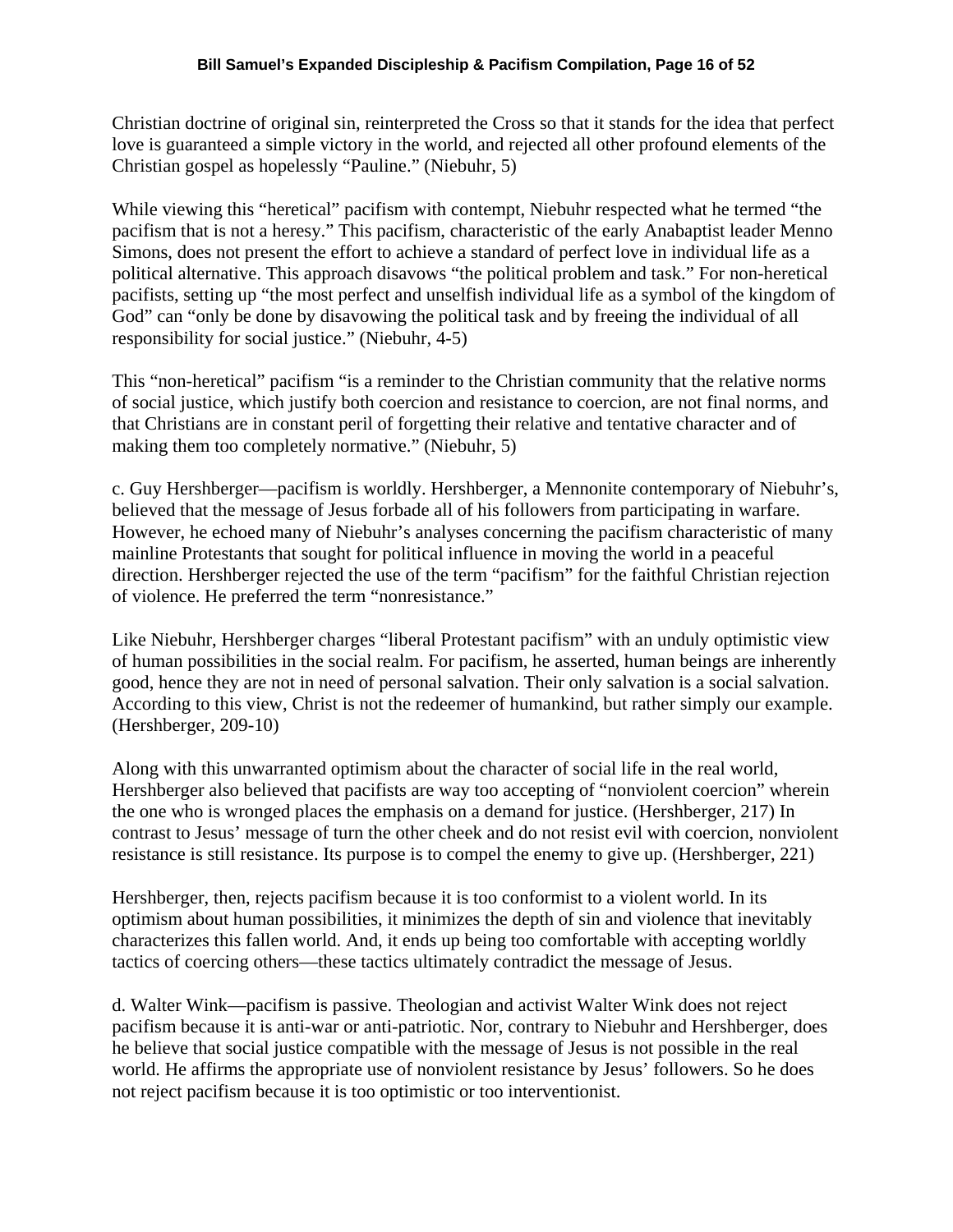[Rather, Wink rejects pacifism because he defines it as more or less the same phenomenon as](http://peacetheology.net/pacifism-with-justice/1-introduction-defining-pacifism/)  [what Hershberger would call "nonresistance." He writes, "pacifism must go. It is endlessly](http://peacetheology.net/pacifism-with-justice/1-introduction-defining-pacifism/)  [confused with passivity. In the nations in which Christianity has predominated, Jesus' teaching](http://peacetheology.net/pacifism-with-justice/1-introduction-defining-pacifism/)  [on nonviolence has been perverted into injunctions to passive nonresistance, which is the very](http://peacetheology.net/pacifism-with-justice/1-introduction-defining-pacifism/)  [opposite of active nonviolence." \(Wink, "Can Love;" also Kurlansky, 6-7\)](http://peacetheology.net/pacifism-with-justice/1-introduction-defining-pacifism/) 

[For Wink, pacifism is passive; but nonviolence is active. Pacifism is harmless and therefore](http://peacetheology.net/pacifism-with-justice/1-introduction-defining-pacifism/)  [easier to accept than nonviolence, which is dangerous. Gandhi had utter contempt for nonactive](http://peacetheology.net/pacifism-with-justice/1-introduction-defining-pacifism/)  [pacifism. He regarded such a passive stance as cowardly, calling inaction "rank cowardice and](http://peacetheology.net/pacifism-with-justice/1-introduction-defining-pacifism/)  [unmanly," and said he would rather see someone incapable of nonviolence resist violently than](http://peacetheology.net/pacifism-with-justice/1-introduction-defining-pacifism/)  [resist not at all.](http://peacetheology.net/pacifism-with-justice/1-introduction-defining-pacifism/) 

[However, the term "nonviolence," preferred by Wink and others of like mind, has its own](http://peacetheology.net/pacifism-with-justice/1-introduction-defining-pacifism/)  [problems. As nonviolence advocate Mark Kurlansky acknowledges, "nonviolence" is not a](http://peacetheology.net/pacifism-with-justice/1-introduction-defining-pacifism/)  [proactive word. It is not an authentic concept but simply the abnegation of something else.](http://peacetheology.net/pacifism-with-justice/1-introduction-defining-pacifism/)  [\(Kurlansky, 5\) This recognition opens the door to a reconsideration of the term pacifism. Is it](http://peacetheology.net/pacifism-with-justice/1-introduction-defining-pacifism/)  [possible that this despised term might actually be able to do the work needed so we can convey](http://peacetheology.net/pacifism-with-justice/1-introduction-defining-pacifism/)  [in a positive sense our commitment to making peace in our broken world?](http://peacetheology.net/pacifism-with-justice/1-introduction-defining-pacifism/) 

# **[Defining pacifism](http://peacetheology.net/pacifism-with-justice/1-introduction-defining-pacifism/)**

[The word "pacifism" has the virtue of being a positive term, connoting the affirmation of peace](http://peacetheology.net/pacifism-with-justice/1-introduction-defining-pacifism/)  [more than simply the opposition to violence. However, as we have seen from our survey of](http://peacetheology.net/pacifism-with-justice/1-introduction-defining-pacifism/)  [people who do not like the term and as we would see were we to survey various ways the term is](http://peacetheology.net/pacifism-with-justice/1-introduction-defining-pacifism/)  [used by those who do like it \(Yoder, Nevertheless, cites 29 varieties\), there are many](http://peacetheology.net/pacifism-with-justice/1-introduction-defining-pacifism/)  ["pacifisms." I will not argue for one definitive or normative understanding of pacifism here.](http://peacetheology.net/pacifism-with-justice/1-introduction-defining-pacifism/)  [Rather, I simply want to articulate one proposal for understanding pacifism as a positive and](http://peacetheology.net/pacifism-with-justice/1-introduction-defining-pacifism/)  [attractive perspective over against the negative associations summarized above.](http://peacetheology.net/pacifism-with-justice/1-introduction-defining-pacifism/) 

[The word "pacifism" in English, dates back perhaps only about 100 years. It was not listed in the](http://peacetheology.net/pacifism-with-justice/1-introduction-defining-pacifism/)  [1904 Complete Oxford Dictionary. According to the Supplement to the Oxford English](http://peacetheology.net/pacifism-with-justice/1-introduction-defining-pacifism/)  [Dictionary in 1982, the first occurrence came in 1902 at an international peace conference as a](http://peacetheology.net/pacifism-with-justice/1-introduction-defining-pacifism/)  [version of the French word pacifisme, used to express opposition to war. \(Teichman, 1\)](http://peacetheology.net/pacifism-with-justice/1-introduction-defining-pacifism/)  [However, the French term originally had the meaning of "making peace," not simply "opposing](http://peacetheology.net/pacifism-with-justice/1-introduction-defining-pacifism/)  war."

[The root word is "paci," "peace." If we take the word "pacifism" literally we could define it as](http://peacetheology.net/pacifism-with-justice/1-introduction-defining-pacifism/)  [love of peace, or devotion to peace. I suggest that we might best think of "pacifism" as the](http://peacetheology.net/pacifism-with-justice/1-introduction-defining-pacifism/)  [conviction that no other value or necessity takes priority over the commitment to peace. Hence,](http://peacetheology.net/pacifism-with-justice/1-introduction-defining-pacifism/)  ["pacifism" is more than simply approving of peace. It also includes the conviction that peace](http://peacetheology.net/pacifism-with-justice/1-introduction-defining-pacifism/)  [stands higher than any other commitment that could justify the use of violence.](http://peacetheology.net/pacifism-with-justice/1-introduction-defining-pacifism/)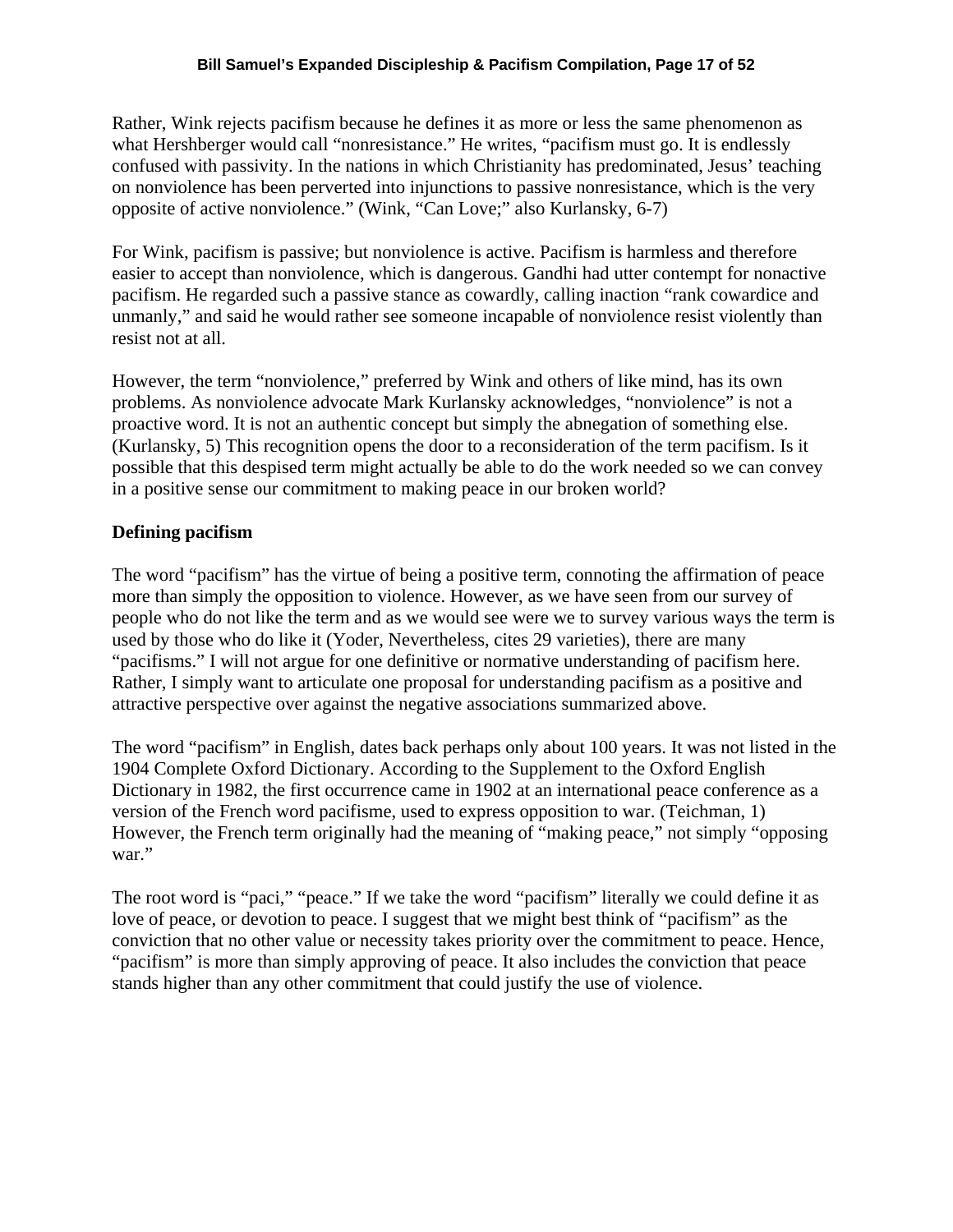# **[The biblical framework](http://peacetheology.net/pacifism-with-justice/1-introduction-defining-pacifism/)**

[Christian pacifists—believing that Jesus' life and teaching are the lens through which we read](http://peacetheology.net/pacifism-with-justice/1-introduction-defining-pacifism/)  [the Bible—see in Jesus sharp clarity about the supremacy of love, peacableness, compassion.](http://peacetheology.net/pacifism-with-justice/1-introduction-defining-pacifism/)  [Jesus embodies a broad and deep vision of life that is thoroughly pacifist.](http://peacetheology.net/pacifism-with-justice/1-introduction-defining-pacifism/) 

[I will mention four biblical themes that find clarity in Jesus, but in numerous ways emerge](http://peacetheology.net/pacifism-with-justice/1-introduction-defining-pacifism/)  [throughout the biblical story. These provide the foundational theological rationale for Christian](http://peacetheology.net/pacifism-with-justice/1-introduction-defining-pacifism/)  [pacifism.](http://peacetheology.net/pacifism-with-justice/1-introduction-defining-pacifism/) 

[\(1\) Jesus' love command. Which is the greatest of the commandments, someone asked Jesus. He](http://peacetheology.net/pacifism-with-justice/1-introduction-defining-pacifism/)  [responds: "'You shall love the Lord your God with all your heart, and with all your soul, and](http://peacetheology.net/pacifism-with-justice/1-introduction-defining-pacifism/)  [with all your mind.' This is the greatest and first commandment. And a second is like it: 'You](http://peacetheology.net/pacifism-with-justice/1-introduction-defining-pacifism/)  [shall love your neighbor as yourself.' On these two commandments hang all the law and the](http://peacetheology.net/pacifism-with-justice/1-introduction-defining-pacifism/)  [prophets" \(Matthew 22:34-40\).](http://peacetheology.net/pacifism-with-justice/1-introduction-defining-pacifism/) 

[We see three keys points being made here that are crucial for our concerns. First, love is at the](http://peacetheology.net/pacifism-with-justice/1-introduction-defining-pacifism/)  [heart of everything for the believer in God. Second, love of God and love of neighbor are tied](http://peacetheology.net/pacifism-with-justice/1-introduction-defining-pacifism/)  [inextricably together. In Jesus' own life and teaching, we clearly see that he understood the](http://peacetheology.net/pacifism-with-justice/1-introduction-defining-pacifism/)  ["neighbor" to be the person in need, the person that one is able to show love to in concrete ways.](http://peacetheology.net/pacifism-with-justice/1-introduction-defining-pacifism/)  [Third, Jesus understood his words to be a summary of the Bible. The Law and Prophets were the](http://peacetheology.net/pacifism-with-justice/1-introduction-defining-pacifism/)  [entirety of Jesus' Bible—and in his view, their message may be summarized by this command.](http://peacetheology.net/pacifism-with-justice/1-introduction-defining-pacifism/) 

[In his call to love, Jesus directly links human beings loving even their enemies with God loving](http://peacetheology.net/pacifism-with-justice/1-introduction-defining-pacifism/)  [all people. "I say to you, Love your enemies and pray for those who persecute you, so that you](http://peacetheology.net/pacifism-with-justice/1-introduction-defining-pacifism/)  [may be children of your Father in heaven: for he makes his son rise on the evil and on the good,](http://peacetheology.net/pacifism-with-justice/1-introduction-defining-pacifism/)  [and sends rain on the righteous and on the unrighteous" \(Matthew 5:44-45\).](http://peacetheology.net/pacifism-with-justice/1-introduction-defining-pacifism/) 

[\(2\) An alternative politics. Jesus articulated a sharp critique of power politics and sought to](http://peacetheology.net/pacifism-with-justice/1-introduction-defining-pacifism/)  [create a counter-cultural community independent of nation states in their dependence upon the](http://peacetheology.net/pacifism-with-justice/1-introduction-defining-pacifism/)  [sword. Jesus indeed was political; he was confessed to be a king \(which is what "Christ" meant\).](http://peacetheology.net/pacifism-with-justice/1-introduction-defining-pacifism/)  [The Empire executed him as a political criminal. However, Jesus' politics were upside-down. He](http://peacetheology.net/pacifism-with-justice/1-introduction-defining-pacifism/)  [expressed his political philosophy concisely: "You know that among the Gentiles those whom](http://peacetheology.net/pacifism-with-justice/1-introduction-defining-pacifism/)  [they recognize as their rulers lord it over them, and their great ones are tyrants over them. But it](http://peacetheology.net/pacifism-with-justice/1-introduction-defining-pacifism/)  [is not so among you; whoever wishes to become great among you must be your servant" \(Mark](http://peacetheology.net/pacifism-with-justice/1-introduction-defining-pacifism/)  [10:42-43\).](http://peacetheology.net/pacifism-with-justice/1-introduction-defining-pacifism/) 

[When Jesus accepted the title "Messiah" and spoke of the Kingdom of God as present and](http://peacetheology.net/pacifism-with-justice/1-introduction-defining-pacifism/)  [organized his followers around twelve disciples \(thus echoing the way the ancient nation of](http://peacetheology.net/pacifism-with-justice/1-introduction-defining-pacifism/)  [Israel was organized\)—he established a social movement centered around the love command.](http://peacetheology.net/pacifism-with-justice/1-introduction-defining-pacifism/)  [This movement witnessed to the entire world the ways of God meant to be the norm for all](http://peacetheology.net/pacifism-with-justice/1-introduction-defining-pacifism/)  [human beings.](http://peacetheology.net/pacifism-with-justice/1-introduction-defining-pacifism/) 

[\(3\) Optimism about the potential for human faithfulness. Jesus displayed profound optimism](http://peacetheology.net/pacifism-with-justice/1-introduction-defining-pacifism/)  [about the potential his listeners had to follow his directives. When he said, "follow me," he](http://peacetheology.net/pacifism-with-justice/1-introduction-defining-pacifism/)  [clearly expected people to do so—here and now, effectively, consistently, fruitfully.](http://peacetheology.net/pacifism-with-justice/1-introduction-defining-pacifism/)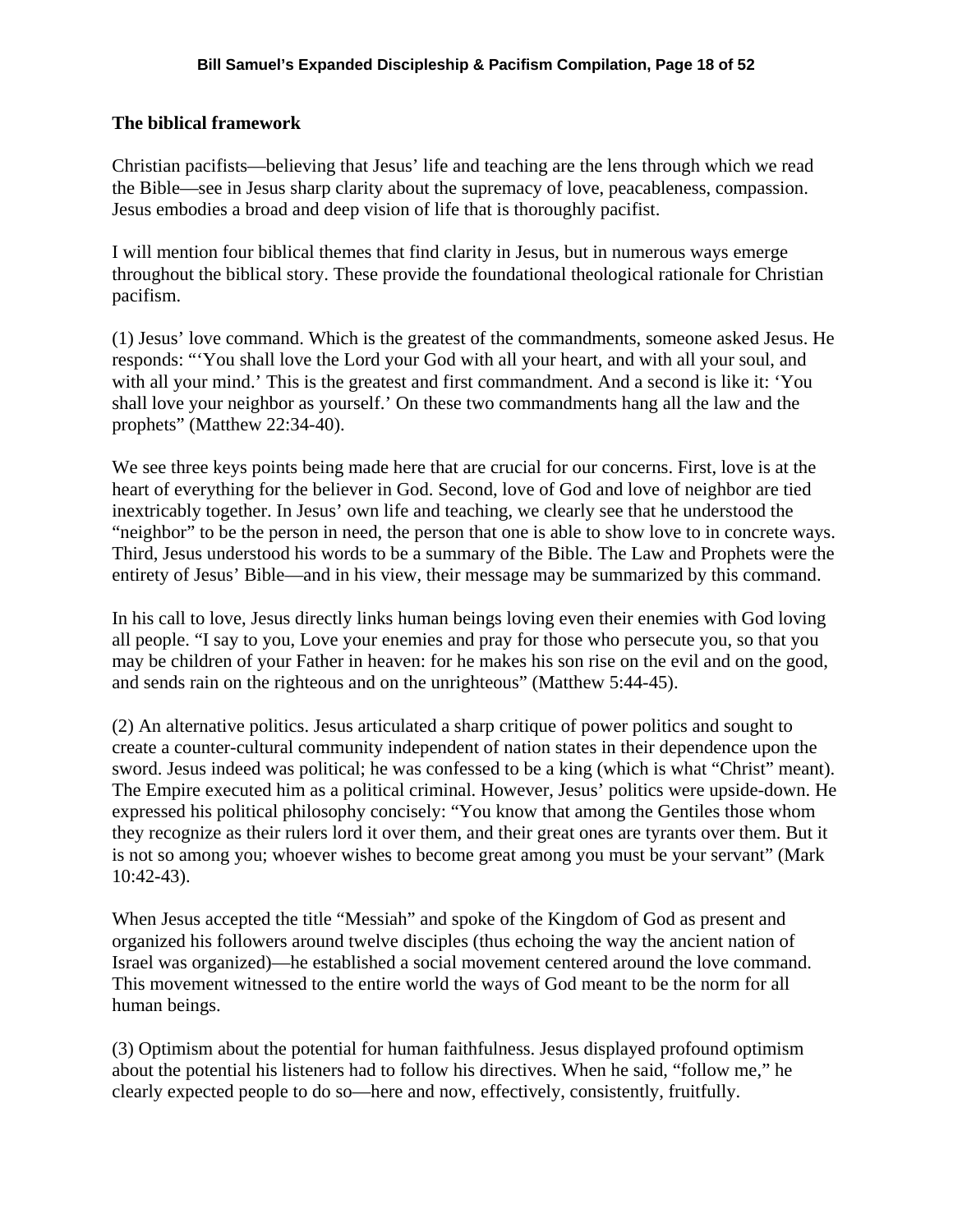[Jesus' Sermon on the Mount, begins with a series of affirmations—you are genuinely humble,](http://peacetheology.net/pacifism-with-justice/1-introduction-defining-pacifism/)  [you genuinely seek justice, you genuinely make peace, you genuinely walk the path of](http://peacetheology.net/pacifism-with-justice/1-introduction-defining-pacifism/)  [faithfulness even to the point of suffering severe persecution as a consequence. When Jesus](http://peacetheology.net/pacifism-with-justice/1-introduction-defining-pacifism/)  [called upon his followers to love their neighbors, to reject the tyrannical patterns of leadership](http://peacetheology.net/pacifism-with-justice/1-introduction-defining-pacifism/)  [among the kings of the earth, to share generously with those in need, to offer forgiveness seventy](http://peacetheology.net/pacifism-with-justice/1-introduction-defining-pacifism/)  [times seven times, he expected that these could be done.](http://peacetheology.net/pacifism-with-justice/1-introduction-defining-pacifism/) 

[\(4\) The model of the cross. At the heart of Jesus' teaching stands the often repeated saying,](http://peacetheology.net/pacifism-with-justice/1-introduction-defining-pacifism/)  ["Take up your cross and follow me." He insisted that just as he was persecuted for his way of](http://peacetheology.net/pacifism-with-justice/1-introduction-defining-pacifism/)  [life, so will his followers be as well.](http://peacetheology.net/pacifism-with-justice/1-introduction-defining-pacifism/) 

[The powers that be, the religious and political institutions, the spiritual and human authorities,](http://peacetheology.net/pacifism-with-justice/1-introduction-defining-pacifism/)  [responded to Jesus' inclusive, confrontive, barrier-shattering compassion and generosity with](http://peacetheology.net/pacifism-with-justice/1-introduction-defining-pacifism/)  [violence. At its heart, Jesus' cross may be seen as embodied pacifism, a refusal to turn from the](http://peacetheology.net/pacifism-with-justice/1-introduction-defining-pacifism/)  [ways of peace even when they are costly. So his call to his followers to share in his cross is also](http://peacetheology.net/pacifism-with-justice/1-introduction-defining-pacifism/)  [a call to his followers to embody pacifism.](http://peacetheology.net/pacifism-with-justice/1-introduction-defining-pacifism/) 

# **[Core theological affirmations](http://peacetheology.net/pacifism-with-justice/1-introduction-defining-pacifism/)**

[If we understand "pacifism" as a foundational conviction, one that shapes all our other](http://peacetheology.net/pacifism-with-justice/1-introduction-defining-pacifism/)  [convictions, and if we affirm that our pacifism follows from our Christian faith commitments,](http://peacetheology.net/pacifism-with-justice/1-introduction-defining-pacifism/)  [then we must recognize that pacifism links with our core theological convictions.](http://peacetheology.net/pacifism-with-justice/1-introduction-defining-pacifism/) 

[\(1\) Trinitarian cues—Jesus as God. One of the distinctively Christian theological affirmations is](http://peacetheology.net/pacifism-with-justice/1-introduction-defining-pacifism/)  [a Trinitarian understanding of God. God is a unity of three distinct "persons," Father, Son, and](http://peacetheology.net/pacifism-with-justice/1-introduction-defining-pacifism/)  [Holy Spirit. Yet, insofar as Christians retain a commitment to understanding God](http://peacetheology.net/pacifism-with-justice/1-introduction-defining-pacifism/)  [monotheistically, they recognize that these three "persons" are not independent in will, but are](http://peacetheology.net/pacifism-with-justice/1-introduction-defining-pacifism/)  [three ways the one God is manifested.](http://peacetheology.net/pacifism-with-justice/1-introduction-defining-pacifism/) 

[John Howard Yoder asserts that operating from within a Trinitarian framework, Christians](http://peacetheology.net/pacifism-with-justice/1-introduction-defining-pacifism/)  [recognize that Jesus, in his concretizing of God's nonviolent, persevering love, reflects the very](http://peacetheology.net/pacifism-with-justice/1-introduction-defining-pacifism/)  [character of God.](http://peacetheology.net/pacifism-with-justice/1-introduction-defining-pacifism/) 

["God broke through the borders of our standard definition of what is human, and gave a new,](http://peacetheology.net/pacifism-with-justice/1-introduction-defining-pacifism/)  [formative definition in Jesus. 'Trinity' did not originally mean that there are three kinds of](http://peacetheology.net/pacifism-with-justice/1-introduction-defining-pacifism/)  [revelation, the Father speaking through creation and the Spirit through experience, by which the](http://peacetheology.net/pacifism-with-justice/1-introduction-defining-pacifism/)  [words and example of the Son must be corrected; it meant rather that language must be found](http://peacetheology.net/pacifism-with-justice/1-introduction-defining-pacifism/)  [and definitions created so that Christians, who believe in only one God, can affirm that that God](http://peacetheology.net/pacifism-with-justice/1-introduction-defining-pacifism/)  [is most adequately and bindingly known in Jesus." \(Yoder, Politics, 99\)](http://peacetheology.net/pacifism-with-justice/1-introduction-defining-pacifism/) 

[If Jesus is Lord, if Jesus is God Incarnate, if Jesus is Messiah, if Jesus is the Second Person of](http://peacetheology.net/pacifism-with-justice/1-introduction-defining-pacifism/)  [the Trinity, "fully human and fully divine," his way of life embodies God's will for all humanity.](http://peacetheology.net/pacifism-with-justice/1-introduction-defining-pacifism/)  [Pacifism as a core Christian conviction, as a commitment that shapes every conviction we have](http://peacetheology.net/pacifism-with-justice/1-introduction-defining-pacifism/)  [as Christians, simply follows from a "high" Christology that recognizes Jesus as part of the very](http://peacetheology.net/pacifism-with-justice/1-introduction-defining-pacifism/)  [being of God.](http://peacetheology.net/pacifism-with-justice/1-introduction-defining-pacifism/)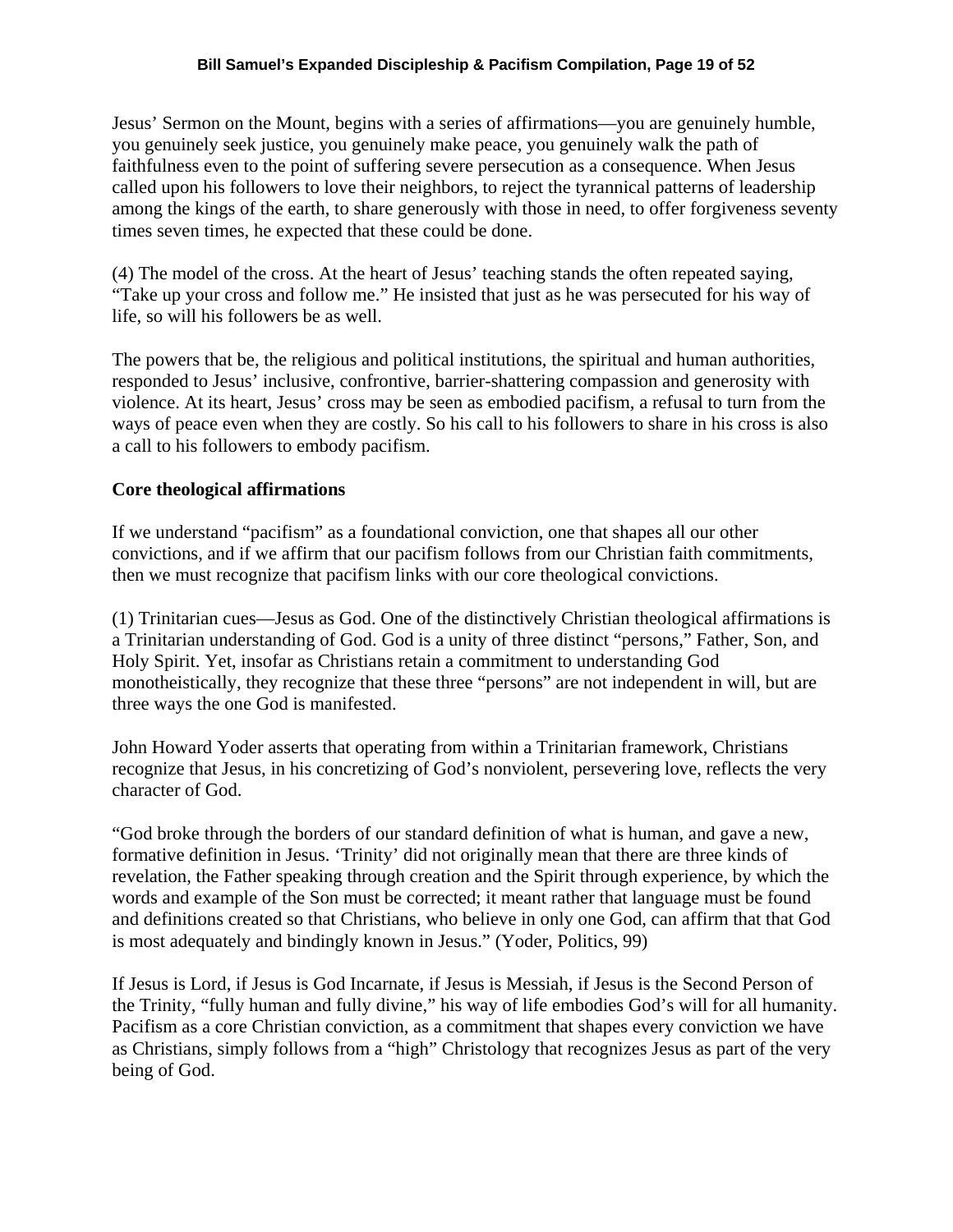#### **Bill Samuel's Expanded Discipleship & Pacifism Compilation, Page 20 of 52**

[\(2\) God's pacifism. The Bible gives us mixed signals concerning the relationship between God](http://peacetheology.net/pacifism-with-justice/1-introduction-defining-pacifism/)  [and violence. However, our above recognition Trinitarian affirmations challenges us to read the](http://peacetheology.net/pacifism-with-justice/1-introduction-defining-pacifism/)  [Bible christologically. Insofar as the Bible presents Jesus as the normative revelation of God, and](http://peacetheology.net/pacifism-with-justice/1-introduction-defining-pacifism/)  [tells the story prior to and after Jesus' life as being in ultimate harmony with the story of Jesus'](http://peacetheology.net/pacifism-with-justice/1-introduction-defining-pacifism/)  [life and teaching, we are charged to pay close attention to themes in the entire Bible that illumine](http://peacetheology.net/pacifism-with-justice/1-introduction-defining-pacifism/)  [the message of Jesus.](http://peacetheology.net/pacifism-with-justice/1-introduction-defining-pacifism/) 

[The challenge of making sense of various Old Testament and apocalyptic portrayals of God](http://peacetheology.net/pacifism-with-justice/1-introduction-defining-pacifism/)  [being linked with violence deserves our serious reflection and analysis. However, if we do take](http://peacetheology.net/pacifism-with-justice/1-introduction-defining-pacifism/)  [Jesus as normative, we need not wait to resolve every point of tension before we lift up biblical](http://peacetheology.net/pacifism-with-justice/1-introduction-defining-pacifism/)  [themes that do make clear that the deepest, most profound, most coherent view of God leads](http://peacetheology.net/pacifism-with-justice/1-introduction-defining-pacifism/)  [directly to the conclusion that the Christian God is best understood in terms of pacifism.](http://peacetheology.net/pacifism-with-justice/1-introduction-defining-pacifism/)  [\(Grimsrud, "Is God"\)](http://peacetheology.net/pacifism-with-justice/1-introduction-defining-pacifism/) 

[Genesis one shows that creation itself reflects the peace that is at the heart of God \(especially](http://peacetheology.net/pacifism-with-justice/1-introduction-defining-pacifism/)  [when we contrast Genesis with other contemporary stories such as the Babylonian account that](http://peacetheology.net/pacifism-with-justice/1-introduction-defining-pacifism/)  [posits profound violence at the very heart of creation \[Wink, Engaging, 13-16\]\). Though the Old](http://peacetheology.net/pacifism-with-justice/1-introduction-defining-pacifism/)  [Testament indeed often links violence with God, the basic story line presents God most of all in](http://peacetheology.net/pacifism-with-justice/1-introduction-defining-pacifism/)  [terms of persevering love.](http://peacetheology.net/pacifism-with-justice/1-introduction-defining-pacifism/) 

[Jesus presents his Father as characterized by mercy in response to wrong-doing \(see, for](http://peacetheology.net/pacifism-with-justice/1-introduction-defining-pacifism/)  [example, the story of the Prodigal Son, Luke 15:11-32\). Jesus turns to God as "Abba," a God](http://peacetheology.net/pacifism-with-justice/1-introduction-defining-pacifism/)  [worthy of trust and affection. He asserts that we best imitate the character of God, who showers](http://peacetheology.net/pacifism-with-justice/1-introduction-defining-pacifism/)  [life on the just and unjust alike, when we exercise God-like mercy, even loving our enemies](http://peacetheology.net/pacifism-with-justice/1-introduction-defining-pacifism/)  [\(Matthew 5:43-48\).](http://peacetheology.net/pacifism-with-justice/1-introduction-defining-pacifism/) 

[Paul reiterates this last point in Romans five when he emphasizes how God loves all of us while](http://peacetheology.net/pacifism-with-justice/1-introduction-defining-pacifism/)  [we are yet God's enemies. This, remember, comes from the former zealot who himself had](http://peacetheology.net/pacifism-with-justice/1-introduction-defining-pacifism/)  [violently persecuted Jesus' followers in service of the God he worshiped. Only after his life](http://peacetheology.net/pacifism-with-justice/1-introduction-defining-pacifism/)[shattering meeting with Jesus on the Damascus Road did Paul realize that the God he thought](http://peacetheology.net/pacifism-with-justice/1-introduction-defining-pacifism/)  [served with his violence actually was most definitively revealed in the thoroughly pacifist Jesus](http://peacetheology.net/pacifism-with-justice/1-introduction-defining-pacifism/)  [of Nazareth, who Paul served the rest of his days.](http://peacetheology.net/pacifism-with-justice/1-introduction-defining-pacifism/) 

#### **[Pacifism as vision](http://peacetheology.net/pacifism-with-justice/1-introduction-defining-pacifism/)**

[The language of pacifism, then, is best understood as the basic language of our human vocation,](http://peacetheology.net/pacifism-with-justice/1-introduction-defining-pacifism/)  [our way of understanding creation and our place in it. The foundational saving event of the New](http://peacetheology.net/pacifism-with-justice/1-introduction-defining-pacifism/)  [Testament, God raising Jesus from the dead, both vindicates Jesus' own pacifist way of life and](http://peacetheology.net/pacifism-with-justice/1-introduction-defining-pacifism/)  [reflects in the most profound way possible God's own pacifist way of responding to the worst](http://peacetheology.net/pacifism-with-justice/1-introduction-defining-pacifism/)  [imaginable human rebellion and violence.](http://peacetheology.net/pacifism-with-justice/1-introduction-defining-pacifism/) 

[As we turn back to the critiques of pacifism summarized above, we may see that in each case the](http://peacetheology.net/pacifism-with-justice/1-introduction-defining-pacifism/)  [criticism does not reflect an adequate understanding of authentic pacifism founded on the](http://peacetheology.net/pacifism-with-justice/1-introduction-defining-pacifism/)  [message of Jesus.](http://peacetheology.net/pacifism-with-justice/1-introduction-defining-pacifism/)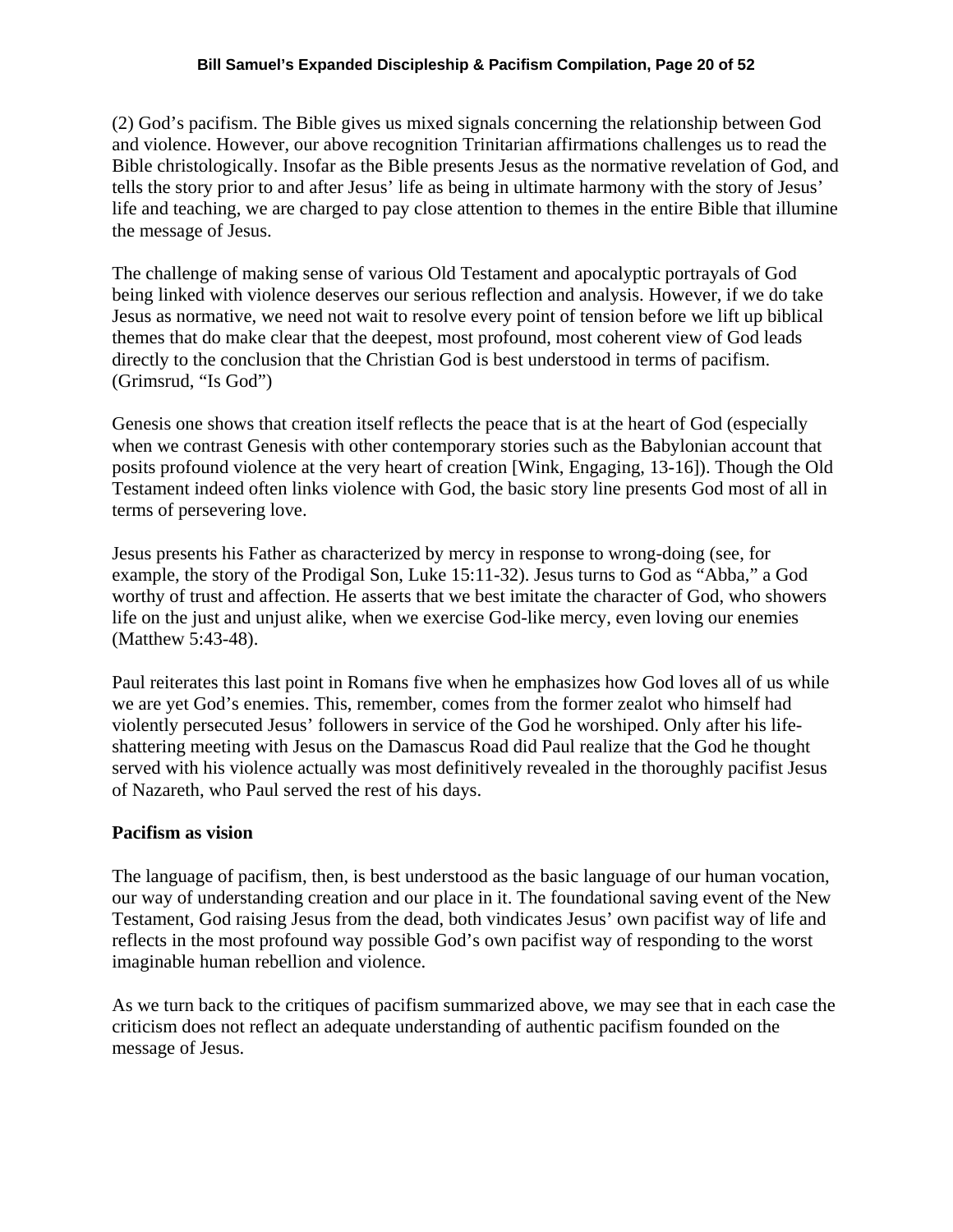#### **Bill Samuel's Expanded Discipleship & Pacifism Compilation, Page 21 of 52**

[Michael Kelly may be correct in seeing pacifism as opposing American imperialism, but for](http://peacetheology.net/pacifism-with-justice/1-introduction-defining-pacifism/)  [precisely the opposite reason he cites. Pacifism does not oppose American imperialism because it](http://peacetheology.net/pacifism-with-justice/1-introduction-defining-pacifism/)  [is American, but because it is imperialism. Indeed we do have a responsibility to resist "evil](http://peacetheology.net/pacifism-with-justice/1-introduction-defining-pacifism/)  [people." However, we are called to offer such resistance in ways that do not simply add to the](http://peacetheology.net/pacifism-with-justice/1-introduction-defining-pacifism/)  [spiral of evil.](http://peacetheology.net/pacifism-with-justice/1-introduction-defining-pacifism/) 

[Pacifism, in contrast to Kelly's caricature, does stand for objective good in opposition to evil](http://peacetheology.net/pacifism-with-justice/1-introduction-defining-pacifism/)  [doers. This is why pacifists oppose all mass murder, be it the acts of those who flew the planes](http://peacetheology.net/pacifism-with-justice/1-introduction-defining-pacifism/)  [into the World Trade Center and Pentagon on September 11, 2001 or the killings of hundreds of](http://peacetheology.net/pacifism-with-justice/1-introduction-defining-pacifism/)  [thousands of Iraqis following the United States invasion in March 2003.](http://peacetheology.net/pacifism-with-justice/1-introduction-defining-pacifism/) 

[The only ultimately redemptive response to sin and how it profoundly distorts human social life](http://peacetheology.net/pacifism-with-justice/1-introduction-defining-pacifism/)  [is, as Jesus asserted, to seek to overcome evil with good. The only way successfully to resist](http://peacetheology.net/pacifism-with-justice/1-introduction-defining-pacifism/)  [violence without simply adding to violence in the world is non-violent resistance.](http://peacetheology.net/pacifism-with-justice/1-introduction-defining-pacifism/) 

[Contrary to Reinhold Niebuhr, it is possible to affirm human possibilities of living faithfully in](http://peacetheology.net/pacifism-with-justice/1-introduction-defining-pacifism/)  [response to God's transforming love without positing a naïve and superficial humanistic](http://peacetheology.net/pacifism-with-justice/1-introduction-defining-pacifism/)  [optimism. Our hope rests on God's promises, not inherent human goodness.](http://peacetheology.net/pacifism-with-justice/1-introduction-defining-pacifism/) 

[Also contrary to Niebuhr, it is possible to be pacifist and affirm that Christian faith does lead us](http://peacetheology.net/pacifism-with-justice/1-introduction-defining-pacifism/)  [to political engagement that enters into human history in the "nitty gritty" of real life. We affirm,](http://peacetheology.net/pacifism-with-justice/1-introduction-defining-pacifism/)  [though, that the "politics of Jesus," while directly involved in human social life, must not be](http://peacetheology.net/pacifism-with-justice/1-introduction-defining-pacifism/)  [reduced to a balance of power between competing egoisms that requires the use of the sword to](http://peacetheology.net/pacifism-with-justice/1-introduction-defining-pacifism/)  [be genuinely "political."](http://peacetheology.net/pacifism-with-justice/1-introduction-defining-pacifism/) 

[In contrast to Guy Hershberger's dismissal of pacifism as unbiblical, pacifism as understood in](http://peacetheology.net/pacifism-with-justice/1-introduction-defining-pacifism/)  [this book bases itself directly on biblical teaching. From the Bible, we learn of a pacifism that](http://peacetheology.net/pacifism-with-justice/1-introduction-defining-pacifism/)  [does seek to transform the world and that overtly resists evil and evildoers \(albeit nonviolently](http://peacetheology.net/pacifism-with-justice/1-introduction-defining-pacifism/)  [and with the goal of lovingly transforming the evildoer\).](http://peacetheology.net/pacifism-with-justice/1-introduction-defining-pacifism/) 

[Justice is indeed to be insisted on—though not the retributive, abstract, and coercive justice of](http://peacetheology.net/pacifism-with-justice/1-introduction-defining-pacifism/)  [thinkers such as Niebuhr. Biblical justice does seek to challenge evil, but not with the threat of](http://peacetheology.net/pacifism-with-justice/1-introduction-defining-pacifism/)  [punishment but with the possibility of genuine healing and the restoration of broken](http://peacetheology.net/pacifism-with-justice/1-introduction-defining-pacifism/)  [relationships. Pacifism helps us keep in mind that true justice requires healing both for victim](http://peacetheology.net/pacifism-with-justice/1-introduction-defining-pacifism/)  [and offender, seeing past the lure of eye-for-an-eye vengeance.](http://peacetheology.net/pacifism-with-justice/1-introduction-defining-pacifism/) 

[There is a place for nonviolent coercion in pacifism, though following Gandhi's careful thought](http://peacetheology.net/pacifism-with-justice/1-introduction-defining-pacifism/)  [about coercion, it is used only in ways that do not violate the humanity of the one being](http://peacetheology.net/pacifism-with-justice/1-introduction-defining-pacifism/)  [confronted. \(Bondurant, 9-11\) Jesus himself expressed coercive tendencies, for instance in his](http://peacetheology.net/pacifism-with-justice/1-introduction-defining-pacifism/)  [sharp critique of the Pharisees in Matthew 23 and his driving of the moneychangers from the](http://peacetheology.net/pacifism-with-justice/1-introduction-defining-pacifism/)  [temple.](http://peacetheology.net/pacifism-with-justice/1-introduction-defining-pacifism/) 

[Walter Wink presumably would affirm much of what I have said about pacifism, except he does](http://peacetheology.net/pacifism-with-justice/1-introduction-defining-pacifism/)  [not like the term. Like Wink, I affirm that the follower of Jesus is called to seek social justice](http://peacetheology.net/pacifism-with-justice/1-introduction-defining-pacifism/)  [and to live as if social transformation is possible in history. This book's pacifism decidedly has](http://peacetheology.net/pacifism-with-justice/1-introduction-defining-pacifism/)  [nothing to do with "passivity."](http://peacetheology.net/pacifism-with-justice/1-introduction-defining-pacifism/)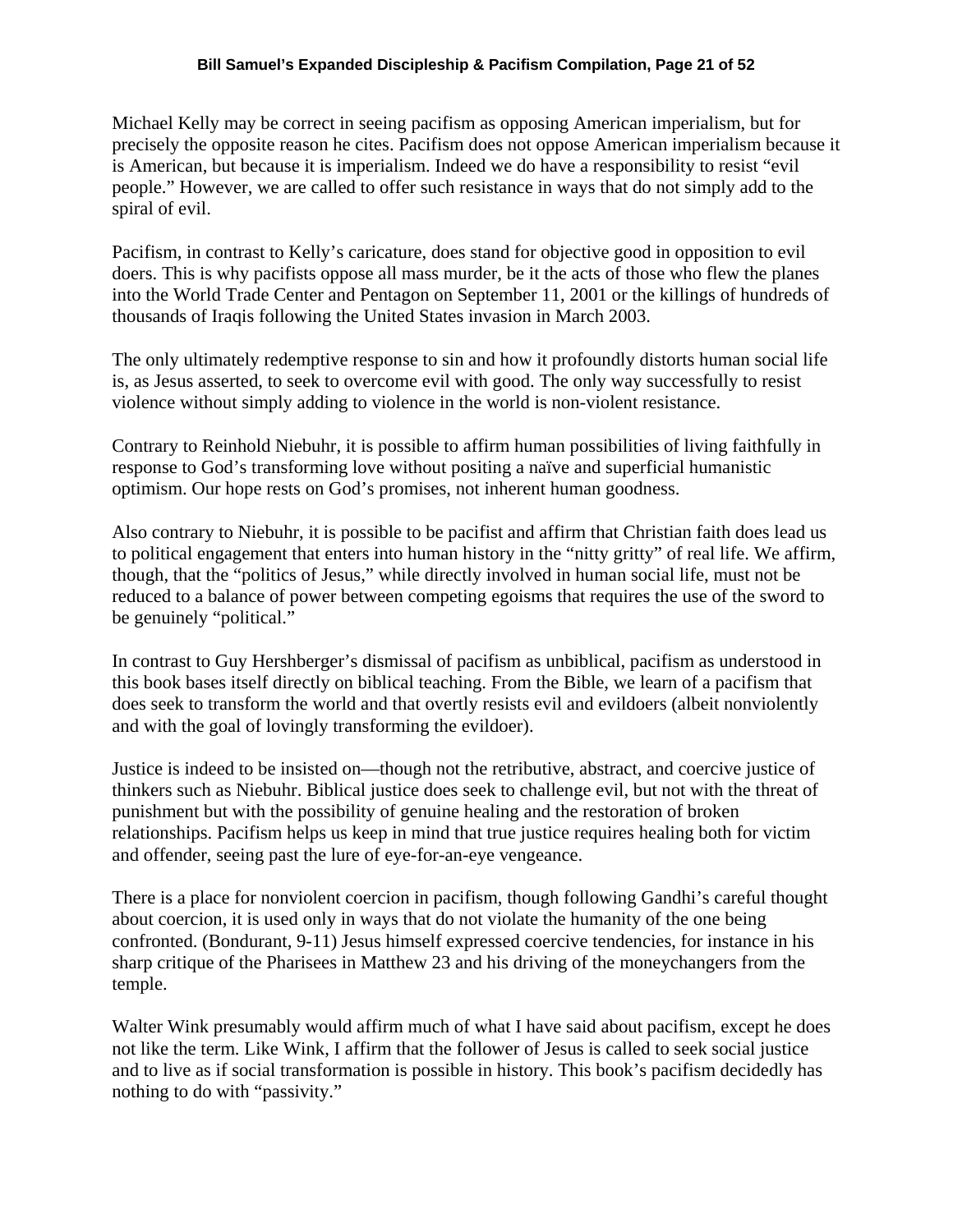[The focus of pacifism is positive, constructive, active, and engaged. It seeks to make peace.](http://peacetheology.net/pacifism-with-justice/1-introduction-defining-pacifism/)  [Hence, the term "nonviolence" simply is not adequate. "Pacifism" encompasses precisely the](http://peacetheology.net/pacifism-with-justice/1-introduction-defining-pacifism/)  [vision of God's domination free reign that Jesus inaugurated.](http://peacetheology.net/pacifism-with-justice/1-introduction-defining-pacifism/) 

#### **[BIBLIOGRAPHY:](http://peacetheology.net/pacifism-with-justice/1-introduction-defining-pacifism/)**

[\\_\\_\\_\\_\\_\\_\\_\\_\\_\\_\\_\\_\\_\\_\\_\\_\\_\\_\\_\\_\\_\\_\\_\\_\\_\\_\\_\\_\\_\\_\\_](http://peacetheology.net/pacifism-with-justice/1-introduction-defining-pacifism/) 

[Bondurant, Joan. CONQUEST OF VIOLENCE: GANDHI'S PHILOSOPHY OF CONFLICT.](http://peacetheology.net/pacifism-with-justice/1-introduction-defining-pacifism/)  [Princeton, NJ: Princeton University Press, 1958.](http://peacetheology.net/pacifism-with-justice/1-introduction-defining-pacifism/) 

[Grimsrud, Ted. "Is God Nonviolent?" in EMBODYING THE WAY OF JESUS: ANABAPTIST](http://peacetheology.net/pacifism-with-justice/1-introduction-defining-pacifism/)  [CONVICTIONS FOR THE TWENTY-FIRST CENTURY. Eugene, OR: Wipf and Stock](http://peacetheology.net/pacifism-with-justice/1-introduction-defining-pacifism/)  [Publishers, 2007. 47-53.](http://peacetheology.net/pacifism-with-justice/1-introduction-defining-pacifism/) 

[Hershberger, Guy F. WAR, PEACE, AND NONRESISTANCE. Scottdale, PA: Herald Press,](http://peacetheology.net/pacifism-with-justice/1-introduction-defining-pacifism/)  [1944.](http://peacetheology.net/pacifism-with-justice/1-introduction-defining-pacifism/) 

[Kelly, Michael. "Pacifism is Evil." WASHINGTON POST, September 26, 2001.](http://peacetheology.net/pacifism-with-justice/1-introduction-defining-pacifism/) 

[Kurlansky, Mark. NONVIOLENCE: TWENTY-FIVE LESSONS FROM THE HISTORY OF A](http://peacetheology.net/pacifism-with-justice/1-introduction-defining-pacifism/)  [DANGEROUS IDEA. New York: Modern Library, 2006.](http://peacetheology.net/pacifism-with-justice/1-introduction-defining-pacifism/) 

[Niebuhr, Reinhold. "Why the Christian Church is Not Pacifist." In CHRISTIANITY AND](http://peacetheology.net/pacifism-with-justice/1-introduction-defining-pacifism/)  [POWER POLITICS. New York: Scribners, 1940.](http://peacetheology.net/pacifism-with-justice/1-introduction-defining-pacifism/) 

[Teichman, Jenny. PACIFISM AND JUST WAR: A STUDY IN APPLLIED PHILOSOPHY.](http://peacetheology.net/pacifism-with-justice/1-introduction-defining-pacifism/)  [New York: Basil Blackwell, 1986.](http://peacetheology.net/pacifism-with-justice/1-introduction-defining-pacifism/) 

[Wink, Walter. "Can Love Save the World?" YES! MAGAZINE #20 \(Winter 2002\).](http://peacetheology.net/pacifism-with-justice/1-introduction-defining-pacifism/) 

[Wink, Walter. ENGAGING THE POWERS: DISCERNMENT AND RESISTANCE IN A](http://peacetheology.net/pacifism-with-justice/1-introduction-defining-pacifism/)  [WORLD OF DOMINATION. Minneapolis: Fortress Press, 2002.](http://peacetheology.net/pacifism-with-justice/1-introduction-defining-pacifism/) 

[Yoder, John Howard. NEVERTHELESS: THE VARIETIES OF RELIGIOUS PACIFISM,](http://peacetheology.net/pacifism-with-justice/1-introduction-defining-pacifism/)  [second edition. Scottdale, PA: Herald Press, 1992.](http://peacetheology.net/pacifism-with-justice/1-introduction-defining-pacifism/) 

[Yoder, John Howard. THE POLITICS OF JESUS, second edition. Grand Rapids, MI: Eerdmans,](http://peacetheology.net/pacifism-with-justice/1-introduction-defining-pacifism/)  [1994.](http://peacetheology.net/pacifism-with-justice/1-introduction-defining-pacifism/)

# Beyond Just War and Pacifism: Jesus' Nonviolent Way

by Walter Wink (Methodist)

[Dr Walter Wink is Professor of Biblical Interpretation at Auburn Theological Seminary in New York City. Previously, he was a parish minister and taught at Union Theological Seminary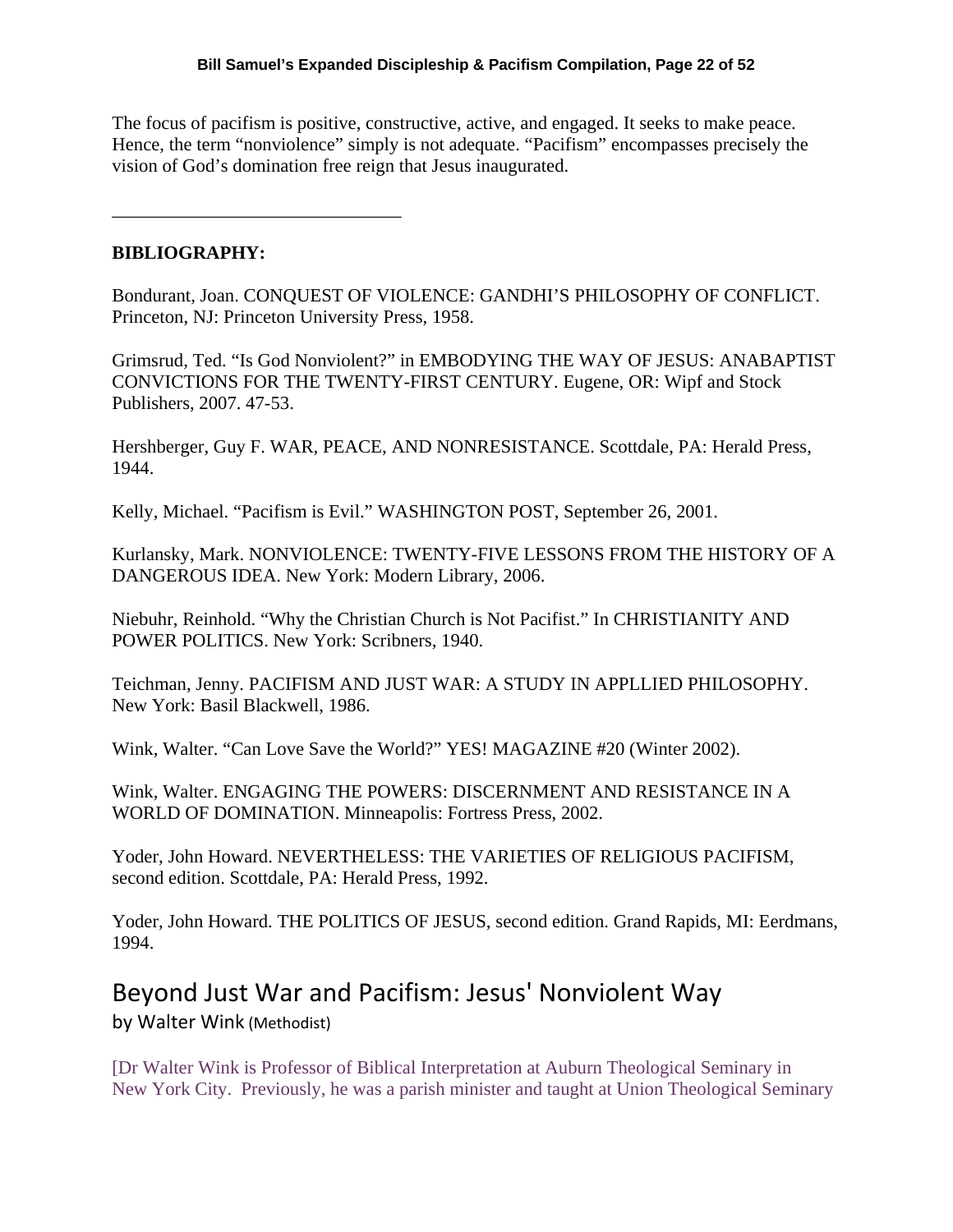in New York City. In 1989-1990 he was a Peace Fellow at the United States Institute of Peace. This essay is posted with Dr Wink's permission.] Walter Wink's web site is: [http://www.WalterWink.com](http://www.walterwink.com/) 

The new reality Jesus proclaimed was nonviolent. That much is clear, not just from the Sermon on the Mount, but his entire life and teaching and, above all, the way he faced his death. His was not merely a tactical or pragmatic nonviolence seized upon because nothing else would have worked against the Roman empire's near monopoly on violence. Rather, he saw nonviolence as a direct corollary of the nature of God and of the new reality emerging in the world from God. In a verse quoted more than any other from the New Testament during the church's first four centuries, Jesus taught that God loves everyone, and values all, even those who make themselves God's enemies. We are therefore to do likewise (Matt. 5:45; cf. Luke 6:35). The Reign of God, the peaceable Kingdom, is (despite the monarchical terms) an order in which the inequity, violence, and male supremacy characteristic of dominator societies are superseded. Thus nonviolence is not just a means to the Kingdom of God; it is a quality of the Kingdom itself. Those who live nonviolently are already manifesting the transformed reality of the divine order now, even under the conditions of what I call the Domination System.

 The idea of nonviolent resistance was not new. The Hebrew midwives, the Greek tragedians, and Jainism. Buddhism, Hinduism, Lao-Tzu, and Judaism were all to various degrees conversant with nonviolence as a way of life and, in some cases, even as a tactic of social change. What was new was the early church's inference from Jesus' teaching that nonviolence is the only way, that war itself must be renounced. The idea of peace and the more general rejection of violence can be found before Christianity and in other cultures, says Peter Brock, but nowhere else do we find practical anti-militarism leading to the refusal of military service.

 When, beginning with the emperor Constantine, the Christian church began receiving referential treatment by the empire that it had once so steadfastly opposed, war, which had once seemed so evil, now appeared to many to be a necessity for preserving and propagating the gospel.

 Christianity's weaponless victory over the Roman empire eventuated in the weaponless victory of the empire over the gospel. No defeat is so well-disguised as victory! In the year 303, Diocletian forbade any member of the Roman army to be a Christian. By the year 416, no one could be a member of the Roman army unless he was a Christian.

 It fell to Augustine (d. 430) to make the accommodation of Christianity to its new status as a privileged religion in support of the state. Augustine believed, on the basis of Matt. 5:38-42, that Christians had no right to defend themselves from violence. But he identified a problem which no earlier theologian had faced: what Augustine regarded as the loving obligation to use violence if necessary to defend the innocent against evil. Drawing on Stoic just war principles, he articulated the position that was to dominate church teaching from that time right up to the present. Ever since, Christians on the left and on the right, in the East and in the West, have found it exceedingly easy to declare as "just" and divinely ordained any wars their governments desired to wage for purely national interests. As a consequence, the world regards Christians as among the most warlike factions on the face of the earth. And little wonder; two-thirds of the people killed in the last 500 years died at the hands of fellow-Christians in Europe, to say nothing of those whom Christians killed in the course of colonizing the rest of the world.

As Gandhi once quipped, "The only people on earth who do not see Christ and His teachings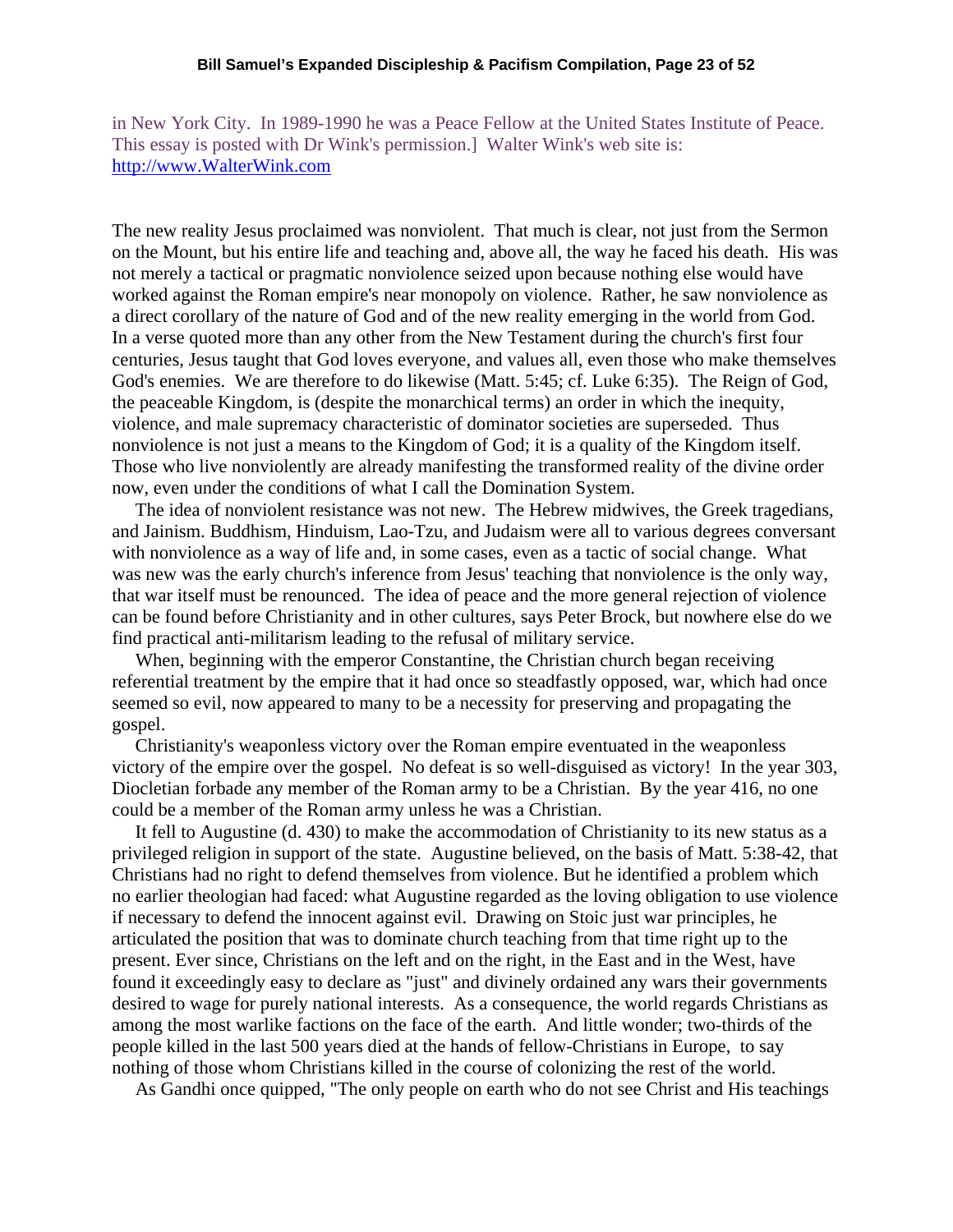as nonviolent are Christians." The time has come to look again to the rock from which we were hewn. And the key text remains Jesus' statement about resisting evil.

 38You have heard that it was said, 'An eye for an eye and a tooth for a tooth.' 39But I say to you, Do not resist an evildoer. But if anyone strikes you on the right cheek, turn the other also; 40and if anyone wants to sue you and take your coat, give your cloak as well; 41and if anyone forces you to go one mile, go also the second mile. 42Give to everyone who begs from you, and do not refuse anyone who wants to borrow from you. (Matt. 5:38-42 NRSV; see also Luke 6:29-30).

 Christians have, on the whole, simply ignored this teaching. It has seemed impractical, masochistic, suicidal--an invitation to bullies and spouse-batterers to wipe up the floor with their supine Christian victims. Some who have tried to follow Jesus' words have understood it to mean non-resistance: let the oppressor perpetrate evil unopposed. Even scholars have swallowed the eat-humble-pie reading of this text: "It is better to surrender everything and go through life naked than to insist on one's legal rights," to cite only one of scores of these commentators from Augustine right up to the present. Interpreted thus, the passage has become the basis for systematic training in cowardice, as Christians are taught to acquiesce in evil.

 Cowardice is scarcely a term one associates with Jesus. Either he failed to make himself clear, or we have misunderstood him. There is plenty of cause to believe the latter. Jesus is not forbidding self-defense here, only the use of violence. Nor is he legitimating the abandonment of nonviolence in order to defend the neighbor. He is rather showing us a way that can be used by individuals or large movements to intervene on behalf of justice for our neighbors- nonviolently.

 The classical interpretation of Matt 5:38-42//Luke 6:29-30 suggests two, and only two, possibilities for action in the face of evil: fight or flight. Either we resist evil, or we do not resist it. Jesus seemingly says that we are not to resist it; so, it would appear, he commands us to be docile, inert, compliant, to abandon all desire for justice, to allow the oppressor to walk all over us. "Turn the other cheek" is taken to enjoin becoming a doormat for Jesus, to be trampled without protest. "Give your undergarment as well" has encouraged people to go limp in the face of injustice and hand over the last thing they own. "Going the second mile" has been turned into a platitude meaning nothing more than "extend yourself." Rather than encourage the oppressed to counteract their oppressors, these revolutionary statements have been transformed into injunctions to collude in one's own despoiling.

 But that interpretation excluded a third alternative: active nonviolent resistance. The word translated "resist" is itself problematic; what translators have failed to note is how frequently anthistemi is used as a military term. Resistance implies "counteractive aggression," a response to hostilities initiated by someone else. Liddell-Scott defines anthistemi as to "set against esp. in battle, withstand." Ephesians 6:13 is exemplary of its military usage: "Therefore take the whole armor of God, that you may be able to withstand [antistenai, literally, to draw up battle ranks against the enemy] in the evil day, and having done all, to stand [stenai, literally, to close ranks and continue to fight]." The term is used in the LXX primarily for armed resistance in military encounters (44 out of 71 times). Josephus uses anthistemi for violent struggle 15 out of 17 times, Philo 4 out of 10. Jesus' answer is set against the backdrop of the burning question of forcible resistance to Rome. In that context, "resistance" could have only one meaning: lethal violence.

 Stasis, the noun form of stenai, means "a stand," in the military sense of facing off against an enemy. By extension it came to mean a "party formed for seditious purposes; sedition, revolt."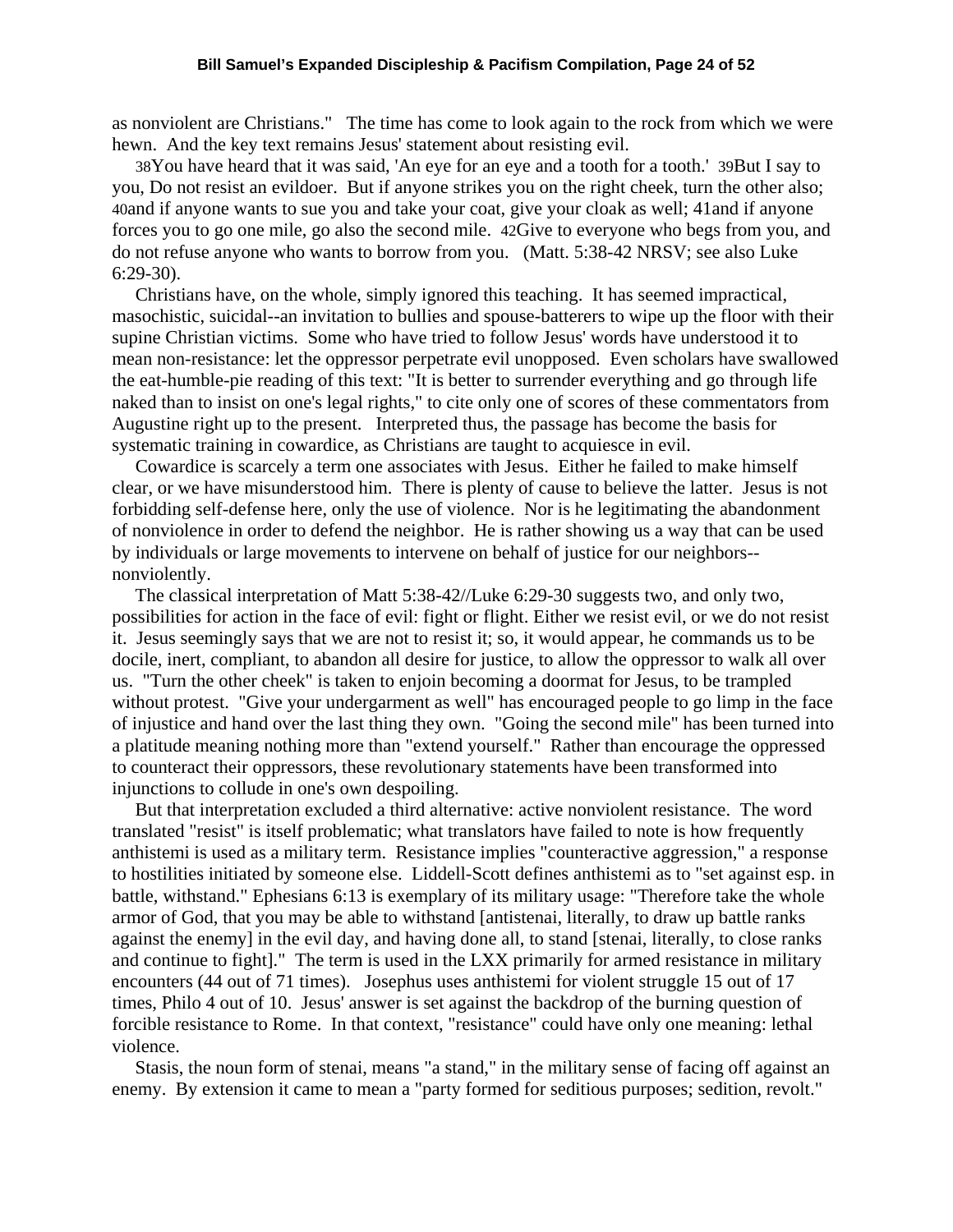The NRSV translates stasis in Mark 15:7 as "insurrection" (so also Luke 23:19, 25), in Acts 19:40 as "rioting," and in Acts 23:10 as "violent dissension."

 In short, antistenai means more in Matt. 5:39a than simply to "stand against" or "resist." It means to resist violently, to revolt or rebel, to engage in an insurrection. Jesus is not encouraging submission to evil; that would run counter to everything he did and said. He is, rather, warning against responding to evil in kind by letting the oppressor set the terms of our opposition. Perhaps most importantly, he cautions us against being made over into the very evil we oppose by adopting its methods and spirit. He is saying, in effect, Do not mirror evil; do not become the very thing you hate. The best translation is the Scholars Version: "Don't react violently against the one who is evil."

In the three examples that follow in Matthew, Jesus illustrates what he means.

#### Turn the Other Cheek

 "If anyone strikes you on the right cheek, turn the other also." Why the right cheek? A blow by the right fist in that right-handed world would land on the left cheek of the opponent. An open-handed slap would also strike the left cheek. To hit the right cheek with a fist would require using the left hand, but in that society the left hand was used only for unclean tasks. Even to gesture with the left hand at Qumran carried the penalty of ten days' penance. The only way one could naturally strike the right cheek with the right hand would be with the back of the hand. We are dealing here with insult, not a fistfight. The intention is clearly not to injure but to humiliate, to put someone in his or her place. One normally did not strike a peer thus, and if one did the fine was exorbitant. The Mishnaic tractate Baba Qamma specifies the various fines for striking an equal: for slugging with a fist, 4 zuz (a zuz was a day's wage); for slapping, 200 zuz; but "if [he struck him] with the back of his hand he must pay him 400 zuz." But damages for indignity were not paid to slaves who are struck (8:1-7).

 A backhand slap was the usual way of admonishing inferiors. Masters backhanded slaves; husbands, wives; parents, children; men, women; Romans, Jews. We have here a set of unequal relations, in each of which retaliation would be suicidal. The only normal response would be cowering submission.

 Part of the confusion surrounding these sayings arises from the failure to ask who Jesus' audience was. In all three of the examples in Matt. 5:39b-41, Jesus' listeners are not those who strike, initiate lawsuits, or impose forced labor, but their victims ("If anyone strikes you...wants to sue you...forces you to go one mile..."). There are among his hearers people who were subjected to these very indignities, forced to stifle outrage at their dehumanizing treatment by the hierarchical system of caste and class, race and gender, age and status, and as a result of imperial occupation.

 Why then does he counsel these already humiliated people to turn the other cheek? Because this action robs the oppressor of the power to humiliate. The person who turns the other cheek is saying, in effect, "Try again. Your first blow failed to achieve its intended effect. I deny you the power to humiliate me. I am a human being just like you. Your status does not alter that fact. You cannot demean me."

 Such a response would create enormous difficulties for the striker. Purely logistically, how would he hit the other cheek now turned to him? He cannot backhand it with his right hand (one only need try this to see the problem). If he hits with a fist, he makes the other his equal, acknowledging him as a peer. But the point of the back of the hand is to reinforce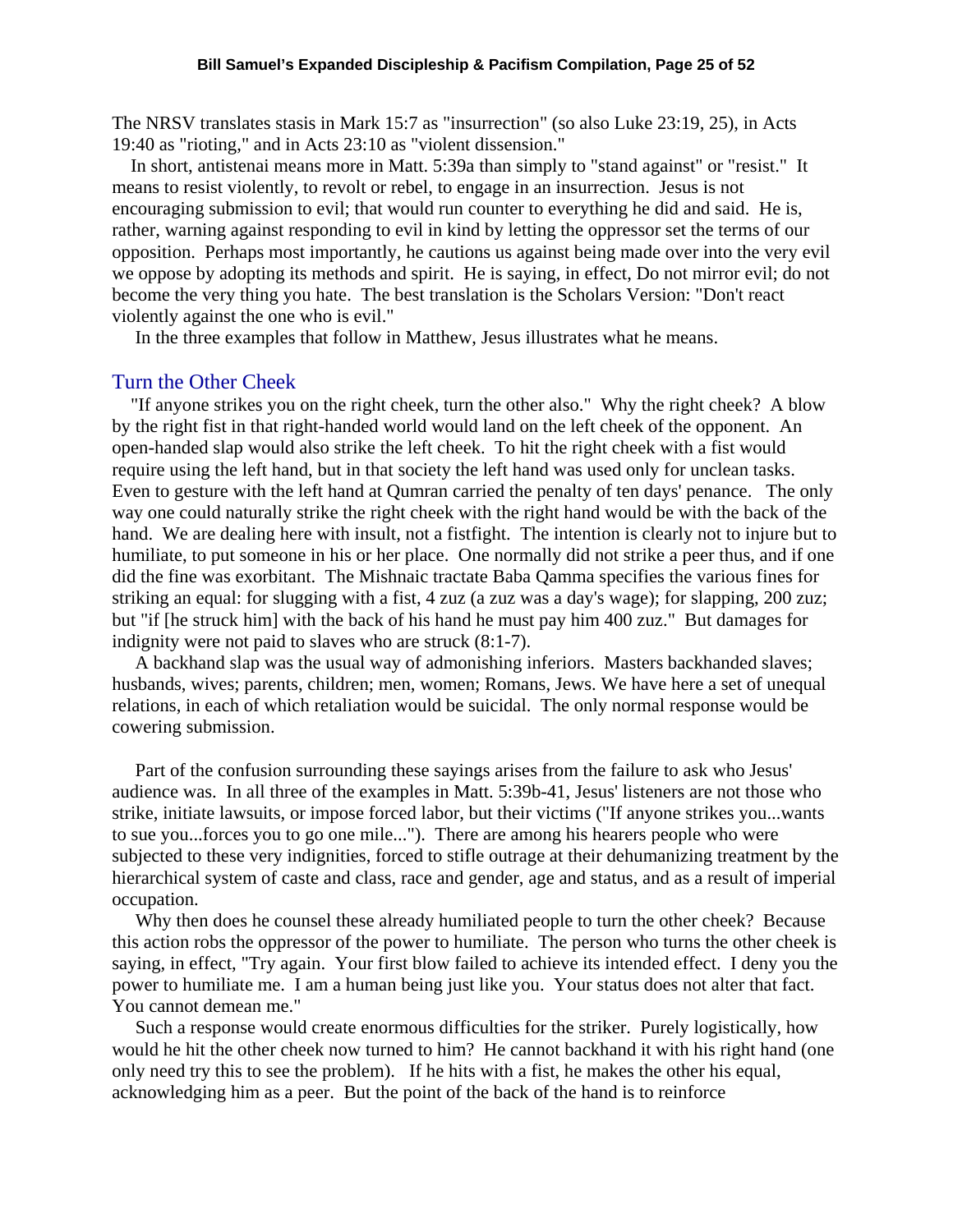institutionalized inequality. Even if the superior orders the person flogged for such "cheeky" behavior (this is certainly no way to avoid conflict!), the point has been irrevocably made. He has been given notice that this underling is in fact a human being. In that world of honor and shaming, he has been rendered impotent to instill shame in a subordinate. He has been stripped of his power to dehumanize the other. As Gandhi taught, "The first principle of nonviolent action is that of noncooperation with everything humiliating."

#### Give the Undergarment

 The second example Jesus gives is set in a court of law. Someone is being sued for his outer garment. Who would do that, and under what circumstances? The Hebrew Scriptures provide the clues. When you make your neighbor a loan of any sort, you shall not go into his house to fetch his pledge. You shall stand outside, and the man to whom you make the loan shall bring the pledge out to you. And if he is a poor man, you shall not sleep in his pledge; when the sun goes down, you shall restore to him the pledge that he may sleep in his cloak (himatio) and bless you....You shall not...take a widow's garment (himation) in pledge. (Deut. 24:10-13, 17; see also Exod. 22:25-27; Amos 2:7-8; Ezek.18:5-9.) Only the poorest of the poor would have nothing but a garment to give as collateral for a loan. Jewish law strictly required its return every evening at sunset.

 Matthew and Luke disagree whether it is the outer garment (Luke) or the undergarment (Matthew) that is being seized. But the Jewish practice of giving the outer garment as a pledge (it alone would be useful as a blanket for sleeping) makes it clear that Luke's order is correct, even though he does not preserve the legal setting. In all Greek usage, according to Liddell-Scott, himation is "always an outer garment...worn above the chiton," whereas the chiton is a "garment worn next to the skin." Consistent with this usage, the Greek translation of the Old Testament (LXX) reads himation in the passages just cited. S. Safrai and M. Stern describe normal Jewish dress: an outer garment or cloak of wool and an undergarment or tunic of linen. To avoid confusion I will simply refer to the "outer garment" and the "undergarment."

 The situation Jesus speaks to is all too familiar to his hearers: the debtor has sunk ever deeper into poverty, the debt cannot be repaid, and his creditor has summoned him to court (krithenai) to exact repayment by legal means.

 Indebtedness was endemic in first century Palestine. Jesus' parables are full of debtors struggling to salvage their lives. Heavy debt was not, however, a natural calamity that had overtaken the incompetent. It was the direct consequence of Roman imperial policy. Emperors had taxed the wealthy so stringently to fund their wars that the rich began seeking non?liquid investments to secure their wealth. Land was best, but it was ancestrally owned and passed down over generations, and no peasant would voluntarily relinquish it. Exorbitant interest, however, could be used to drive landowners ever deeper into debt. And debt, coupled with the high taxation required by Herod Antipas to pay Rome tribute, created the economic leverage to pry Galilean peasants loose from their land. By the time of Jesus we see this process already far advanced: large estates owned by absentee landlords, managed by stewards, and worked by tenant farmers, day laborers, and slaves. It is no accident that the first act of the Jewish revolutionaries in 66 C.E. was to burn the Temple treasury, where the record of debts was kept.

 It is to this situation that Jesus speaks. His hearers are the poor ("if any one would sue you"). They share a rankling hatred for a system that subjects them to humiliation by stripping them of their lands, their goods, finally even their outer garments.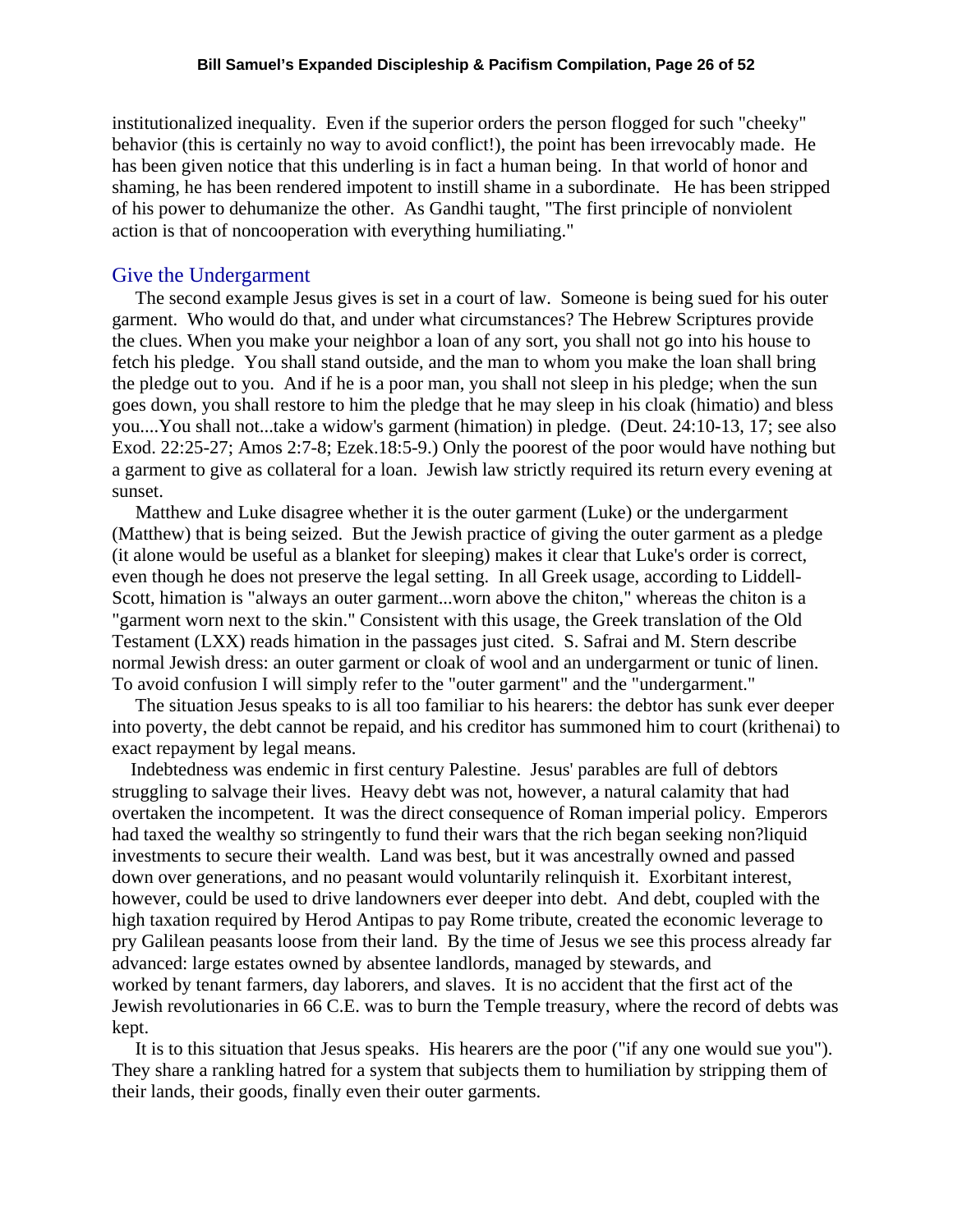#### **Bill Samuel's Expanded Discipleship & Pacifism Compilation, Page 27 of 52**

 Why then does Jesus counsel them to give over their undergarments as well? This would mean stripping off all their clothing and marching out of court stark naked! Imagine the guffaws this saying must have evoked. There stands the creditor, covered with shame, the poor debtor's outer garment in the one hand, his undergarment in the other. The tables have suddenly been turned on the creditor. The debtor had no hope of winning the case; the law was entirely in the creditor's favor. But the poor man has transcended this attempt to humiliate him. He has risen above shame. At the same time he has registered a stunning protest against the system that created his debt. He has said in effect, "You want my robe? Here, take everything! Now you've got all I have except my body. Is that what you'll take next?"

 Nakedness was taboo in Judaism, and shame fell less on the naked party than on the person viewing or causing the nakedness (Gen 9:20-27). By stripping, the debtor has brought the creditor under the same prohibition that led to the curse of Canaan. And much as Isaiah had "walked naked and barefoot for three years" as a prophetic sign (Isa. 20:1-6), so the debtor parades his nakedness in prophetic protest against a system that has deliberately rendered him destitute. Imagine him leaving the court, naked: his friends and neighbors, aghast, inquire what happened. He explains. They join his growing procession, which now resembles a victory parade. The entire system by which debtors are oppressed has been publicly unmasked. The creditor is revealed to be not a legitimate moneylender but a party to the reduction of an entire social class to landlessness, destitution, and abasement. This unmasking is not simply punitive, therefore; it offers the creditor a chance to see, perhaps for the first time in his life, what his practices cause, and to repent.

 The Powers That Be literally stand on their dignity. Nothing depotentiates them faster than deft lampooning. By refusing to be awed by their power, the powerless are emboldened to seize the initiative, even where structural change is not immediately possible. This message, far from being a counsel to perfection unattainable in this life, is a practical, strategic measure for empowering the oppressed, and it is being lived out all over the world today by powerless people ready to take their history into their own hands.

 Jesus provides here a hint of how to take on the entire system by unmasking its essential cruelty and burlesquing its pretensions to justice. Here is a poor man who will no longer be treated as a sponge to be squeezed dry by the rich. He accepts the laws as they stand, pushes them to absurdity, and reveals them for what they have become. He strips naked, walks out before his fellows, and leaves this creditor, and the whole economic edifice which he represents, stark naked.

#### Go the Second Mile

 Jesus' third example, the one about going the second mile, is drawn from the relatively enlightened practice of limiting the amount of forced or impressed labor (angareia) that Roman soldiers could levy on subject peoples to a single mile. The term angareia is probably Persian, and became a loan?word in Aramaic, Greek and Latin. Josephus mentions it in reference to the Seleucid ruler, Demetrius who, in order to enlist Jewish support for his bid to be king, promised, among other things, that "the Jews' beasts of burden shall not be requisitioned (angareuesthai) for our army" (Ant. 13.52). We are more familiar with its use in the Passion Narrative, where the soldiers "compel" (angareuousin) Simon of Cyrene to carry Jesus' cross (Mark 15:21//Matt. 27:32). Such forced service was a constant feature in Palestine from Persian to late Roman times, and whoever was found on the street could be compelled into service. Most cases of impressment involved the need of the postal service for animals and the need of soldiers for civilians to help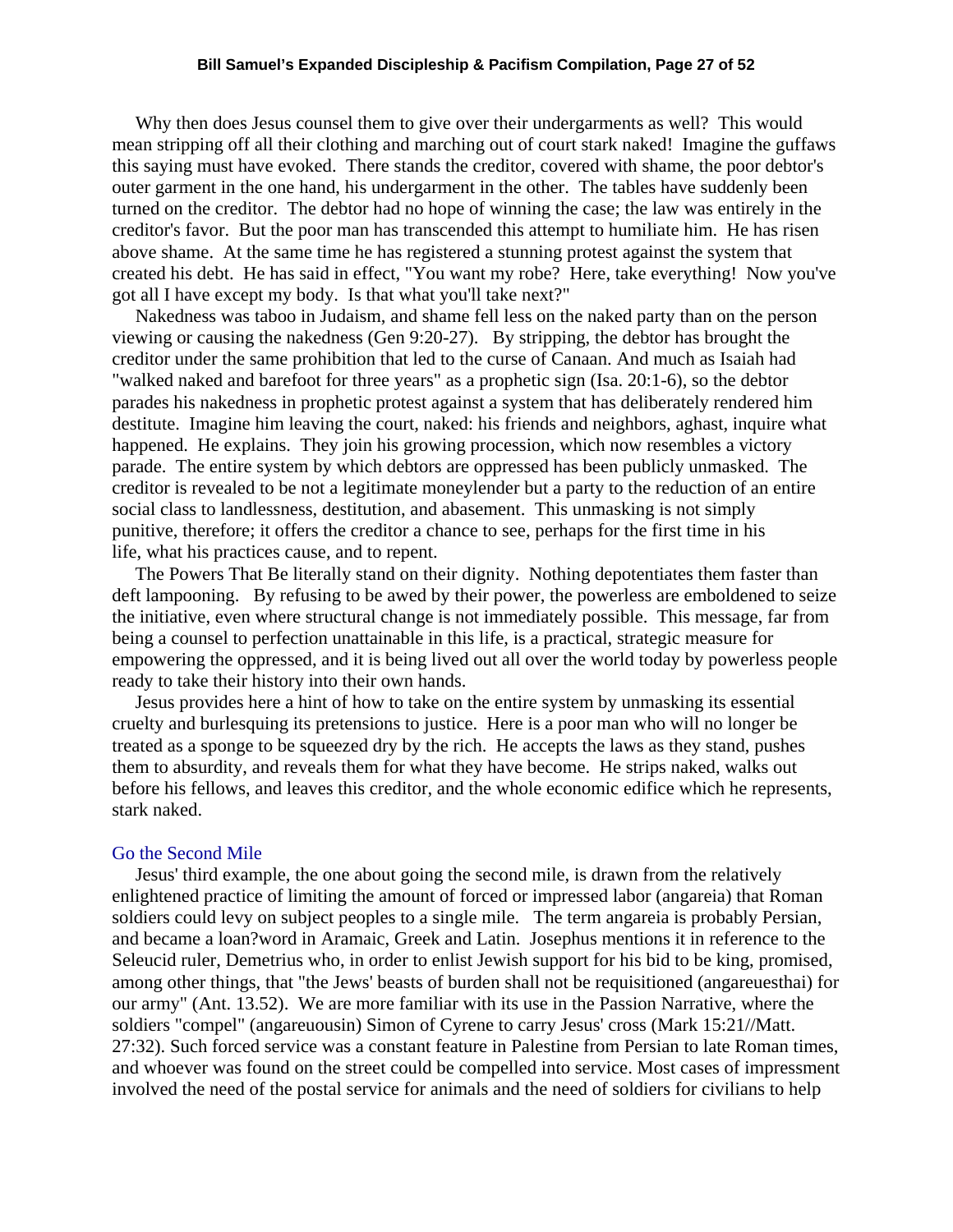carry their packs. The situation in Matthew is clearly the latter. It is not a matter of equisitioning animals but people themselves.

 This forced labor was a source of bitter resentment by all Roman subjects. "Angareia is like death," complains one source. The sheer frequency, even into the late empire, of legislation proscribing the misuse of the angareia shows how regularly the practice was used and its regulations violated. An inscription of 49 C.E. from Egypt orders that Roman "soldiers of any degree when passing through the several districts are not to make any requisitions or to employ forced transport (angareia) unless they have the prefect's written authority" --a rescript clearly made necessary by soldiers abusing their privileges. Another decree from Egypt from 133-137 C.E. documents this abuse: "Many soldiers without written requisition are travelling about in the country, demanding ships, beasts of burden, and men, beyond anything authorized, sometimes seizing things by force...to the point of showing abuse and threats to private citizens, the result is that the military is associated with arrogance and injustice." In order to minimize resentment in the conquered lands, at least some effort was made by Rome to punish violators of the laws regarding impressment.

 The Theodosian Code devotes an entire section to angareia. Among its ordinances are these: If any person while making a journey should consider that he may abstract an ox that is not assigned to the public post but dedicated to the plow, he shall be arrested with due force by the rural police...and he shall be haled before the judge [normally the governor] (8.5.1, 315 C.E.). **B**y this interdict We forbid that any person should deem that they may request packanimals and supplementary posthorses. But if any person should rashly act so presumptuously, he shall be punished very severely (8.5.6, 354 C.E., ital. added). When any legion is proceeding to its destination, it shall not hereafter attempt to appropriate more than two posthorses (angariae), and only for the sake of any who are sick (8.5.11, 360 C.E.).

 Late as these regulations are, they reflect a situation that had changed little since the time of the Persians. Armies had to be moved through countries with dispatch. Some legionnaires bought their own slaves to help carry their packs of sixty to eighty?five pounds (not including weapons). The majority of the rank and file, however, had to depend on impressed civilians. There are vivid accounts of whole villages fleeing to avoid being forced to carry soldiers' baggage, and of richer towns prepared to pay large sums to escape having Roman soldiers billeted on them for winter.

 With few exceptions, the commanding general of a legion personally administered justice in serious cases, and all other cases were left to the disciplinary control of his subordinates. Centurions had almost limitless authority in dealing with routine cases of discipline. This accounts for the curious fact that there is very little codified military law, and that late. Roman military historians are agreed, however, that military law changed very little in its essential character throughout the imperial period. No account survives to us today of the penalties to be meted out to soldiers for forcing a civilian to carry his pack more than the permitted mile, but there are at least hints. "If in winter quarters, in camp, or on the march, either an officer or a soldier does injury to a civilian, and does not fully repair the same, he shall pay the damage twofold." This is about as mild a penalty, however, as one can find. Josephus' comment is surely exaggerated, even if it states the popular impression: Roman military forces "have laws which punish with death not merely desertion of the ranks, but even a slight neglect of duty" (J.W. 3.102-8). Between these extremes there was deprivation of pay, a ration of barley instead of wheat, reduction in rank, dishonorable discharge, being forced to camp outside the fortifications, or to stand all day before the general's tent holding a clod in one's hands, or to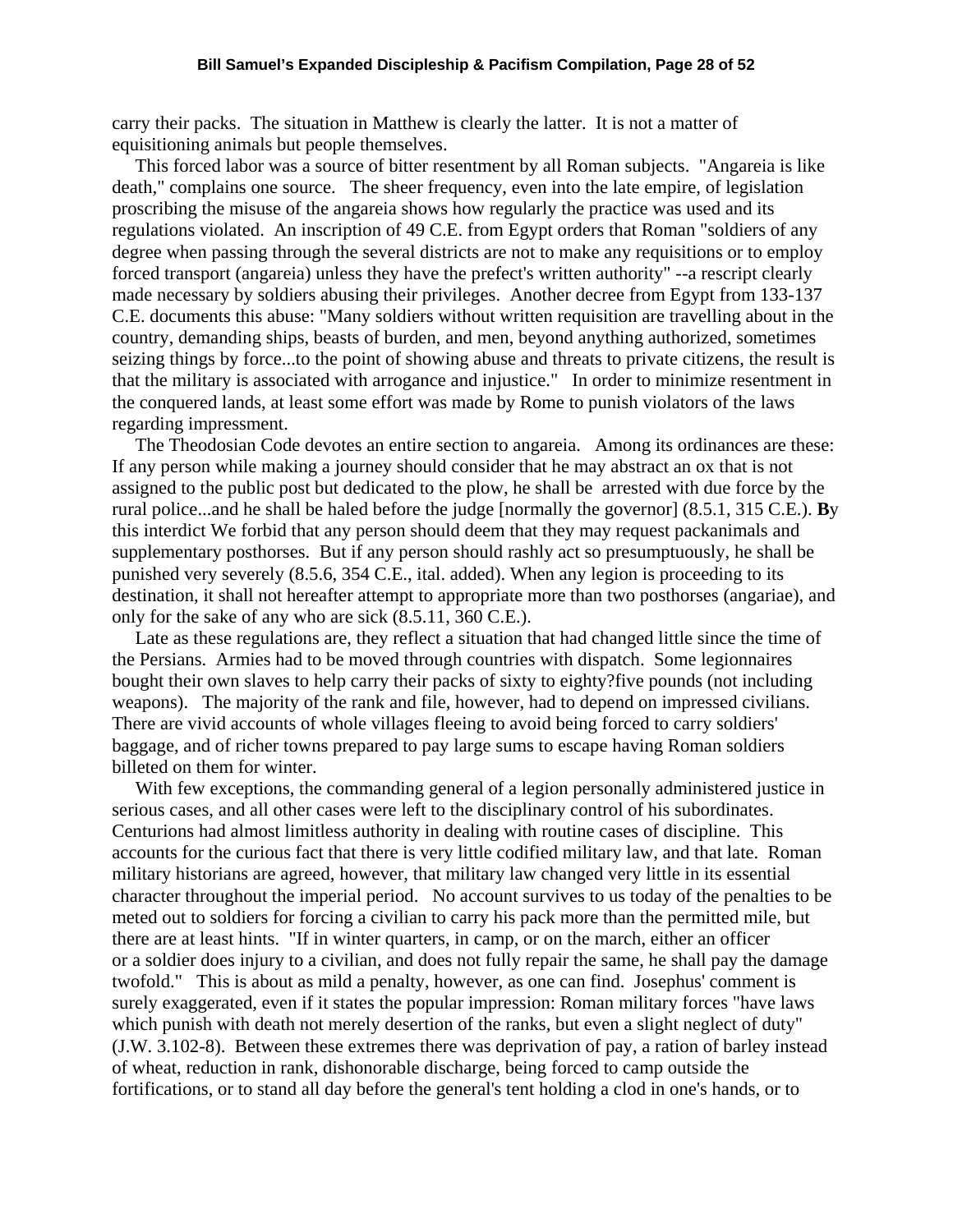stand barefoot in public places. But the most frequent punishment by far was flogging.

 The frequency with which decrees were issued to curb misuse of the angareia indicates how lax discipline on this point was. Perhaps the soldier might receive only a rebuke. But the point is that the soldier does not know what will happen.

 It is in this context of Roman military occupation that Jesus speaks. He does not counsel revolt. One does not "befriend" the soldier, draw him aside and drive a knife into his ribs. Jesus was surely aware of the futility of armed insurrection against Roman imperial might; he certainly did nothing to encourage those whose hatred of Rome was near to flaming into violence.

 But why carry his pack a second mile? Is this not to rebound to the opposite extreme of aiding and abetting the enemy? Not at all. The question here, as in the two previous instances, is how the oppressed can recover the initiative and assert their human dignity in a situation that cannot for the time being be changed. The rules are Caesar's, but how one responds to the rules is God's, and Caesar has no power over that.

 Imagine then the soldier's surprise when, at the next mile marker, he reluctantly reaches to assume his pack, and the civilian says, "Oh no, let me carry it another mile." Why would he want to do that? What is he up to? Normally, soldiers have to coerce people to carry their packs, but this Jew does so cheerfully, and will not stop! Is this a provocation? Is he insulting the legionnaire's strength? Being kind? Trying to get him disciplined for seeming to violate the rules of impressment? Will this civilian file a complaint? Create trouble?

 From a situation of servile impressment, the oppressed have once more seized the initiative. They have taken back the power of choice. The soldier is thrown off balance by being deprived of the predictability of his victim's response. He has never dealt with such a problem before. Now he has been forced into making a decision for which nothing in his previous experience has prepared him. If he has enjoyed feeling superior to the vanquished, he will not enjoy it today. Imagine the situation of a Roman infantryman pleading with a Jew to give back his pack! The humor of this scene may have escaped us, but it could scarcely have been lost on Jesus' hearers, who must have been regaled at the prospect of thus discomfiting their oppressors. Jesus does not encourage Jews to walk a second mile in order to build up merit in heaven, or to exercise a supererogatory piety, or to kill the soldier with kindness. He is helping an oppressed people find a way to protest and neutralize an onerous practice despised throughout the empire. He is not giving a non-political message of spiritual world-transcendence. He is formulating a worldly spirituality in which the people at the bottom of society or under the thumb of imperial power learn to recover their humanity.

 One could easily misuse Jesus' advice vindictively; that is why it must not be separated from the command to love enemies integrally connected with it in both Matthew and Luke. But love is not averse to taking the law and using its oppressive momentum to throw the soldier into a region of uncertainty and anxiety where he has never been before. Such tactics can seldom be repeated. One can imagine that within days after the incidents that Jesus sought to provoke, the Powers That Be would pass new laws: penalties for nakedness in court, flogging for carrying a pack more than a mile! One must be creative, improvising new tactics to keep the opponent off balance.

 To those whose lifelong pattern has been to cringe before their masters, Jesus offers a way to liberate themselves from servile actions and a servile mentality. And he asserts that they can do this before there is a revolution. There is no need to wait until Rome has been defeated, or peasants are landed and slaves freed. They can begin to behave with dignity and recovered humanity now, even under the unchanged conditions of the old order. Jesus' sense of divine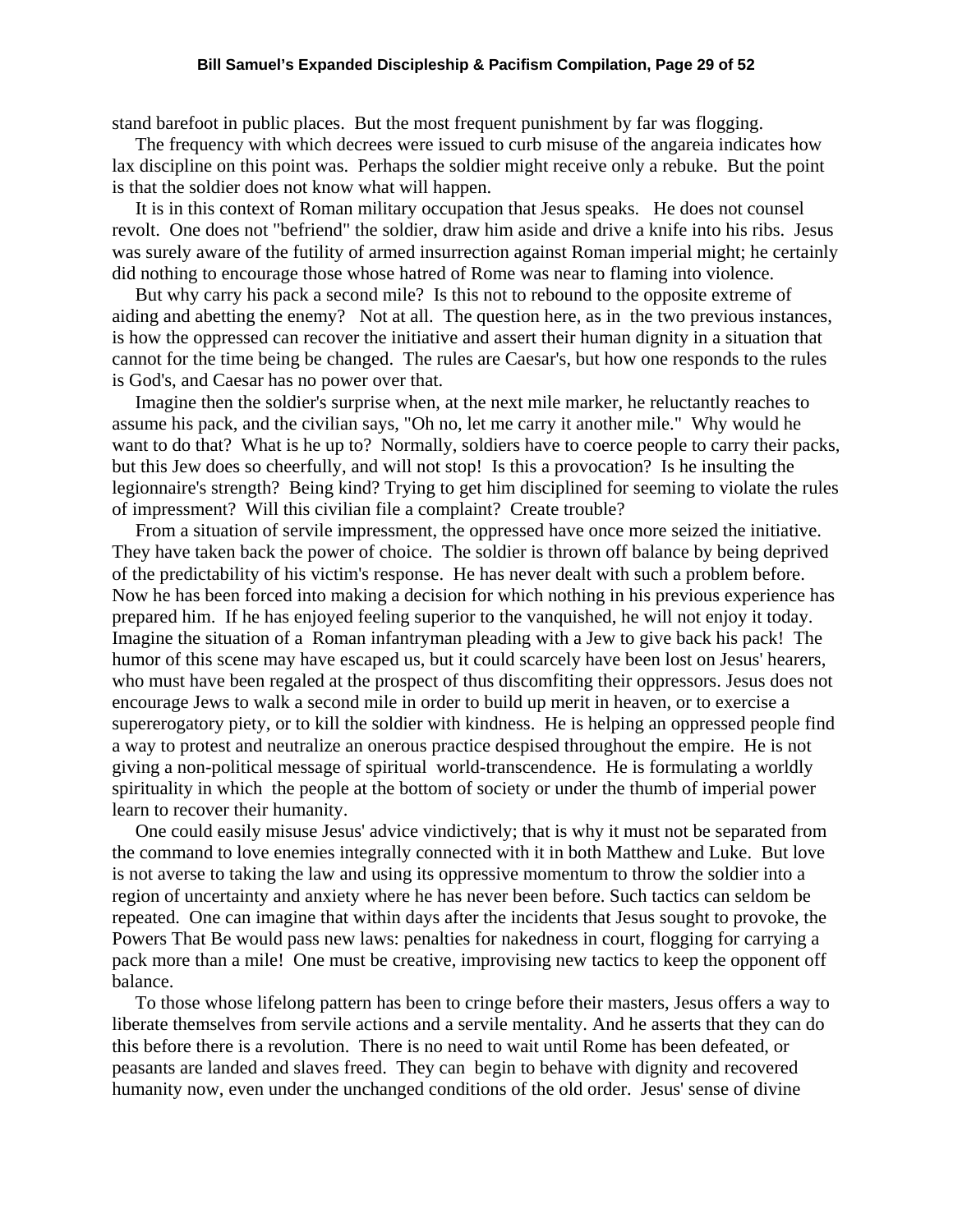immediacy has social implications. The reign of God is already breaking into the world, and it comes, not as an imposition from on high, but as the leaven slowly causing the dough to rise (Matt.13:33//Luke 13:20-21). Jesus' teaching on nonviolence is thus of a piece with his proclamation of the dawning of the reign of God.

 In the conditions of first-century Palestine, a political revolution against the Romans could only be catastrophic, as the events of 66-73 C.E. would prove. Jesus does not propose armed revolution. But he does lay the foundations for a social revolution, as Richard A. Horsley has pointed out. And a social revolution becomes political when it reaches a critical threshold of acceptance; this in fact did happen to the Roman empire as the Christian church overcame it from below.

 Nor were peasants and slaves in a position to transform the economic system by frontal assault. But they could begin to act from an already recovered dignity and freedom, and the ultimate consequences of such acts could only be revolutionary. To that end, Jesus spoke repeatedly of a voluntary remission of debts.

 It is entirely appropriate, then, that the saying on debts in Matt. 5:42//Luke 6:30//Gos. Thom. 95 has been added to this saying-block. Jesus counsels his hearers not just to practice alms and to lend money, even to bad-risks, but to lend without expecting interest or even the return of the principal. Such radical egalitarian sharing would be necessary to rescue impoverished Palestinian peasants from their plight; one need not posit an imminent end of history as the cause for such astonishing generosity. And yet none of this is new; Jesus is merely issuing a prophetic summons to Israel to observe the commandments pertaining to the sabbatical year enshrined in Torah, adapted to a new situation.

 Such radical sharing would be necessary in order to restore true community. For the risky defiance of the Powers that Jesus advocates would inevitably issue in punitive economic sanctions and physical punishment against individuals. They would need economic support; Matthew's "Give to everyone who asks (aitounti--not necessarily begs) of you" may simply refer to this need for mutual sustenance. Staggering interest and taxes isolated peasants, who went under one by one. This was a standard tactic of imperial "divide and rule" strategy. Jesus' solution was neither utopian nor apocalyptic. It was simple realism. Nothing less could halt or reverse the economic decline of Jewish peasants than a complete suspension of usury and debt and a restoration of economic equality through outright grants, a pattern actually mplemented in the earliest Christian community, according to the Book of Acts.

#### Jesus' Third Way

Jesus' alternative to both fight and flight can be graphically presented by a chart: Jesus' Third Way Seize the moral initiative Find a creative alternative to violence Assert your own humanity and dignity as a person Meet force with ridicule or humor Break the cycle of humiliation Refuse to submit or to accept the inferior position Expose the injustice of the system Take control of the power dynamic Shame the oppressor into repentance Stand your ground Make the Powers make decisions for which they are not prepared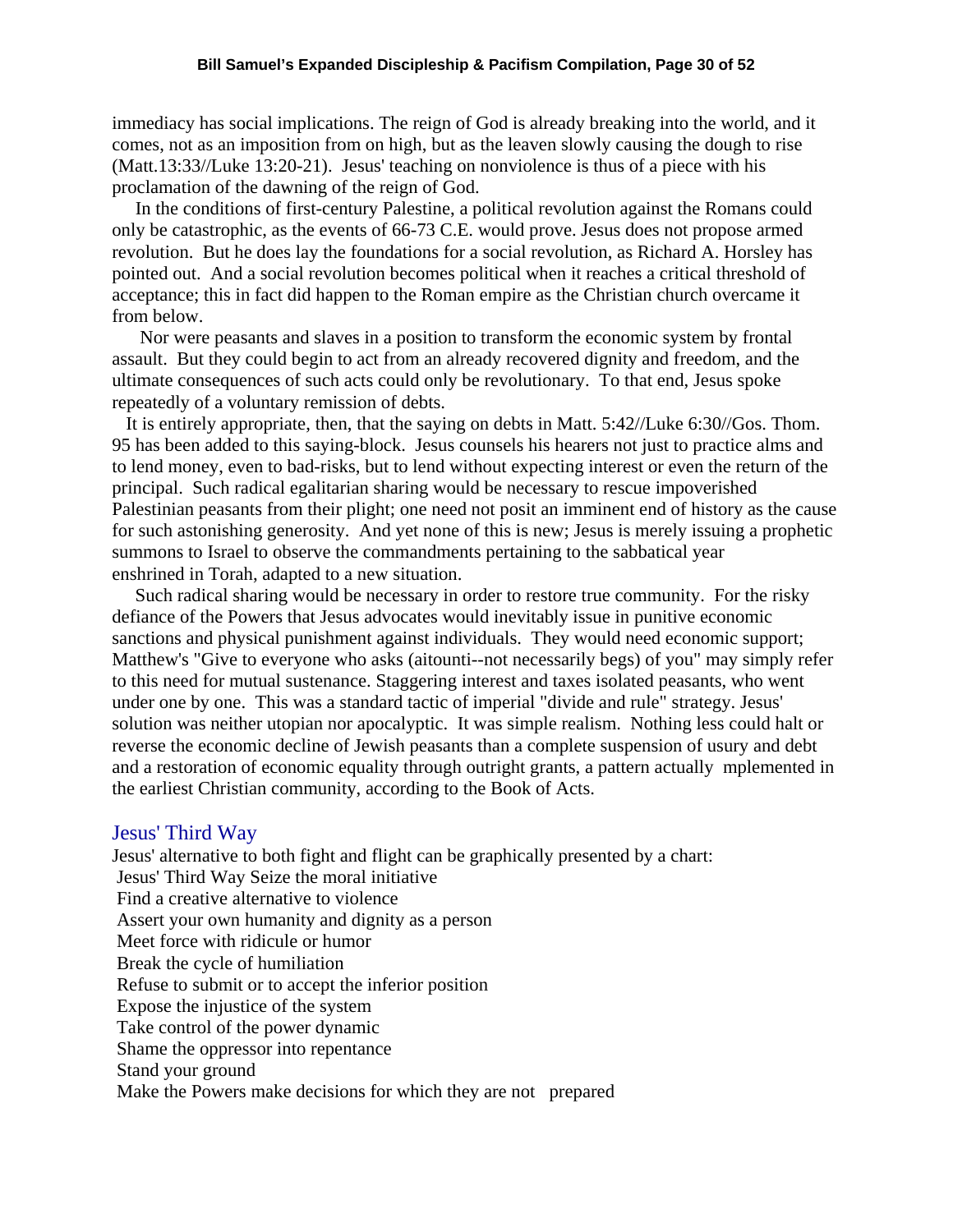Recognize your own power Be willing to suffer rather than retaliate Force the oppressor to see you in a new light Deprive the oppressor of a situation where a show of force is effective Be willing to undergo the penalty of breaking unjust laws Die to fear of the old order and its rules Seek the oppressor's transformation

| Flight     | Fight              |
|------------|--------------------|
| Submission | Armed revolt       |
| Passivity  | Violent rebellion  |
| Withdrawal | Direct retaliation |
| Surrender  | Revenge            |

 Gandhi insisted that no one join him who was not willing to take up arms to fight for independence. They could not freely renounce what they had not entertained. One cannot pass directly from "Flight" to "Jesus' Third Way." One needs to pass through the "Fight" stage,

if only to discover one's own inner strength and capacity for violence. We need to learn to love justice and truth enough to die for them, by violence if nothing else.

 Jesus, in short, abhors both passivity and violence. He articulates, out of the history of his own people's struggles, a way by which evil can be opposed without being mirrored, the oppressor resisted without being emulated, and the enemy neutralized without being destroyed. Those who have lived by Jesus' words‐‐Leo Tolstoy, Mohandas K. Gandhi, Martin Luther King, Jr., Dorothy Day, César Chavez, Adolpho Pérez Esquivel‐‐point us to a new way of confronting evil whose potential for personal and social transformation we are only beginning to grasp today. Beyond Just War and Pacifism

 Just war theory was founded in part on a misinterpretation of "Resist not evil" (Matt. 5:39), which Augustine regarded as an absolute command to non‐resistance of evil. No Christian, he argued, can take up arms in self‐defense, therefore, but must submit passively even to death. Nor can Christians defend themselves against injustice, but must willingly collaborate in their own ruin. But what, asked Augustine, if my neighbors are being thus treated? Then the love commandment requires me to take up arms if necessary to defend them.

 But Jesus did not teach non‐resistance. Rather, he disavowed violent resistance in favor of nonviolent resistance. Of course Christians must resist evil! No decent human being could conceivably stand by and watch innocents suffer without trying to do, or at least wishing to do, something to save them. The question is simply one of means. Likewise Christians are not forbidden by Jesus to engage in self-defense. But they are to do so nonviolently. Jesus did not teach supine passivity in the face of evil. That was precisely what he was attempting to overcome!

 Pacifism, in its Christian forms, was often based on the same misinterpretation of Jesus' teaching in Matt. 5:38-42. It too understood Jesus to be commanding non-resistance. Consequently, some pacifists refuse to engage in nonviolent direct action or civil disobedience, on the ground that such actions are coercive. Non‐resistance, they believe, only licenses passive resistance. Hence the confusion between "pacifism" and "passivism" has not been completely unfounded.

 Jesus' third way is coercive, insofar as it forces oppressors to make choices they would rather not make. But it is non‐lethal, the great advantage of which is that, if we have chosen a mistaken course, our opponents are still alive to benefit from our apologies. The same exegesis that undermines the Scriptural ground from traditional just war theory also erodes the foundation of non‐resistant pacifism. Jesus' teaching carries us beyond just war and pacifism, to a militant nonviolence that actualizes already in the present the ethos of God's domination‐free future.

Out of the heart of the prophetic tradition, Jesus engaged the Domination System in both its outer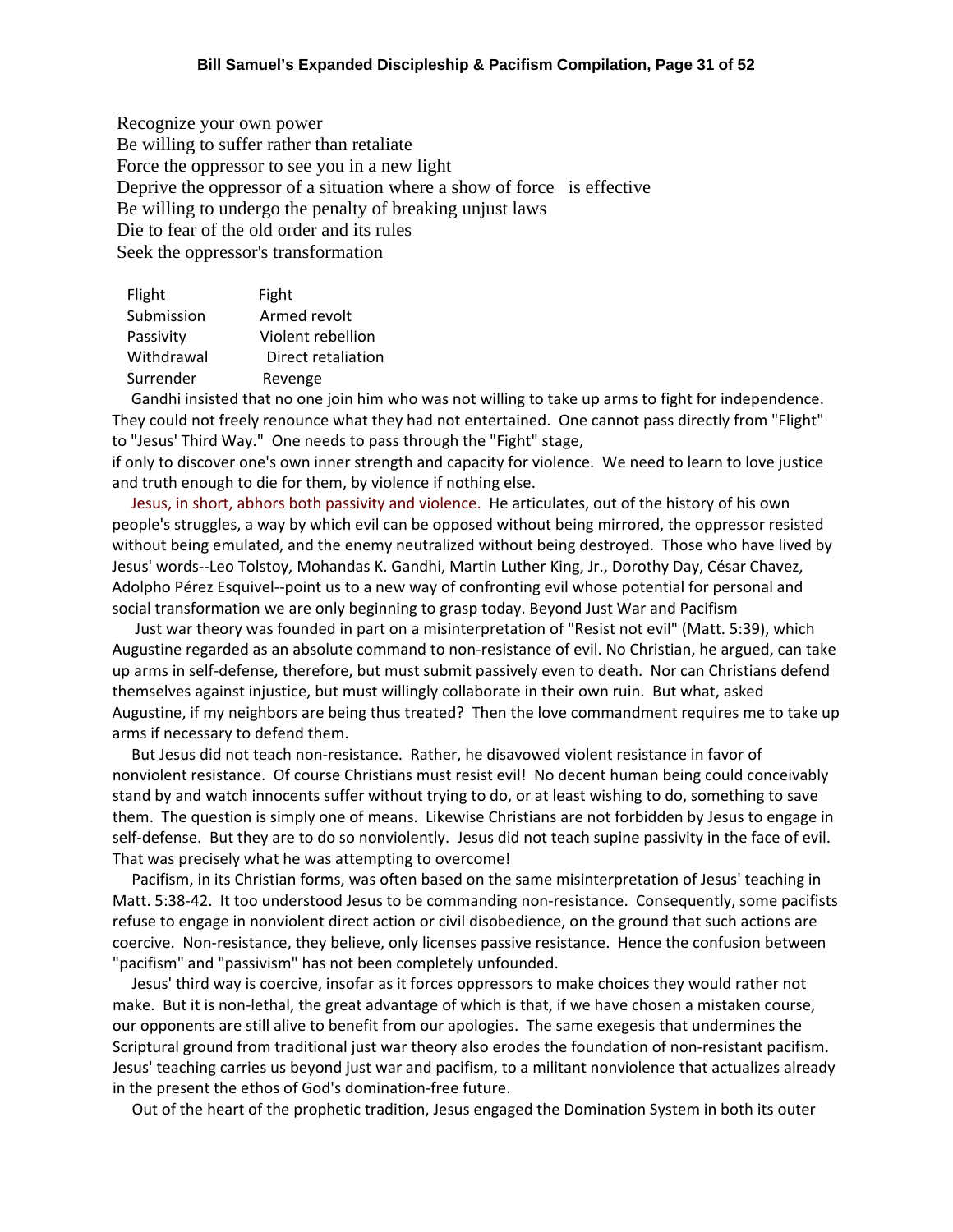#### **Bill Samuel's Expanded Discipleship & Pacifism Compilation, Page 32 of 52**

and spiritual manifestations. His teaching on nonviolence forms the charter for a way of being in the world that breaks the spiral of violence. Jesus here reveals a way to fight evil with all our power without being transformed into the very evil we fight. It is a way--the only way possible--of not becoming what we hate. "Do not counter evil in kind"--this insight is the distilled essence, stated with sublime simplicity, of the meaning of the cross. It is time the church stops limping between just war theory and nonresistant pacifism and follows Jesus on his nonviolent way.

# **My Pilgrimage to Nonviolence**

#### **Martin Luther King, Jr.**

This brief autobiographical statement by one of the greatest souls of the twentieth century gives us a window into King's development into an practitioner of nonviolent direct action. Here he makes clear his debt to and his criticism of Reinhold Niebuhr. The latter worked from an inadequate or even faulty view of nonviolence as nonresistance, repeating the mistake of his theological mentor, St. Augustine. In this article, King, freed from the constraints of addressing a mass audience, is able to give free rein to his own theological reflections. Readers not familiar with philosophical personalism or the writings of Hegel need not fret; for once, let King splash in the fountains of theological discourse, even if only momentarily. (*Fellowship* 24 [September 1958], 4-9)

\* \* \* \* \*

Often the question has arisen concerning my own intellectual pilgrimage to nonviolence. In order to get at this question it is necessary to go back to my early teens in Atlanta. I had grown up abhorring not only segregation but also the oppressive and barbarous acts that grew out of it. I had passed spots where Negroes had been savagely lynched, and had watched the Ku Klux Klan on its rides at night. I had seen police brutality with my own eyes, and watched Negroes receive the most tragic injustice in the courts. All of these things had done something to my growing personality. I had come perilously close to resenting all white people.

I had also learned that the inseparable twin of racial injustice was economic injustice. Although I came from a home of economic security and relative comfort, I could never get out of my mind the economic insecurity of many of my playmates and the tragic poverty of those living around me. During my late teens I worked two summers, against my father's wishes–he never wanted my brother and me to work around white people because of the oppressive conditions–in a plant that hired both Negroes and whites. Here I saw economic injustice firsthand, and realized that the poor white was exploited just as much as the Negro. Through these early experiences I grew up deeply conscious of the varieties of injustice in our society.

So when I went to Atlanta's Morehouse College as a freshman in 1944 my concern for racial and economic justice was already substantial. During my student days at Morehouse I read Thoreau's *Essay on Civil Disobedience* for the first time. Fascinated by the idea of refusing to cooperate with an evil system, I was so deeply moved that I reread the work several times. This was my first intellectual contact with the theory of nonviolent resistance.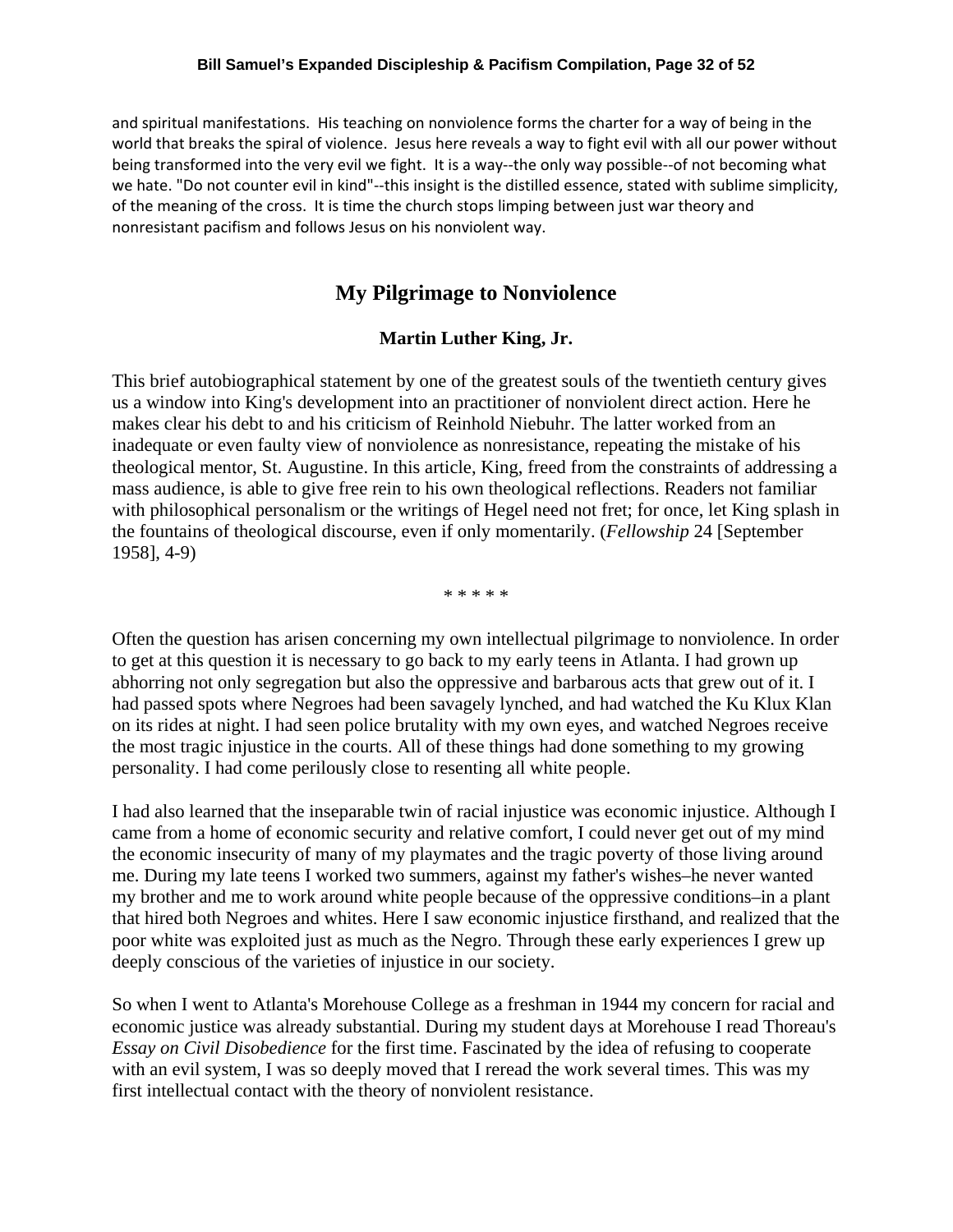#### **Bill Samuel's Expanded Discipleship & Pacifism Compilation, Page 33 of 52**

Not until I entered Crozer Theological Seminary in 1948, however, did I begin a serious intellectual quest for a method to eliminate social evil. Although my major interest was in the fields of theology and philosophy, I spent a great deal of time reading the works of the great social philosophers. I came early to Walter Rauschenbusch's *Christianity and the Social Crisis,*  which left an indelible imprint on my thinking by giving me a theological basis for the social concern which had already grown up in me as a result of my early experiences. Of course there were points at which I differed with Rauschenbusch. I felt that he had fallen victim to the nineteenth century "cult of inevitable progress" which led him to a superficial optimism concerning man's nature. Moreover, he came perilously close to identifying the Kingdom of God with a particular social and economic system–a tendency which should never befall the Church. But in spite of these shortcomings Rauschenbusch had done a great service for the Christian Church by insisting that the gospel deals with the whole man, not only his soul but his body; not only his spiritual well-being but his material well-being. It has been my conviction ever since reading Rauschenbusch that any religion which professes to be concerned about the souls of men and is not concerned about the social and economic conditions that scar the soul, is a spiritually moribund religion only waiting for the day to be buried. It well has been said: "A religion that ends with the individual, ends."

After reading Rauschenbusch, I turned to a serious study of the social and ethical theories of the great philosophers, from Plato and Aristotle down to Rousseau, Hobbes, Bentham, Mill and Locke. All of these masters stimulated my thinking–such as it was–and, while finding things to question in each of them, I nevertheless learned a great deal from their study.

## **The Challenge of Marxism**

During the Christmas holidays of 1949 I decided to spend my spare time reading Karl Marx to try to understand the appeal of communism for many people. For the first time I carefully scrutinized *Das Kapital* and *The Communist Manifesto.* I also read some interpretive works on the thinking of Marx and Lenin. In reading such Communist writings I drew certain conclusions that have remained with me to this day.

First I rejected their materialistic interpretation of history. Communism, avowedly secularistic and materialistic, has no place for God. This I could never accept, for as a Christian I believe that there is a creative personal power in this universe who is the ground and essence of all reality–a power that cannot be explained in materialistic terms. History is ultimately guided by spirit, not matter.

Second, I strongly disagreed with communism's ethical relativism. Since for the Communist there is no divine government, no absolute moral order, there are no fixed, immutable principles; consequently almost anything–force, violence, murder, lying–is a justifiable means to the "millennial" end. This type of relativism was abhorrent to me. Constructive ends can never give absolute moral justification to destructive means, because in the final analysis the end is preexistent in the mean.

Third, I opposed communism's political totalitarianism. In communism the individual ends up in subjection to the state. True, the Marxist would argue that the state is an "interim" reality which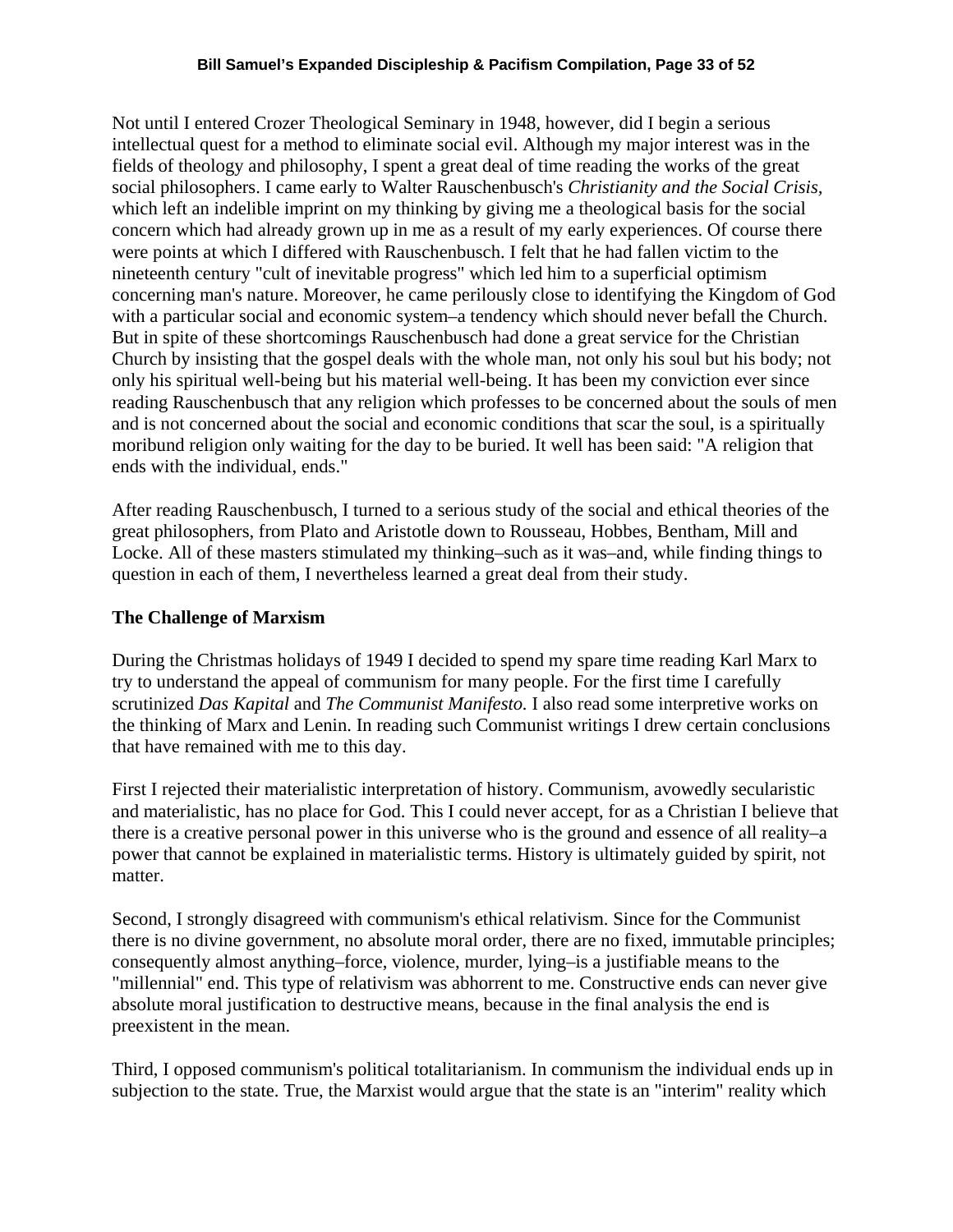is to be eliminated when the classless society emerges; but the state is the end while it lasts, and man only a means to that end. And if any man's so-called rights or liberties stand in the way of that end, they are simply swept aside. His liberties of expression, his freedom to vote, his freedom to listen to what news he likes or to choose his books are all restricted. Man becomes hardly more, in communism, than a depersonalized cog in the turning wheel of the state.

This deprecation of individual freedom was objectionable to me. I am convinced now, as I was then, that man is an end because he is a child of God. Man is not made for the state; the state is made for man. To deprive man of freedom is to relegate him to the status of a thing, rather than elevate him to the status of a person. Man must never be treated as a means to the end of the state, but always as an end within himself.

Yet, in spite of the fact that my response to communism was and is negative, and I considered it basically evil, there were points at which I found it challenging. The late Archbishop of Canterbury, William Temple, referred to communism as a Christian heresy. By this he meant that communism had laid hold of certain truths which are essential parts of the Christian view of things, but that it had bound up with them concepts and practices which no Christian could ever accept or profess. Communism challenged the late Archbishop and it should challenge every Christian–as it challenged me–to a growing concern about social justice. With all of its false assumptions and evil methods, communism grew as a protest against the hardships of the underprivileged. Communism in theory emphasized a classless society, and a concern for social justice, though the world knows from sad experience that in practice it created new classes and a new lexicon of injustice. The Christian ought always to be challenged by any protest against unfair treatment of the poor, for Christianity is itself such a protest, nowhere expressed more eloquently than in Jesus' words: "The Spirit of the Lord is upon me, because he hath anointed me to preach the gospel to the poor; he hath sent me to heal the brokenhearted, to preach deliverance to the captives, and recovering of sight to the blind, to set at liberty them that are bruised, to preach the acceptable year of the Lord."

I also sought systematic answers to Marx's critique of modern bourgeois culture. He presented capitalism as essentially a struggle between the owners of the productive resources and the workers, whom Marx regarded as the real producers. Marx interpreted economic forces as the dialectical process by which society moved from feudalism through capitalism to socialism, with the primary mechanism of this historical movement being the struggle between economic classes whose interests were irreconcilable. Obviously this theory left out of account the numerous and significant complexities–political, economic moral, religious and psychological–which played a vital role in shaping the constellation of institutions and ideas known today as Western civilization. Moreover, it was dated in the sense that the capitalism Marx wrote about bore only a partial resemblance to the capitalism we know in this country today.

# **Toward a New Social Synthesis**

But in spite of the shortcomings of his analysis, Marx had raised some basic questions. I was deeply concerned from my early teen days about the gulf between superfluous wealth and abject poverty, and my reading of Marx made me ever more conscious of this gulf. Although modern American capitalism had greatly reduced the gap through social reforms, there was still need for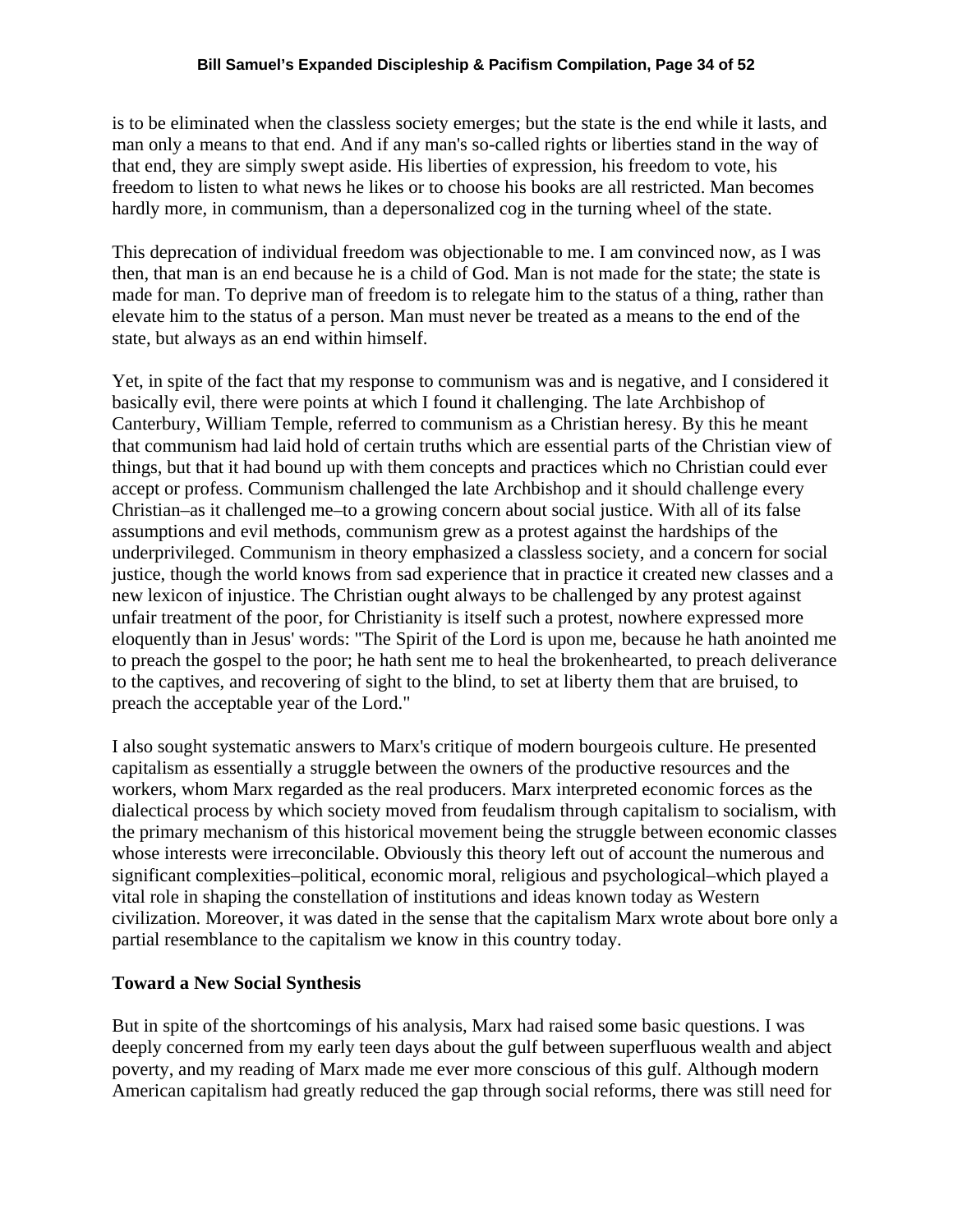a better distribution of wealth. Moreover, Marx had revealed the danger of the profit motive as the sole basis of an economic system; capitalism is always in danger of inspiring men to be more concerned about making a living than making a life. We are prone to judge success by the index of our salaries or the size of our automobiles, rather than by the quality of our service and relationship to humanity–thus capitalism can lead to a practical materialism that is as pernicious as the materialism taught by communism.

In short, I read Marx as I read all of the influential historical thinkers–from a dialectical point of view, combining a partial "yes" and a partial "no." In so far as Marx posited a metaphysical materialism, an ethical relativism, and a strangulating totalitarianism, I responded with an unambiguous "no"; but in so far as he pointed to weaknesses of traditional capitalism, contributed to the growth of a definite self-consciousness in the masses, and challenged the social conscience of the Christian churches, I responded with a definite "yes."

My reading of Marx also convinced me that truth is found neither in Marxism nor in traditional capitalism. Each represents a partial truth. Historically capitalism failed to see the truth in collective enterprise, and Marxism failed to see the truth in individual enterprise. Nineteenth century capitalism failed to see that life is social and Marxism failed and still fails to see that life is individual and personal. The Kingdom of God is neither the thesis of individual enterprise nor the antithesis of collective enterprise, but a synthesis which reconciles the truths of both.

# **Muste, Nietzsche and Gandhi**

During my stay at Crozer, I was also exposed for the first time to the pacifist position in a lecture by A. J. Muste. I was deeply moved by Mr. Muste's talk, but far from convinced of the practicability of his position. Like most of the students of Crozer, I felt that while war could never be a positive or absolute good, it could serve as a negative good in the sense of preventing the spread and growth of an evil force. War, horrible as it is, might be preferable to surrender to a totalitarian system–Nazi, Fascist, or Communist.

During this period I had about despaired of the power of love in solving social problems. Perhaps my faith in love was temporarily shaken by the philosophy of Nietzsche. I had been reading parts of *The Genealogy of Morals* and the whole of *The Will to Power.* Nietzsche's glorification of power–in his theory all life expressed the will to power–was an outgrowth of his contempt for ordinary morals. He attacked the whole of the Hebraic-Christian morality–with its virtues of piety and humility, its otherworldliness and its attitude toward suffering–as the glorification of weakness, as making virtues out of necessity and impotence. He looked to the development of a superman who would surpass man as man surpassed the ape.

Then one Sunday afternoon I traveled to Philadelphia to hear a sermon by Dr. Mordecai Johnson, president of Howard University. He was there to preach for the Fellowship House of Philadelphia. Dr. Johnson had just returned from a trip to India, and, to my great interest, he spoke of the life and teachings of Mahatma Gandhi. His message was so profound and electrifying that I left the meeting and bought a half dozen books on Gandhi's life and works.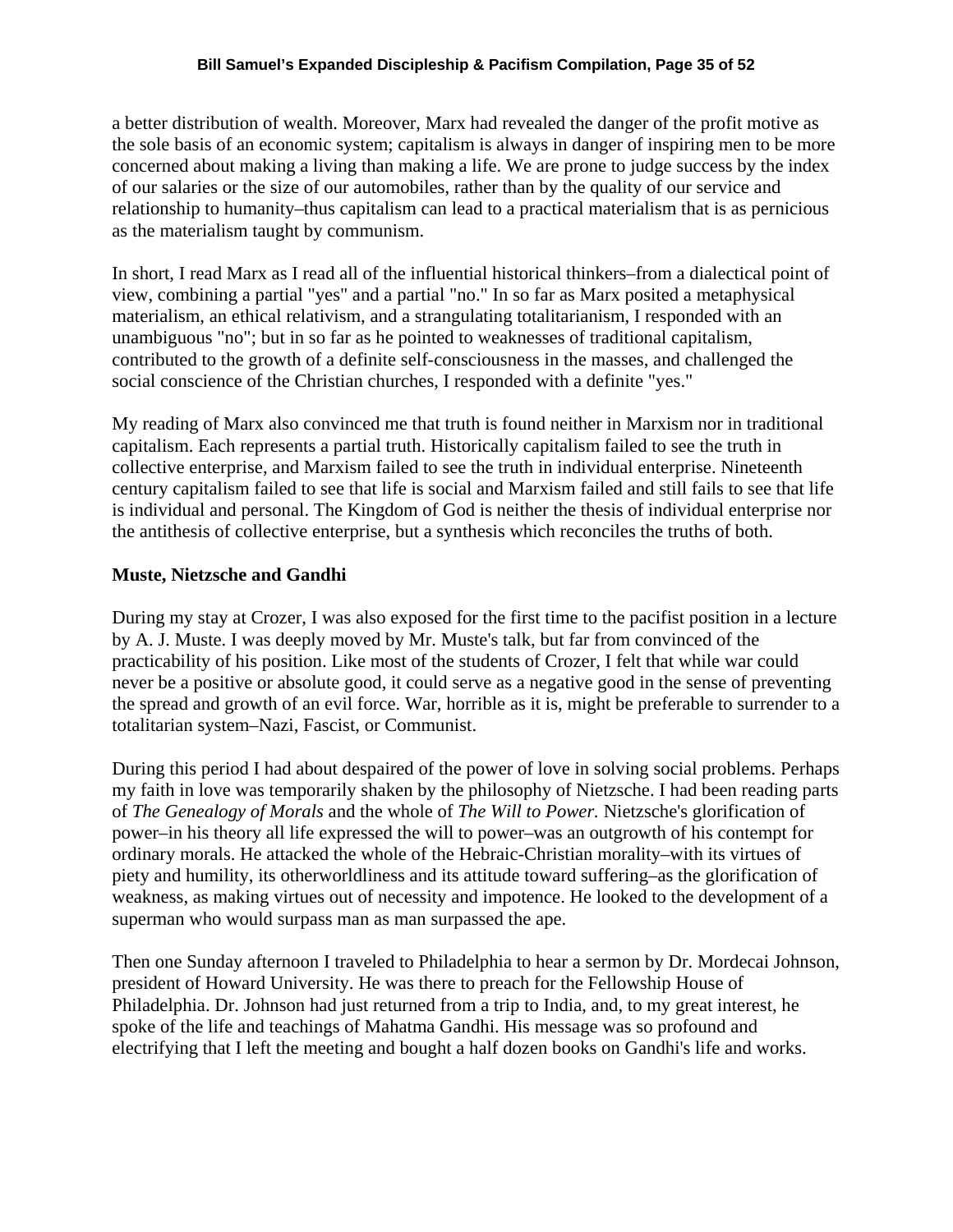#### **Bill Samuel's Expanded Discipleship & Pacifism Compilation, Page 36 of 52**

Like most people, I had heard of Gandhi, but I had never studied him seriously. As I read I became deeply fascinated by his campaigns of nonviolent resistance. I was particularly moved by the Salt March to the Sea and his numerous fasts. The whole concept of "Satyagraha" (*Satya* is truth which equals love, and *agraha* is force; "Satyagraha," therefore, means truth-force or loveforce) was profoundly significant to me. As I delved deeper into the philosophy of Gandhi my skepticism concerning the power of love gradually diminished, and I came to see for the first rime its potency in the area of social reform. Prior to reading Gandhi, I had about concluded that the ethics of Jesus were only effective in individual relationship. The "turn the other cheek" philosophy and the "love your enemies" philosophy were only valid, I felt, when individuals were in conflict with other individuals; when racial groups and nations were in conflict a more realistic approach seemed necessary. But after reading Gandhi, I saw how utterly mistaken I was.

Gandhi was probably the first person in history to lift the love ethic of Jesus above mere interaction between individuals to a powerful and effective social force on a large scale. Love, for Gandhi, was a potent instrument for social and collective transformation. It was in this Gandhian emphasis on love and nonviolence that I discovered the method for social reform that I had been seeking for so many months. The intellectual and moral satisfaction that I failed to gain from the utilitarianism of Bentham and Mill, the revolutionary methods of Marx and Lenin, the social-contracts theory of Hobbes, the "back to nature" optimism of Rousseau. the superman philosophy of Nietzsche, I found in the nonviolent resistance philosophy of Gandhi. I came to feel that this was the only morally and practically sound method open to oppressed people in their struggle for freedom.

# **An Encounter With Niebuhr**

But my intellectual odyssey to nonviolence did not end here. During my last year in theological school, I began to read the works of Reinhold Niebuhr. The prophetic and realistic elements in Niebuhr's passionate style and profound thought were appealing to me, and I became so enamored of his social ethics that I almost fell into the trap of accepting uncritically everything he wrote.

About this time I read Niebuhr's critique of the pacifist position. Niebuhr had himself once been a member of the pacifist ranks.

For several years, he had been national chairman of the Fellowship of Reconciliation. His break with pacifism came in the early thirties, and the first full statement of his criticism of pacifism was in *Moral Man and Immoral Society.* Here he argued that there was no intrinsic moral difference between violent and nonviolent resistance. The social consequences of the two methods were different, he contended, but the differences were in degree rather than kind. Later Niebuhr began emphasizing the irresponsibility of relying on nonviolent resistance when there was no ground for believing that it would be successful in preventing the spread of totalitarian tyranny. It could only be successful, he argued, if the groups against whom the resistance was taking place had some degree of moral conscience, as was the case in Gandhi's struggle against the British. Niebuhr's ultimate rejection of pacifism was based primarily on the doctrine of man. He argued that pacifism failed to do justice to the reformation doctrine of justification by faith,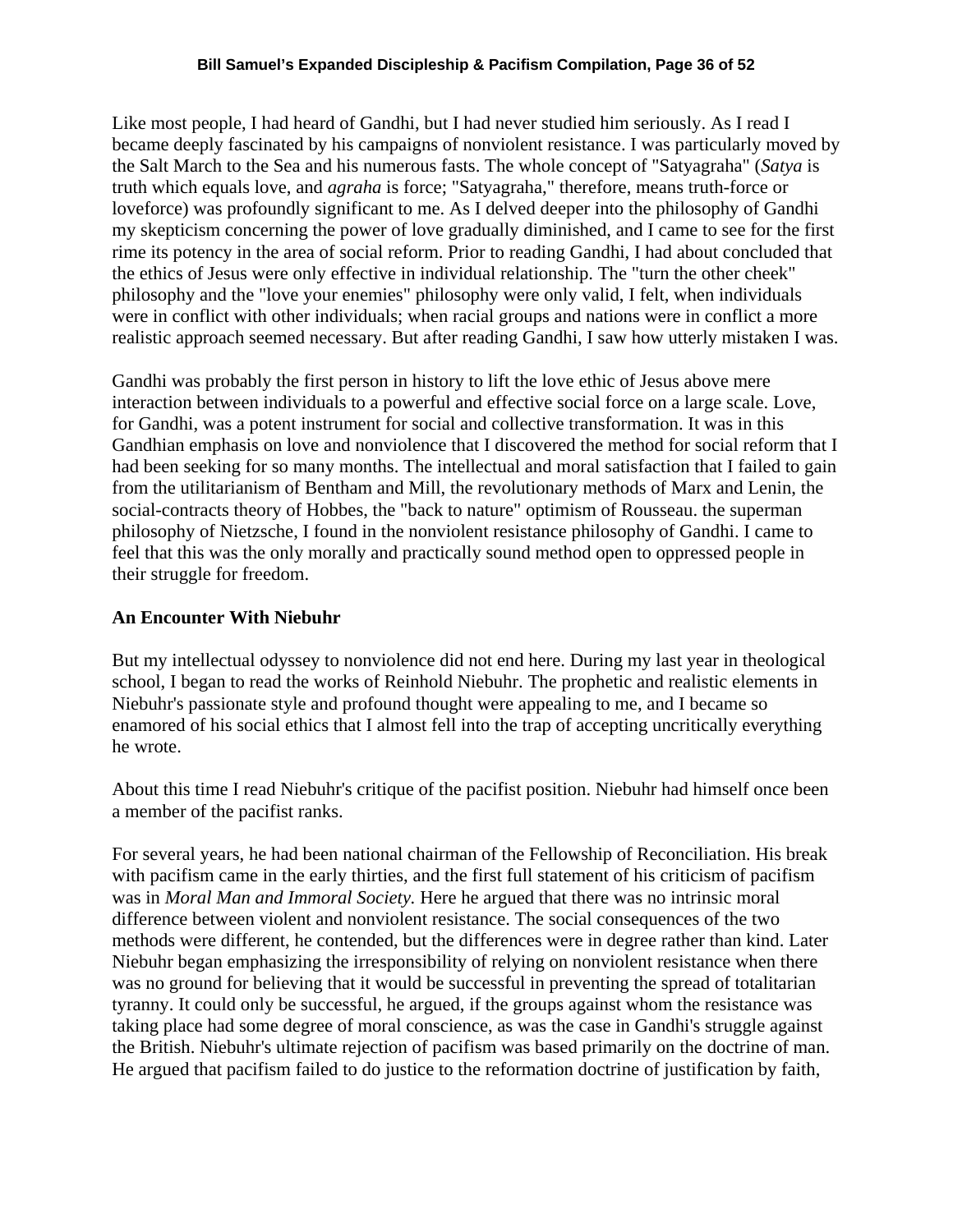substituting for it a sectarian perfectionism which believes "that divine grace actually lifts man out of the sinful contradictions of history and establishes him above the sins of the world."

At first, Niebuhr's critique of pacifism left me in a state of confusion. As I continued to read, however, I came to see more and more the shortcomings of his position. For instance, many of his statements revealed that he interpreted pacifism as a sort of passive nonresistance to evil expressing naive trust in the power of love. But this was a serious distortion. My study of Gandhi convinced me that true pacifism is not nonresistance to evil, but nonviolent resistance to evil. Between the two positions, there is a world of difference. Gandhi resisted evil with as much vigor and power as the violent resister, but he resisted with love instead of hate. True pacifism is not unrealistic submission to evil power, as Niebuhr contends. It is rather a courageous confrontation of evil by the power of love, in the faith that it is better to be the recipient of violence than the inflicter of it, since the latter only multiplied the existence of violence and bitterness in the universe, while the former may develop a sense of shame in the opponent, and thereby bring about a transformation and change of heart.

In spite of the fact that I found many things to be desired in Niebuhr's philosophy, there were several points at which he constructively influenced my thinking. Niebuhr's great contribution to contemporary theology is that he has refuted the false optimism characteristic of a great segment of Protestant liberalism, without falling into the anti-rationalism of the continental theologian Karl Barth, or the semi-fundamentalism of other dialectical theologians. Moreover, Niebuhr has extraordinary insight into human nature, especially the behavior of nations and social groups. He is keenly aware of the complexity of human motives and of the relation between morality and power. His theology is a persistent reminder of the reality of sin on every level of humanity's existence. These elements in Niebuhr's thinking helped me to recognize the illusions of a superficial optimism concerning human nature and the dangers of a false idealism. While I still believed in the humanpotential for good, Niebuhr made me realize its potential for evil as well. Moreover Niebuhr helped me to recognize the complexity of people's social involvement and the glaring reality of collective evil.

Many pacifists, I felt, failed to see this. All too many had an unwarranted optimism concerning man and leaned unconsciously toward self-righteousness. It was my revolt against these attitudes under the influence of Niebuhr that accounts for the fact that in spite of my strong leaning toward pacifism, I never joined a pacifist organization. After reading Niebuhr, I tried to arrive at a realistic pacifism. In other words, I came to see the pacifist position not as sinless but as the lesser evil in the circumstances. I felt then, and I feel now, that the pacifist would have a greater appeal if he did not claim to be free from the moral dilemmas that the Christian nonpacifist confronts.

The next stage of my intellectual pilgrimage to nonviolence came during my doctoral studies at Boston University. Here I had the opportunity to talk to many exponents of nonviolence, both students and visitors to the campus. Boston University School of Theology under the influence of Dean Walter Muelder and Professor Allan Knight Chalmers, had a deep sympathy for pacifism. Both Dean Muelder and Dr. Chalmers had a passion for social justice that stemmed, not from a superficial optimism, but from a deep faith in the possibilities of human beings when they allowed themselves to become co-workers with God. It was at Boston University that I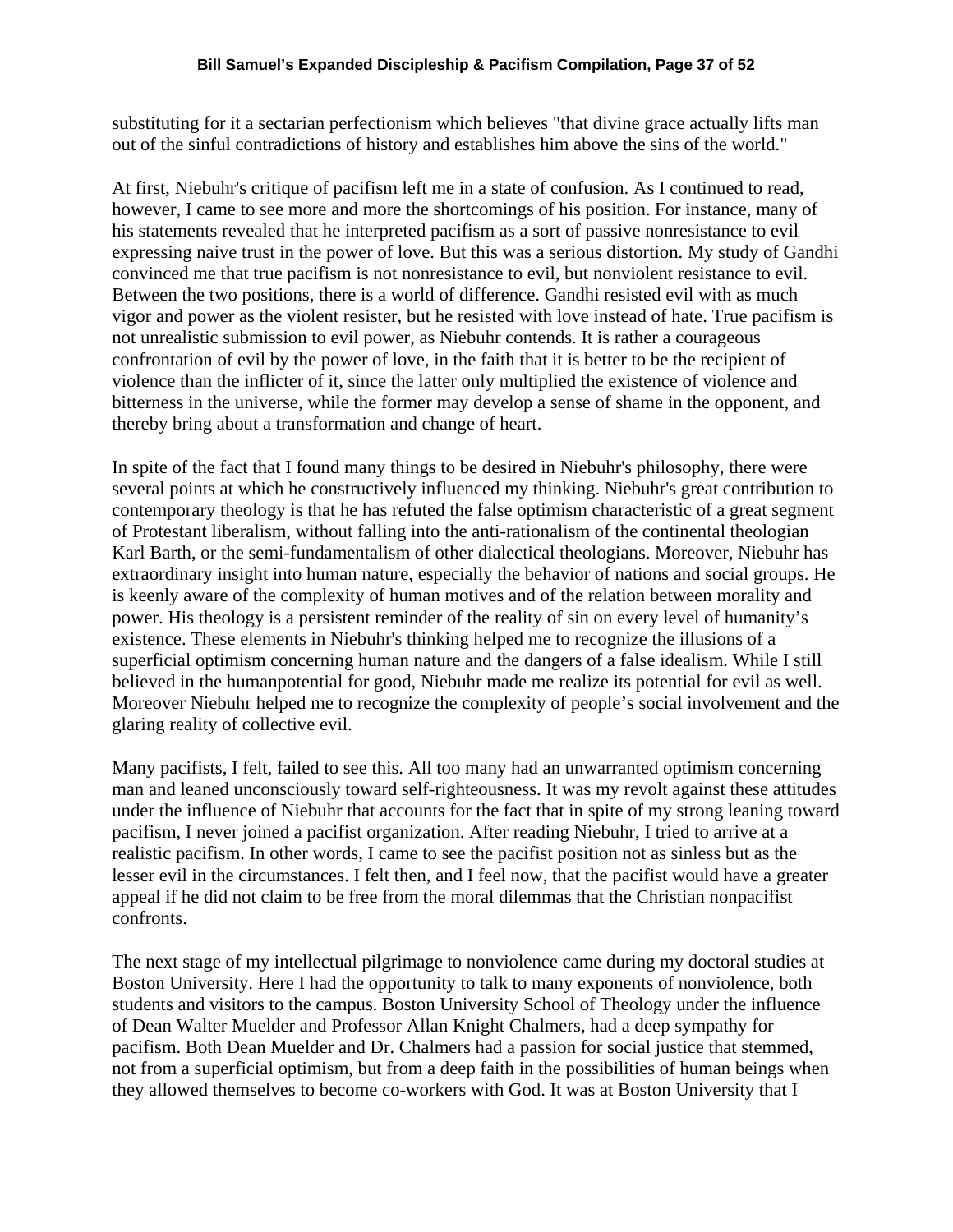came to see that Niebuhr had overemphasized the corruption of human nature. His pessimism concerning human nature was not balanced by an optimism concerning divine nature. He was so involved in diagnosing man's sickness of sin that he overlooked the cure of grace.

I studied philosophy and theology at Boston University under Edgar S. Brightman and L. Harold DeWolf. Both men greatly stimulated my thinking. It was mainly under these teachers that I studied personalistic philosophy–the theory that the clue to the meaning of ultimate reality is found in personality. This personal idealism remains today my basic philosophical position. Personalism's insistence that only personality–finite and infinite–is ultimately real strengthened me in two convictions: it gave me metaphysical and philosophical grounding for the idea of a personal God, and it gave me a metaphysical basis for the dignity and worth of all human personality.

Just before Dr. Brightman's death, I began studying the philosophy of Hegel with him Although the course was mainly a study of Hegel's monumental work, *Phenomenology of Mind*, I spent my spare time reading his *Philosophy of History* and *Philosophy of Right.* There were points in Hegel's philosophy that I strongly disagreed with. For instance, his absolute idealism was rationally unsound to me because it tended to swallow up the many in the one. But there were other aspects of his thinking that I found stimulating. His contention that "truth is the whole" led me to a philosophical method of rational coherence. His analysis of the dialectical process, in spite of its shortcomings, helped me to see that growth comes through struggle.

In 1954 I ended my formal training with all of these relative divergent intellectual forces converging into a positive social philosophy. One of the main tenets of this philosophy was the conviction that nonviolent resistance was one of the most potent weapons available to oppressed people in their quest for social justice. At this time, however, I had merely an intellectual understanding and appreciation of the position, with no firm determination to organize it in a socially effective situation.

When I went to Montgomery as a pastor, I had not the slightest idea that I would later become involved in a crisis in which nonviolent resistance would be applicable. I neither started the protest nor suggested it. I simply responded to the call of the people for a spokesman. When the protest began, my mind, consciously or unconsciously, was driven back to the Sermon on the Mount, with its sublime teachings on love, and the Gandhian method of nonviolent resistance. As the days unfolded, I came to see the power of nonviolence more and more. Living through the actual experience of the protest, nonviolence became more than a method to which I gave intellectual assent; it became a commitment to a way of life. Many of the things that I had not cleared up intellectually concerning nonviolence were now solved in the sphere of practical action.

©2001 Fellowship of Reconciliation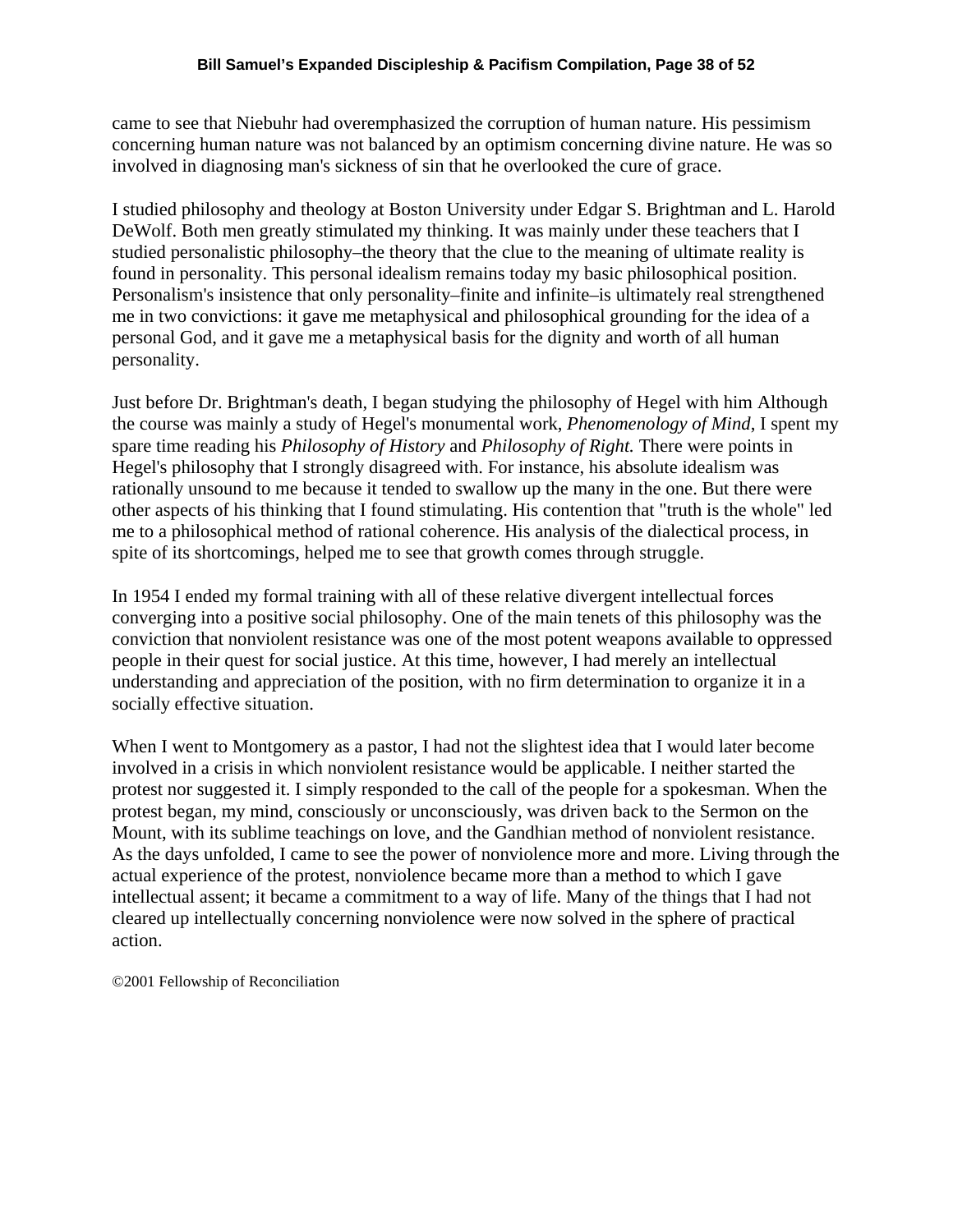# **ChristianityToday**

# **Trained to Kill**

A military expert on the psychology of killing explains how today's media condition kids to pull the trigger. David Grossman

# **Why are kids shooting their classmates?**

David Grossman is a military psychologist who coined the term *killology* for a new interdisciplinary field: the study of the methods and psychological effects of training army recruits to circumvent their natural inhibitions to killing fellow human beings. Here he marshals unsettling evidence that the same tactics used in training soldiers are at work in our media and entertainment. [CT](http://www.christianitytoday.com/ctmag/) thinks that parents, the church, scholars, and the government must come together to study this question more intensely:

# **Are we training our children to kill?**

**I** am from Jonesboro, Arkansas. I travel the world training medical, law enforcement, and U.S. military personnel about the realities of warfare. I try to make those who carry deadly force keenly aware of the magnitude of killing. Too many law enforcement and military personnel act like "cowboys," never stopping to think about who they are and what they are called to do. I hope I am able to give them a reality check.

So here I am, a world traveler and an expert in the field of "killology," and the largest school massacre in American history happens in my hometown of Jonesboro, Arkansas. That was the March 24 schoolyard shooting deaths of four girls and a teacher. Ten others were injured, and two boys, ages 11 and 13, are in jail, charged with murder.

My son goes to one of the middle schools in town, so my aunt in Florida called us that day and asked, "Was that Joe's school?" And we said, "We haven't heard about it." My aunt in Florida knew about the shootings before we did!

We turned on the television and discovered the shootings took place down the road from us but, thank goodness, not at Joe's school. I'm sure almost all parents in Jonesboro that night hugged their children and said, "Thank God it wasn't you," as they tucked them into bed. But there was also a lot of guilt because some parents in Jonesboro couldn't say that.

I spent the first three days after the tragedy at Westside Middle School, where the shootings took place, working with the counselors, teachers, students, and parents. None of us had ever done anything like this before. I train people how to react to trauma in the military; but how do you do it with kids after a massacre in their school?

I was the lead trainer for the counselors and clergy the night after the shootings, and the following day we debriefed the teachers in groups. Then the counselors and clergy, working with the teachers, debriefed the students, allowing them to work through everything that had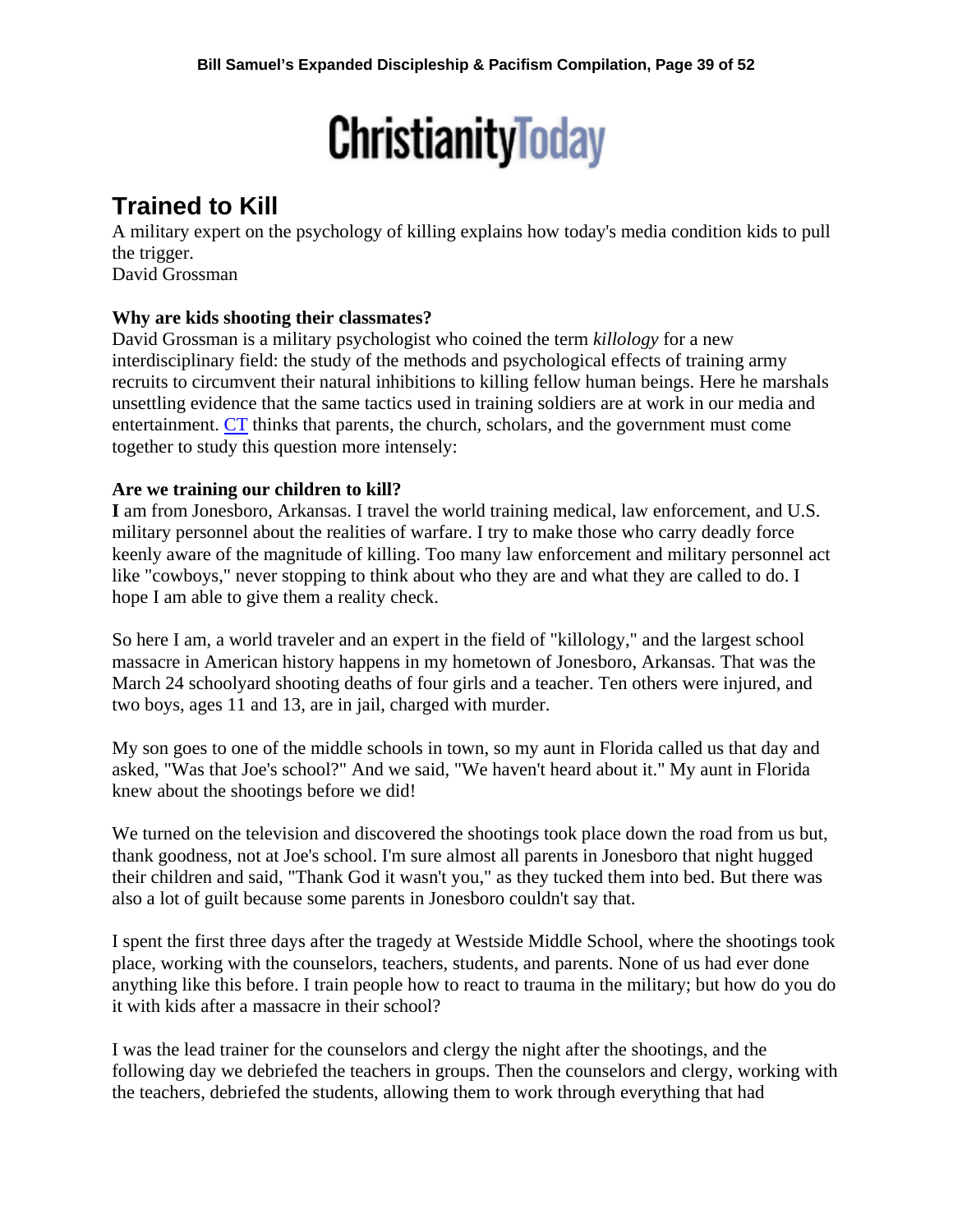happened. Only people who share a trauma can give each other the understanding, acceptance, and forgiveness needed to understand *what* happened, and then they can begin the long process of trying to understand *why* it happened.

#### **Virus of violence**

To understand the *why* behind Jonesboro and Springfield and Pearl and Paducah, and all the other outbreaks of this "virus of violence," we need to understand first the magnitude of the problem. The per capita murder rate doubled in this country between 1957—when the fbi started keeping track of the data—and 1992. A fuller picture of the problem, however, is indicated by the rate people are *attempting* to kill one another—the aggravated assault rate. That rate in America has gone from around 60 per 100,000 in 1957 to over 440 per 100,000 by the middle of this decade. As bad as this is, it would be much worse were it not for two major factors.

First is the increase in the imprisonment rate of violent offenders. The prison population in America nearly quadrupled between 1975 and 1992. According to criminologist John J. DiIulio, "dozens of credible empirical analyses … leave no doubt that the increased use of prisons averted millions of serious crimes." If it were not for our tremendous imprisonment rate (the highest of any industrialized nation), the aggravated assault rate and the murder rate would undoubtedly be even higher.

Children don't naturally kill; they learn it from violence in the home and most pervasively, from violence as entertainment in television, movies, and interactive video games.

The second factor keeping the murder rate from being any worse is medical technology. According to the U.S. Army Medical Service Corps, a wound that would have killed nine out of ten soldiers in World War II, nine out of ten could have survived in Vietnam. Thus, by a very conservative estimate, if we had 1940-level medical technology today, the murder rate would be ten times higher than it is. The magnitude of the problem has been held down by the development of sophisticated lifesaving skills and techniques, such as helicopter medevacs, 911 operators, paramedics, cpr, trauma centers, and medicines.

However, the crime rate is still at a phenomenally high level, and this is true worldwide. In Canada, according to their Center for Justice, per capita assaults increased almost fivefold between 1964 and 1993, attempted murder increased nearly sevenfold, and murders doubled. Similar trends can be seen in other countries in the per capita violent crime rates reported to Interpol between 1977 and 1993. In Australia and New Zealand, the assault rate increased approximately fourfold, and the murder rate nearly doubled in both nations. The assault rate tripled in Sweden, and approximately doubled in Belgium, Denmark, England-Wales, France, Hungary, Netherlands, and Scotland, while all these nations had an associated (but smaller) increase in murder.

This virus of violence is occurring worldwide. The explanation for it has to be some new factor that is occurring in all of these countries. There are many factors involved, and none should be discounted: for example, the prevalence of guns in our society. But violence is rising in many nations with draco-nian gun laws. And though we should never downplay child abuse, poverty,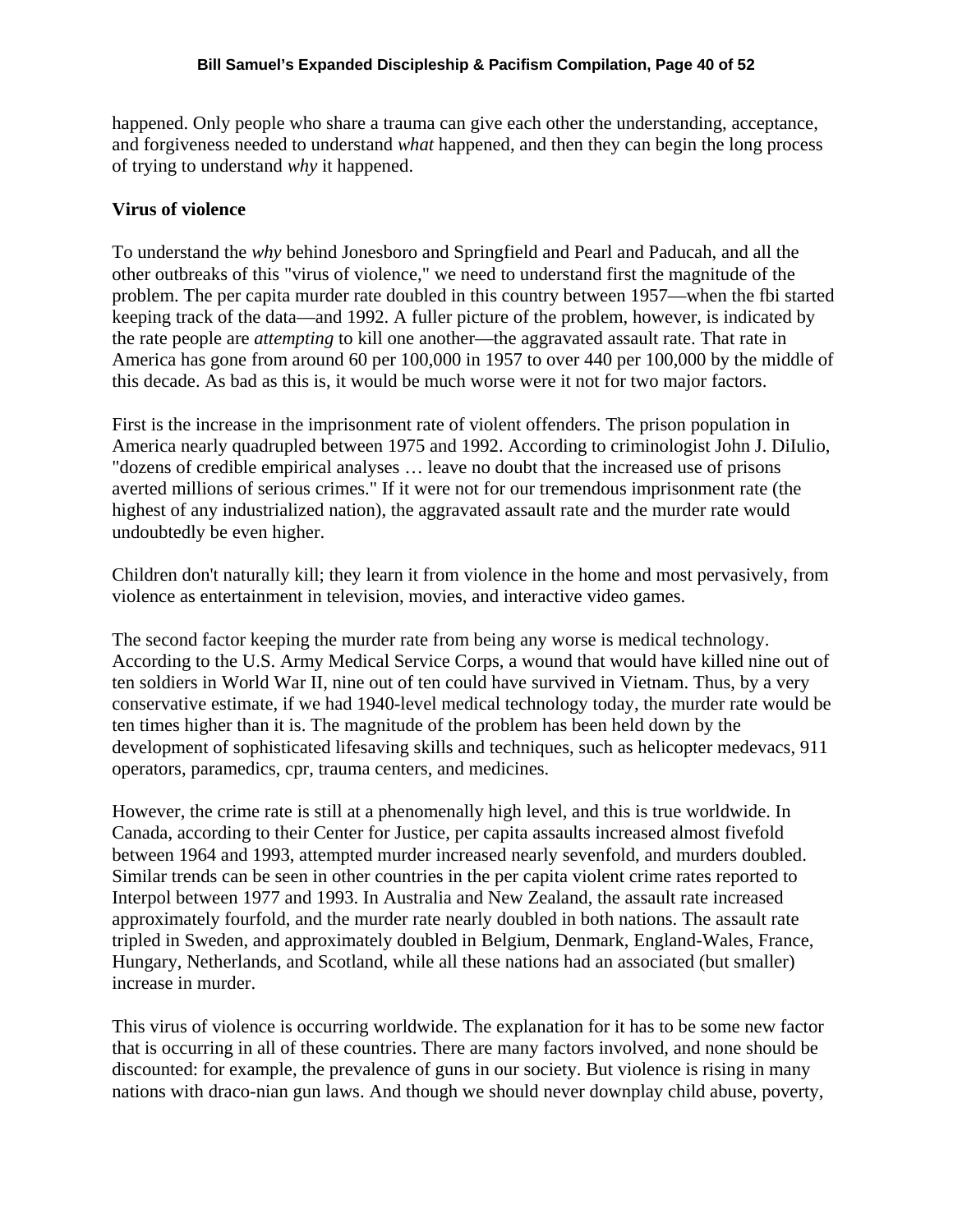or racism, there is only one new variable present in each of these countries, bearing the exact same fruit: media violence presented as entertainment for children.

#### **Killing is unnatural**

Before retiring from the military, I spent almost a quarter of a century as an army infantry officer and a psychologist, learning and studying how to enable people to kill. Believe me, we are very good at it. But it does not come naturally; you have to be taught to kill. And just as the army is conditioning people to kill, we are indiscriminately doing the same thing to our children, but without the safeguards.

After the Jonesboro killings, the head of the American Academy of Pediatrics Task Force on Juvenile Violence came to town and said that children don't naturally kill. It is a learned skill. And they learn it from abuse and violence in the home and, most pervasively, from violence as entertainment in television, the movies, and interactive video games.

Killing requires training because there is a built-in aversion to killing one's own kind. I can best illustrate this from drawing on my own work in studying killing in the military.

We all know that you can't have an argument or a discussion with a frightened or angry human being. Vasoconstriction, the narrowing of the blood vessels, has literally closed down the forebrain—that great gob of gray matter that makes you a human being and distinguishes you from a dog. When those neurons close down, the midbrain takes over and your thought processes and reflexes are indistinguishable from your dog's. If you've worked with animals, you have some understanding of what happens to frightened human beings on the battlefield. The battlefield and violent crime are in the realm of midbrain responses.

Within the midbrain there is a powerful, God-given resistance to killing your own kind. Every species, with a few exceptions, has a hardwired resistance to killing its own kind in territorial and mating battles. When animals with antlers and horns fight one another, they head butt in a harmless fashion. But when they fight any other species, they go to the side to gut and gore. Piranhas will turn their fangs on anything, but they fight one another with flicks of the tail. Rattlesnakes will bite anything, but they wrestle one another. Almost every species has this hardwired resistance to killing its own kind.

When we human beings are overwhelmed with anger and fear, we slam head-on into that midbrain resistance that generally prevents us from killing. Only sociopaths—who by definition don't have that resistance—lack this innate violence immune system.

Throughout human history, when humans fight each other, there is a lot of posturing. Adversaries make loud noises and puff themselves up, trying to daunt the enemy. There is a lot of fleeing and submission. Ancient battles were nothing more than great shoving matches. It was not until one side turned and ran that most of the killing happened, and most of that was stabbing people in the back. All of the ancient military historians report that the vast majority of killing happened in pursuit when one side was fleeing.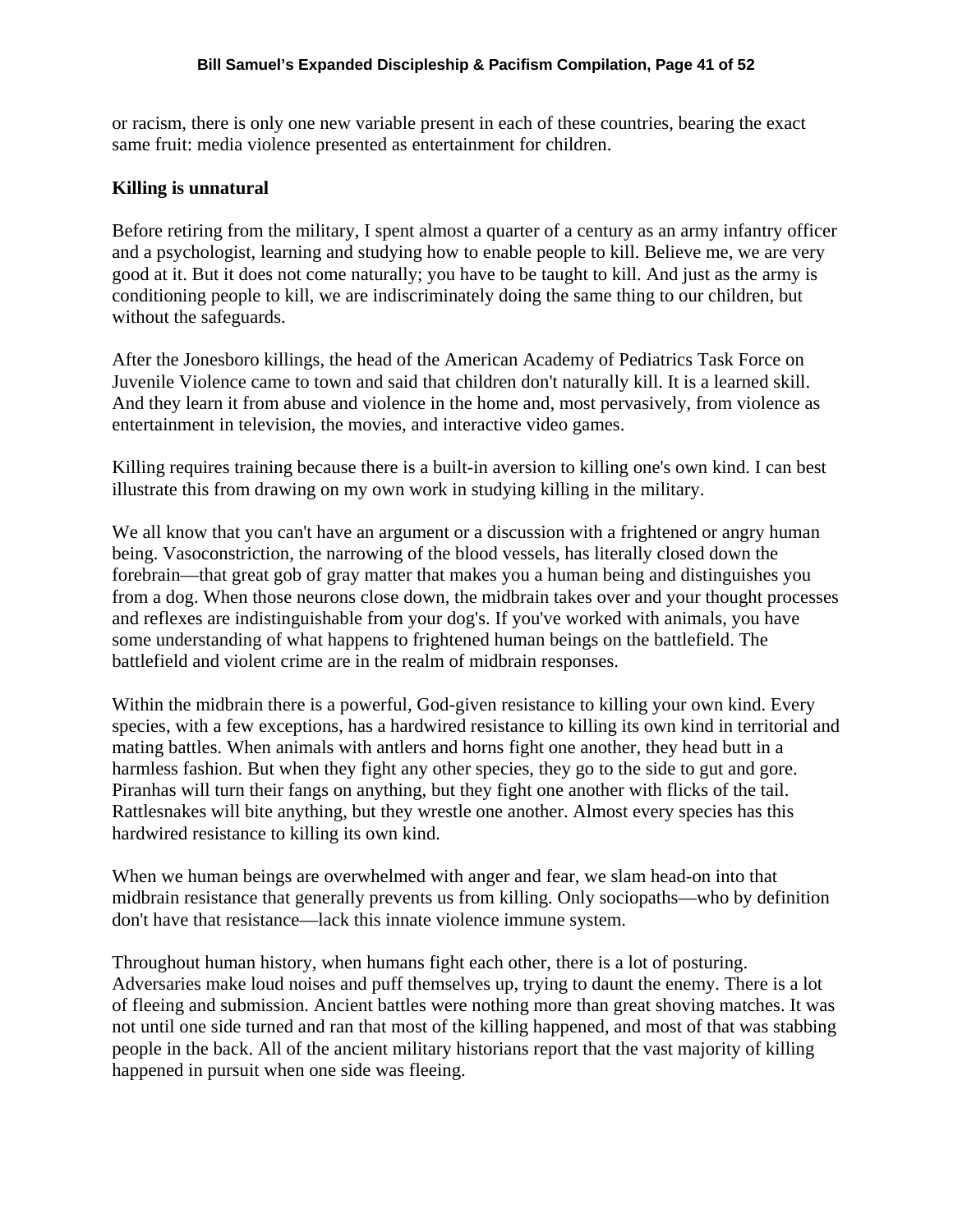"Few researchers bother any longer to dispute that bloodshed on TV and in the movies has an effect on kids who witness it." (*Time*, April 6, 1998)

In more modern times, the average firing rate was incredibly low in Civil War battles. Patty Griffith demonstrates that the killing potential of the average Civil War regiment was anywhere from five hundred to a thousand men per minute. The actual killing rate was only one or two men per minute per regiment (*The Battle Tactics of the American Civil War*). At the Battle of Gettysburg, of the 27,000 muskets picked up from the dead and dying after the battle, 90 percent were loaded. This is an anomaly, because it took 95 percent of their time to load muskets and only 5 percent to fire. But even more amazingly, of the thousands of loaded muskets, over half had multiple loads in the barrel—one with 23 loads in the barrel.

In reality, the average man would load his musket and bring it to his shoulder, but he could not bring himself to kill. He would be brave, he would stand shoulder to shoulder, he would do what he was trained to do; but at the moment of truth, he could not bring himself to pull the trigger. And so he lowered the weapon and loaded it again. Of those who did fire, only a tiny percentage fired to hit. The vast majority fired over the enemy's head.

During World War II, U.S. Army Brig. Gen. S. L. A. Marshall had a team of researchers study what soldiers did in battle. For the first time in history, they asked individual soldiers what they did in battle. They discovered that only 15 to 20 percent of the individual riflemen could bring themselves to fire at an exposed enemy soldier.

That is the reality of the battlefield. Only a small percentage of soldiers are able and willing to participate. Men are willing to die, they are willing to sacrifice themselves for their nation; but they are not willing to kill. It is a phenomenal insight into human nature; but when the military became aware of that, they systematically went about the process of trying to fix this "problem." From the military perspective, a 15 percent firing rate among riflemen is like a 15 percent literacy rate among librarians. And fix it the military did. By the Korean War, around 55 percent of the soldiers were willing to fire to kill. And by Vietnam, the rate rose to over 90 percent.

# **The methods in this madness: Desensitization**

How the military increases the killing rate of soldiers in combat is instructive, because our culture today is doing the same thing to our children. The training methods militaries use are brutalization, classical conditioning, operant conditioning, and role modeling. I will explain these in the military context and show how these same factors are contributing to the phenomenal increase of violence in our culture.

Brutalization and desensitization are what happens at boot camp. From the moment you step off the bus you are physically and verbally abused: countless pushups, endless hours at attention or running with heavy loads, while carefully trained professionals take turns screaming at you. Your head is shaved, you are herded together naked and dressed alike, losing all individuality. This brutalization is designed to break down your existing mores and norms and to accept a new set of values that embrace destruction, violence, and death as a way of life. In the end, you are desensitized to violence and accept it as a normal and essential survival skill in your brutal new world.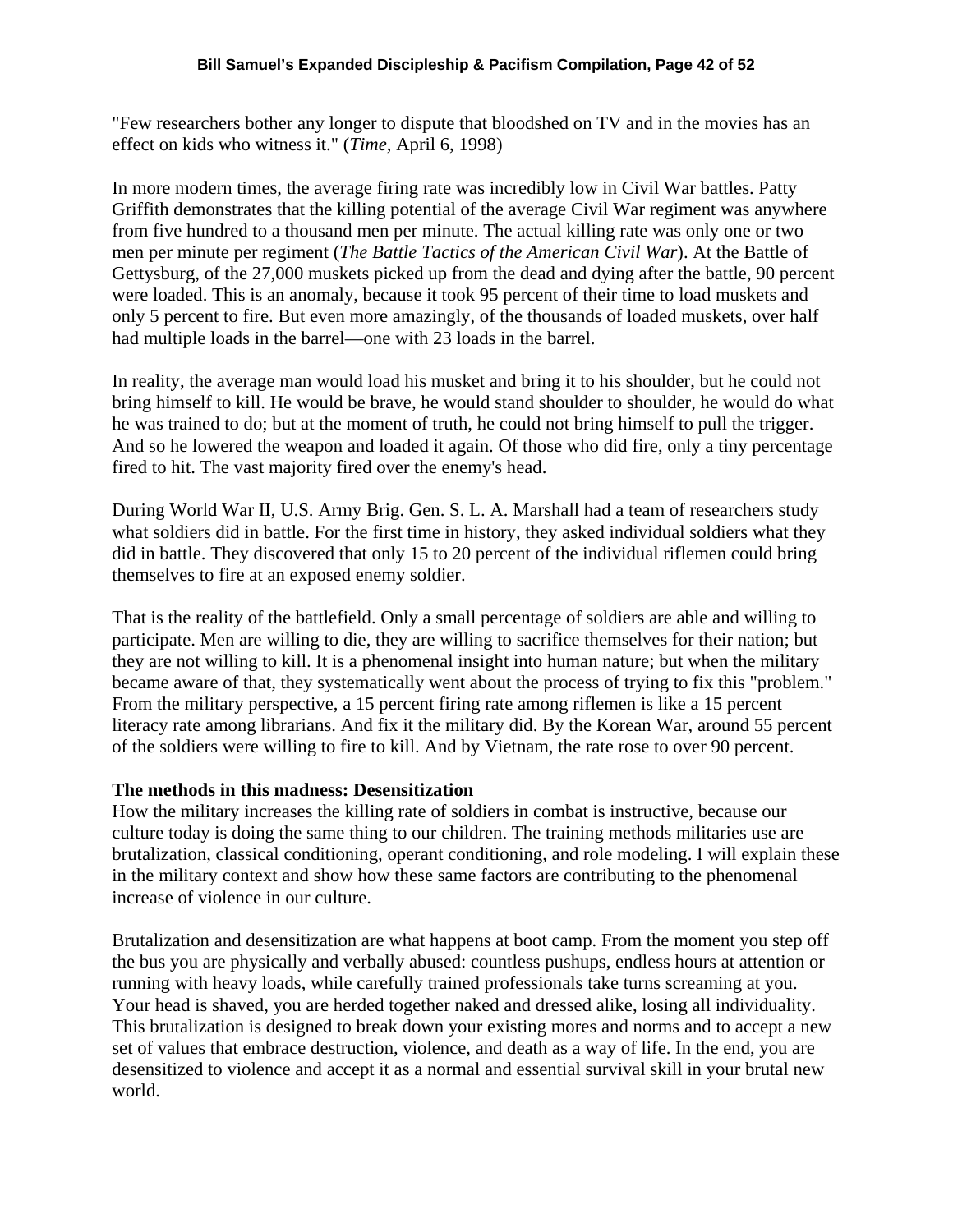Something very similar to this desensitization toward violence is happening to our children through violence in the media—but instead of 18-year-olds, it begins at the age of 18 months when a child is first able to discern what is happening on television. At that age, a child can watch something happening on television and mimic that action. But it isn't until children are six or seven years old that the part of the brain kicks in that lets them understand where information comes from. Even though young children have some understanding of what it means to pretend, they are developmentally unable to distinguish clearly between fantasy and reality.

When young children see somebody shot, stabbed, raped, brutalized, degraded, or murdered on TV, to them it is as though it were actually happening. To have a child of three, four, or five watch a "splatter" movie, learning to relate to a character for the first 90 minutes and then in the last 30 minutes watch helplessly as that new friend is hunted and brutally murdered is the moral and psychological equivalent of introducing your child to a friend, letting her play with that friend, and then butchering that friend in front of your child's eyes. And this happens to our children hundreds upon hundreds of times.

Sure, they are told: "Hey, it's all for fun. Look, this isn't real, it's just TV." And they nod their little heads and say *okay*. But they can't tell the difference. Can you remember a point in your life or in your children's lives when dreams, reality, and television were all jumbled together? That's what it is like to be at that level of psychological development. That's what the media are doing to them.

The *Journal of the American Medical Association* published the definitive epidemiological study on the impact of TV violence. The research demonstrated what happened in numerous nations after television made its appearance as compared to nations and regions without TV. The two nations or regions being compared are demographically and ethnically identical; only one variable is different: the presence of television. In every nation, region, or city with television, there is an immediate explosion of violence on the playground, and within 15 years there is a doubling of the murder rate. Why 15 years? That is how long it takes for the brutalization of a three- to five-year-old to reach the "prime crime age." That is how long it takes for you to reap what you have sown when you brutalize and desensitize a three-year-old.

Today the data linking violence in the media to violence in society are superior to those linking cancer and tobacco. Hundreds of sound scientific studies demonstrate the social impact of brutalization by the media. The *Journal of the American Medical Association* concluded that "the introduction of television in the 1950's caused a subsequent doubling of the homicide rate, i.e., long-term childhood exposure to television is a causal factor behind approximately one half of the homicides committed in the United States, or approximately 10,000 homicides annually." The article went on to say that " ... if, hypothetically, television technology had never been developed, there would today be 10,000 fewer homicides each year in the United States, 70,000 fewer rapes, and 700,000 fewer injurious assaults" (June 10, 1992).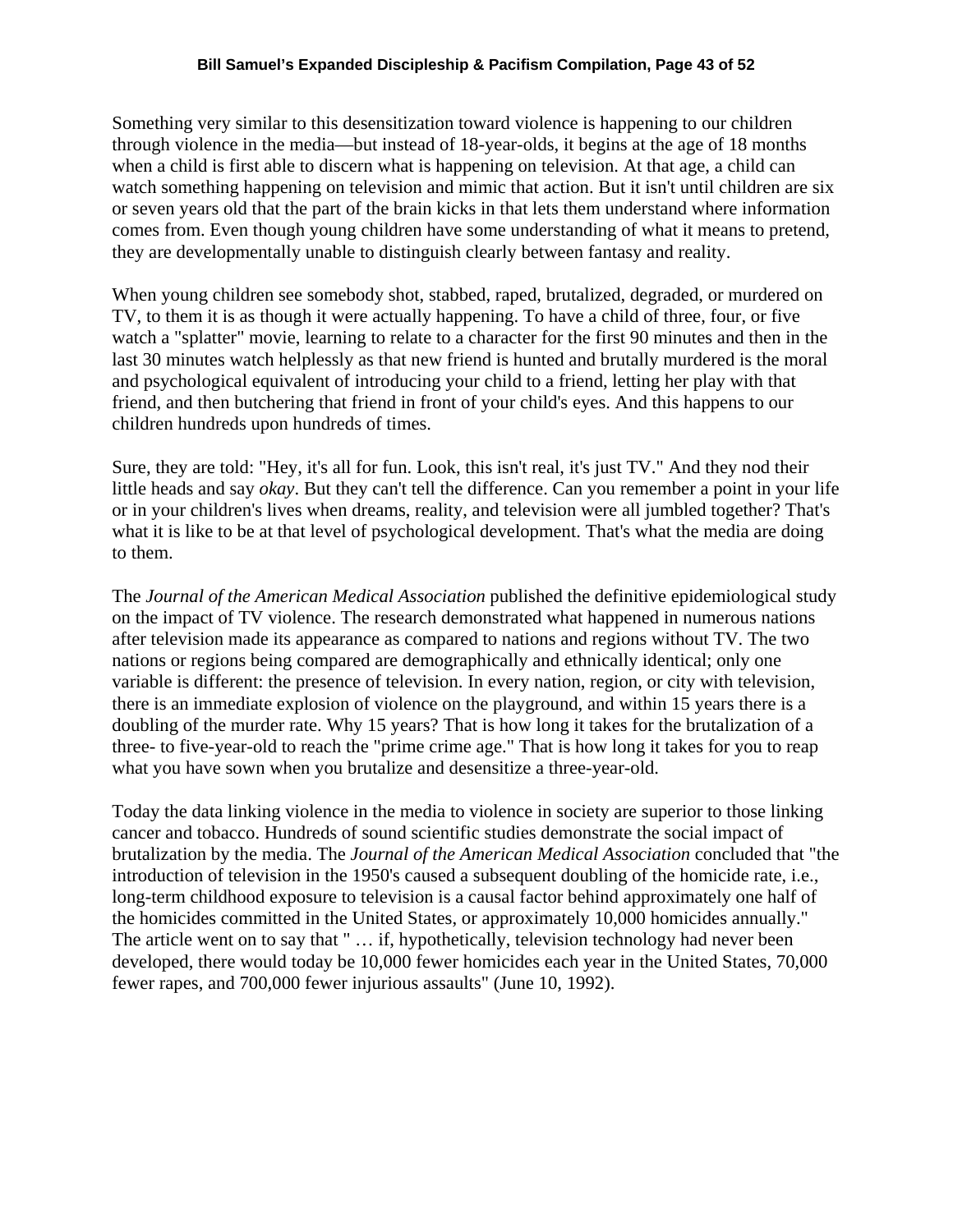#### **Classical conditioning**

Classical conditioning is like the famous case of Pavlov's dogs you learned about in Psychology 101: The dogs learned to associate the ringing of the bell with food, and, once conditioned, the dogs could not hear the bell without salivating.

The Japanese were masters at using classical conditioning with their soldiers. Early in World War II, Chinese prisoners were placed in a ditch on their knees with their hands bound behind them. And one by one, a select few Japanese soldiers would go into the ditch and bayonet "their" prisoner to death. This is a horrific way to kill another human being. Up on the bank, countless other young soldiers would cheer them on in their violence. Comparatively few soldiers actually killed in these situations, but by making the others watch and cheer, the Japanese were able to use these kinds of atrocities to classically condition a very large audience to associate pleasure with human death and suffering. Immediately afterwards, the soldiers who had been spectators were treated to sake, the best meal they had had in months, and to so-called comfort girls. The result? They learned to associate committing violent acts with pleasure.

The Japanese found these kinds of techniques to be extraordinarily effective at quickly enabling very large numbers of soldiers to commit atrocities in the years to come. Operant conditioning (which we will look at shortly) teaches you to kill, but classical conditioning is a subtle but powerful mechanism that teaches you to *like it.*

This technique is so morally reprehensible that there are very few examples of it in modern U.S. military training; but there are some clear-cut examples of it being done by the media to our children. What is happening to our children is the reverse of the aversion therapy portrayed in the movie *A Clockwork Orange*. In *A Clockwork Orange*, a brutal sociopath, a mass murderer, is strapped to a chair and forced to watch violent movies while he is injected with a drug that nauseates him. So he sits and gags and retches as he watches the movies. After hundreds of repetitions of this, he associates violence with nausea, and it limits his ability to be violent.

Every time a child plays an interactive video game, he is learning the exact same conditioned reflex skills as a soldier or police officer in training.

We are doing the exact opposite: Our children watch vivid pictures of human suffering and death, and they learn to associate it with their favorite soft drink and candy bar, or their girlfriend's perfume.

After the Jonesboro shootings, one of the high-school teachers told me how her students reacted when she told them about the shootings at the middle school. "They laughed," she told me with dismay. A similar reaction happens all the time in movie theaters when there is bloody violence. The young people laugh and cheer and keep right on eating popcorn and drinking pop. We have raised a generation of barbarians who have learned to associate violence with pleasure, like the Romans cheering and snacking as the Christians were slaughtered in the Colosseum.

The result is a phenomenon that functions much like AIDS, which I call AVIDS—Acquired Violence Immune Deficiency Syndrome. AIDS has never killed anybody. It destroys your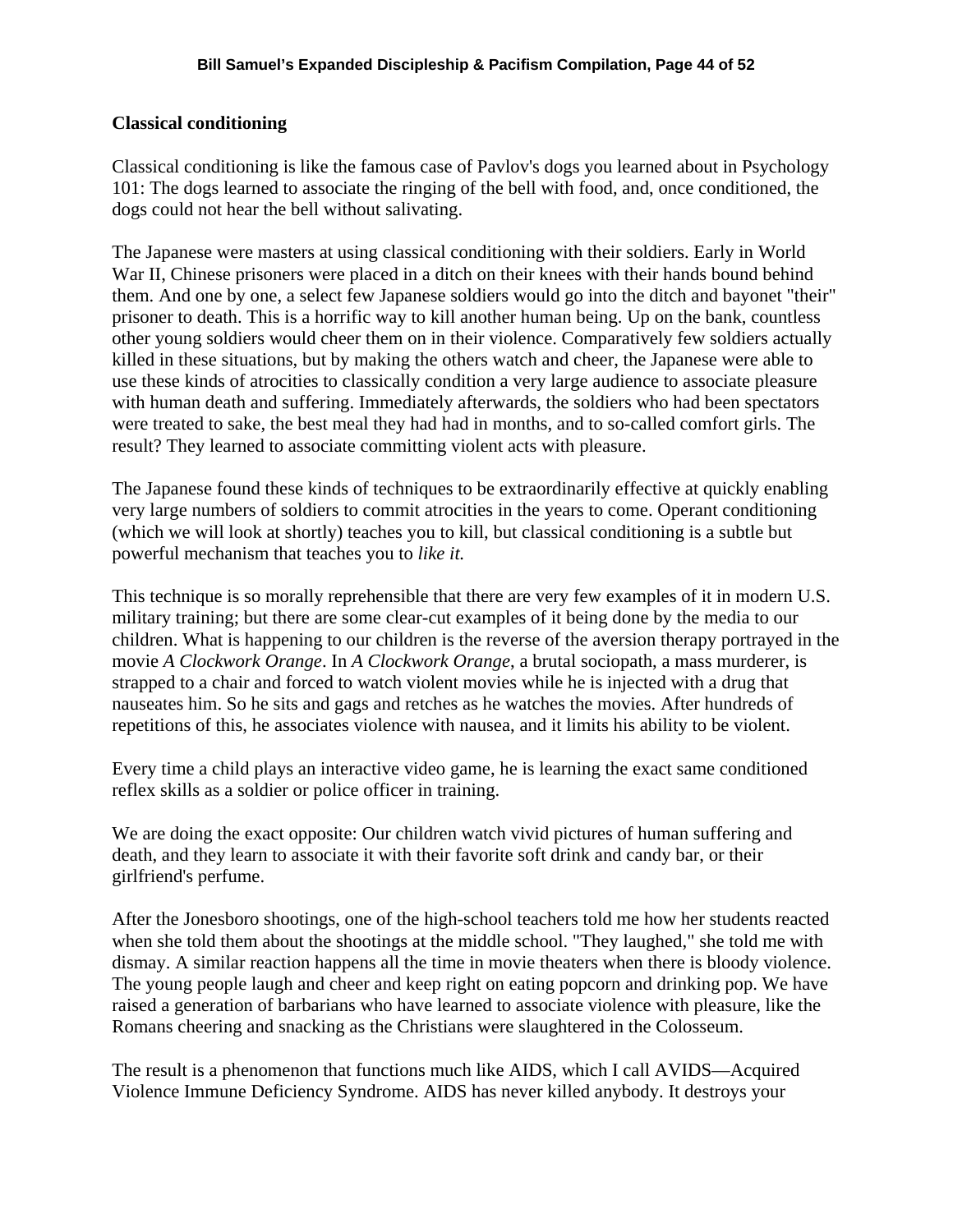immune system, and then other diseases that shouldn't kill you become fatal. Television violence by itself does not kill you. It destroys your violence immune system and conditions you to derive pleasure from violence. And once you are at close range with another human being, and it's time for you to pull that trigger, Acquired Violence Immune Deficiency Syndrome can destroy your midbrain resistance.

## **Operant conditioning**

The third method the military uses is operant conditioning, a very powerful procedure of stimulus-response, stimulus-response. A benign example is the use of flight simulators to train pilots. An airline pilot in training sits in front of a flight simulator for endless hours; when a particular warning light goes on, he is taught to react in a certain way. When another warning light goes on, a different reaction is required. Stimulus-response, stimulus-response, stimulusresponse. One day the pilot is actually flying a jumbo jet; the plane is going down, and 300 people are screaming behind him. He is wetting his seat cushion, and he is scared out of his wits; but he does the right thing. Why? Because he has been conditioned to respond reflexively to this particular crisis.

When people are frightened or angry, they will do what they have been conditioned to do. In fire drills, children learn to file out of the school in orderly fashion. One day there is a real fire, and they are frightened out of their wits; but they do exactly what they have been conditioned to do, and it saves their lives.

The military and law enforcement community have made killing a conditioned response. This has substantially raised the firing rate on the modern battlefield. Whereas infantry training in World War II used bull's-eye targets, now soldiers learn to fire at realistic, man-shaped silhouettes that pop into their field of view. That is the stimulus. The trainees have only a split second to engage the target. The conditioned response is to shoot the target, and then it drops. Stimulus-response, stimulus-response, stimulus-response—soldiers or police officers experience hundreds of repetitions. Later, when soldiers are on the battlefield or a police officer is walking a beat and somebody pops up with a gun, they will shoot reflexively and shoot to kill. We know that 75 to 80 percent of the shooting on the modern battlefield is the result of this kind of stimulus-response training.

Now, if you're a little troubled by that, how much more should we be troubled by the fact that every time a child plays an interactive point-and-shoot video game, he is learning the exact same conditioned reflex and motor skills.

I was an expert witness in a murder case in South Carolina offering mitigation for a kid who was facing the death penalty. I tried to explain to the jury that interactive video games had conditioned him to shoot a gun to kill. He had spent hundreds of dollars on video games learning to point and shoot, point and shoot. One day he and his buddy decided it would be fun to rob the local convenience store. They walked in, and he pointed a snub-nosed.38 pistol at the clerk's head. The clerk turned to look at him, and the defendant shot reflexively from about six feet. The bullet hit the clerk right between the eyes—which is a pretty remarkable shot with that weapon at that range—and killed this father of two. Afterward, we asked the boy what happened and why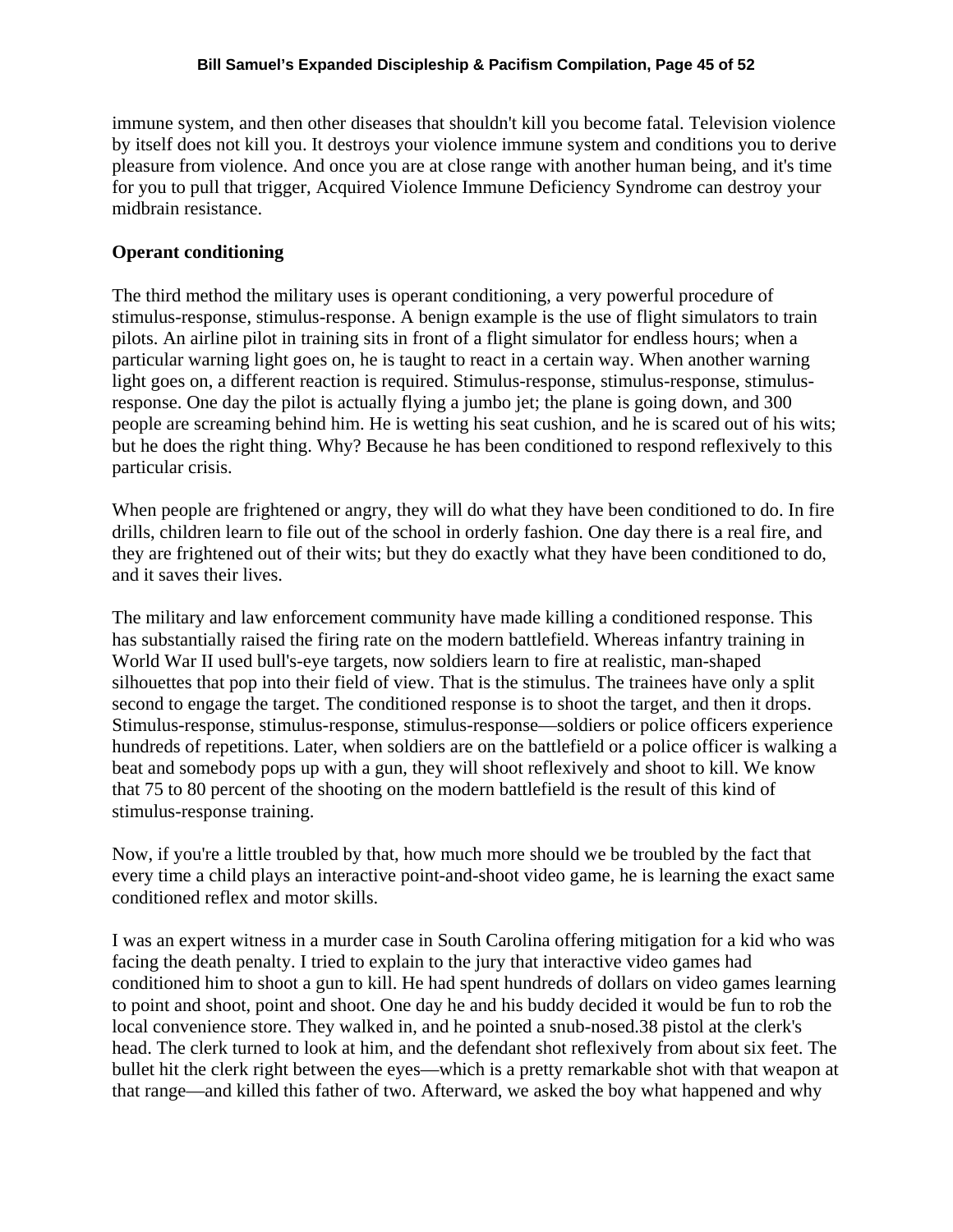he did it. It clearly was not part of the plan to kill the guy—it was being videotaped from six different directions. He said, "I don't know. It was a mistake. It wasn't supposed to happen."

In the military and law-enforcement worlds, the right option is often not to shoot. But you never, never put your quarter in that video machine with the intention of not shooting. There is always some stimulus that sets you off. And when he was excited, and his heart rate went up, and vasoconstriction closed his forebrain down, this young man did exactly what he was conditioned to do: he reflexively pulled the trigger, shooting accurately just like all those times he played video games.

This process is extraordinarily powerful and frightening. The result is ever more homemade pseudosociopaths who kill reflexively and show no remorse. Our children are learning to kill and learning to like it; and then we have the audacity to say, "Oh my goodness, what's wrong?"

One of the boys allegedly involved in the Jonesboro shootings (and they are just boys) had a fair amount of experience shooting real guns. The other one was a nonshooter and, to the best of our knowledge, had almost no experience shooting. Between them, those two boys fired 27 shots from a range of over 100 yards, and they hit 15 people. That's pretty remarkable shooting. We run into these situations often—kids who have never picked up a gun in their lives pick up a real gun and are incredibly accurate. Why? Video games.

# **Role models**

In the military, you are immediately confronted with a role model: your drill sergeant. He personifies violence and aggression. Along with military heroes, these violent role models have always been used to influence young, impressionable minds.

Today the media are providing our children with role models, and this can be seen not just in the lawless sociopaths in movies and TV shows, but it can also be seen in the media-inspired, copycat aspects of the Jonesboro murders. This is the part of these juvenile crimes that the TV networks would much rather not talk about.

Research in the 1970s demonstrated the existence of "cluster suicides" in which the local TV reporting of teen suicides directly caused numerous copycat suicides of impressionable teenagers. Somewhere in every population there are potentially suicidal kids who will say to themselves, "Well, I'll show all those people who have been mean to me. I know how to get my picture on TV, too." Because of this research, television stations today generally do not cover suicides. But when the pictures of teenage killers appear on TV, the effect is the same: Somewhere there is a potentially violent little boy who says to himself, "Well, I'll show all those people who have been mean to me. I know how to get my picture on TV too."

Thus we get copycat, cluster murders that work their way across America like a virus spread by the six o'clock news. No matter what someone has done, if you put his picture on TV, you have made him a celebrity, and someone, somewhere, will emulate him.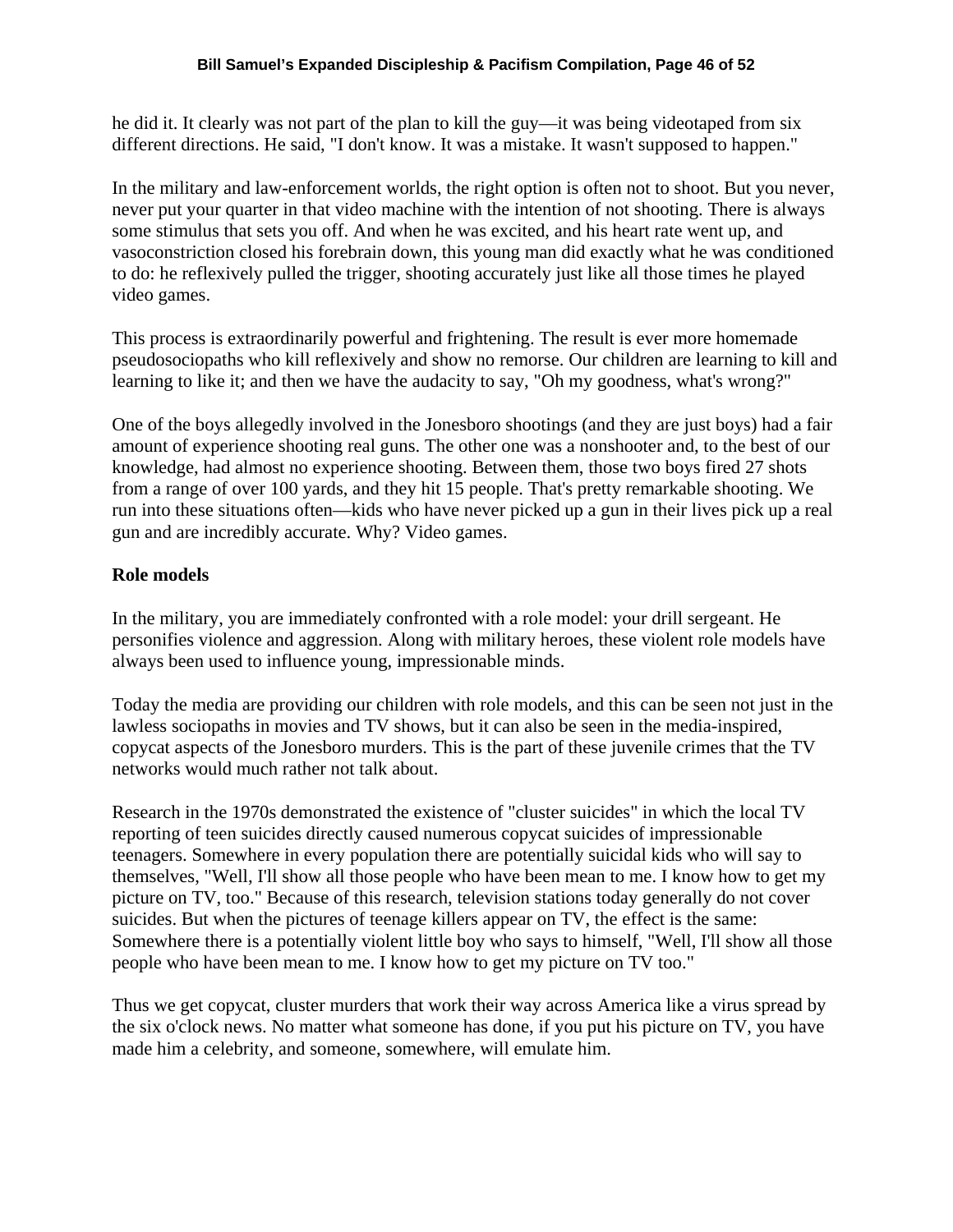The lineage of the Jonesboro shootings began at Pearl, Mississippi, fewer than six months before. In Pearl, a 16-year-old boy was accused of killing his mother and then going to his school and shooting nine students, two of whom died, including his ex-girlfriend. Two months later, this virus spread to Paducah, Kentucky, where a 14-year-old boy was arrested for killing three students and wounding five others.

A very important step in the spread of this copycat crime virus occurred in Stamps, Arkansas, 15 days after Pearl and just a little over 90 days before Jonesboro. In Stamps, a 14-year-old boy, who was angry at his schoolmates, hid in the woods and fired at children as they came out of school. Sound familiar? Only two children were injured in this crime, so most of the world didn't hear about it; but it got great regional coverage on TV, and two little boys in Jonesboro, Arkansas, probably did hear about it.

And then there was Springfield, Oregon, and so many others. Is this a reasonable price to pay for the TV networks' "right" to turn juvenile defendants into celebrities and role models by playing up their pictures on TV?

Our society needs to be informed about these crimes, but when the images of the young killers are broadcast on television, they become role models. The average preschooler in America watches 27 hours of television a week. The average child gets more one-on-one communication from TV than from all her parents and teachers combined. The ultimate achievement for our children is to get their picture on TV. The solution is simple, and it comes straight out of the suicidology literature: The media have every right and responsibility to tell the story, but they have no right to glorify the killers by presenting their images on TV.

# **Reality Check**

Sixty percent of men on TV are involved in violence; 11 percent are killers. Unlike actual rates, in the media the majority of homicide victims are women. (Gerbner 1994)

In a Canadian town in which TV was first introduced in 1973, a 160 percent increase in aggression, hitting, shoving, and biting was documented in first- and second-grade students after exposure, with no change in behavior in children in two control communities. (Centerwall 1992)

Fifteen years after the introduction of TV, homicides, rapes and assaults doubled in the United States. (American Medical Association)

Twenty percent of suburban high schoolers endorse shooting someone "who has stolen something from you." (Toch and Silver 1993)

In the United States, approximately two million teenagers carry knives, guns, clubs or razors. As many as 135,000 take them to school. (America by the Numbers)

Americans spend over \$100 million on toy guns every year. (*What Counts: The Complete Harper's Index* © 1991)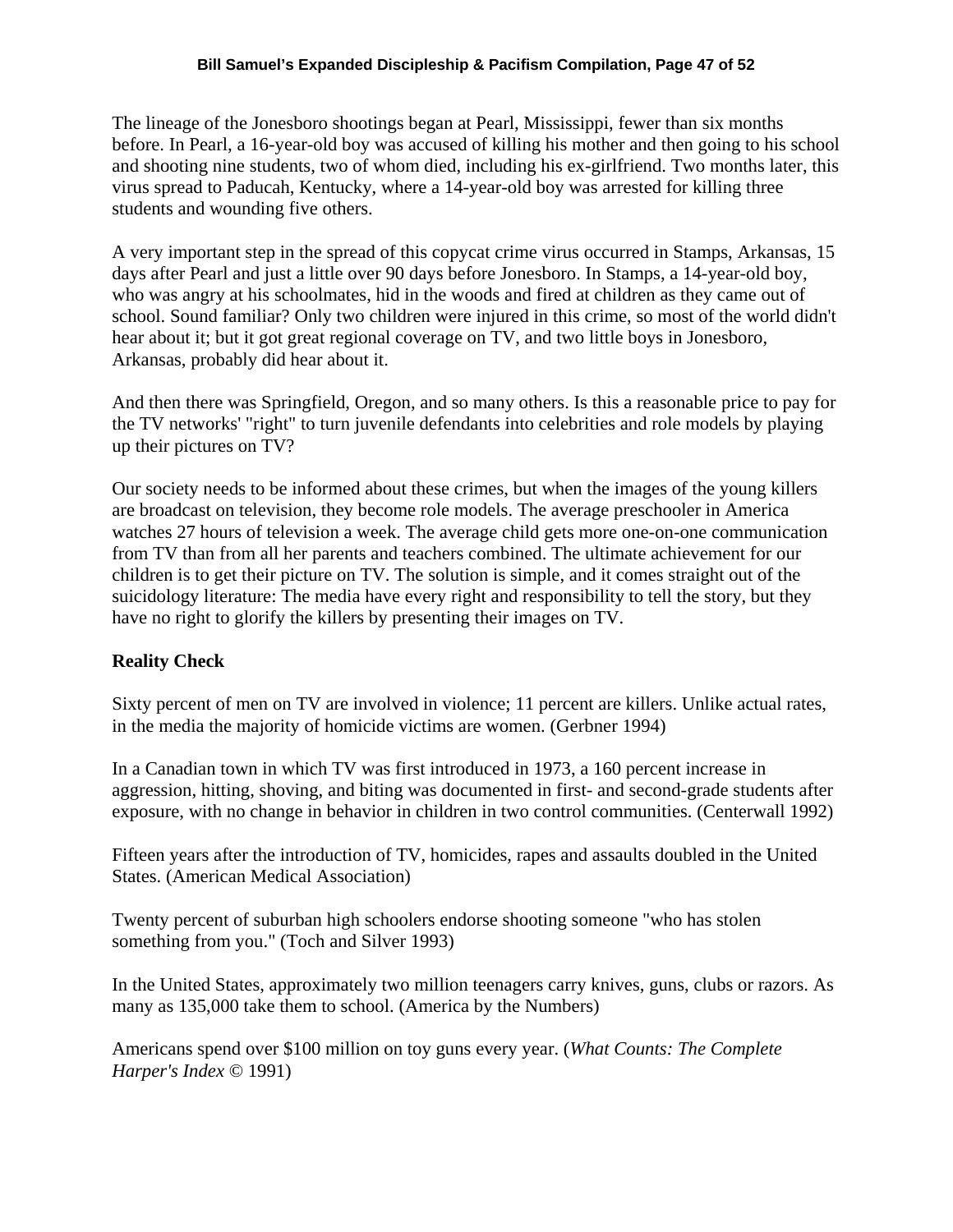## **Unlearning violence**

What is the road home from the dark and lonely place to which we have traveled? One route infringes on civil liberties. The city of New York has made remarkable progress in recent years in bringing down crime rates, but they may have done so at the expense of some civil liberties. People who are fearful say that is a price they are willing to pay.

Another route would be to "just turn it off"; if you don't like what is on television, use the "off" button. Yet, if all the parents of the 15 shooting victims in Jonesboro had protected their children from TV violence, it wouldn't have done a bit of good. Because somewhere there were two little boys whose parents didn't "just turn it off."

On the night of the Jonesboro shootings, clergy and counselors were working in small groups in the hospital waiting room, comforting the groups of relatives and friends of the victims. Then they noticed one woman sitting alone silently.

A counselor went over to the woman and discovered that she was the mother of one of the girls who had been killed. She had no friends, no husband, no family with her as she sat in the hospital, stunned by her loss. "I just came to find out how to get my little girl's body back," she said. But the body had been taken to Little Rock, 100 miles away, for an autopsy. Her very next concern was, "I just don't know how I'm going to pay for the funeral. I don't know how I can afford it." That little girl was truly all she had in all the world. Come to Jonesboro, friend, and tell this mother she should "just turn it off."

Another route to reduced violence is gun control. I don't want to downplay that option, but America is trapped in a vicious cycle when we talk about gun control. Americans don't trust the government; they believe that each of us should be responsible for taking care of ourselves and our families. That's one of our great strengths—but it is also a great weakness. When the media foster fear and perpetuate a milieu of violence, Americans arm themselves in order to deal with that violence. And the more guns there are out there, the more violence there is. And the more violence there is, the greater the desire for guns.

We are trapped in this spiral of self-dependence and lack of trust. Real progress will never be made until we reduce this level of fear. As a historian, I tell you it will take decades—maybe even a century—before we wean Americans off their guns. And until we reduce the level of fear and of violent crime, Americans would sooner die than give up their guns.

# **Top 10 Nonviolent Video Games**

The following list of nonviolent video games has been developed by The Games Project. These games are ranked high for their social and play value and technical merit.

- 1. Bust a Move
- 2. Tetris
- 3. Theme Park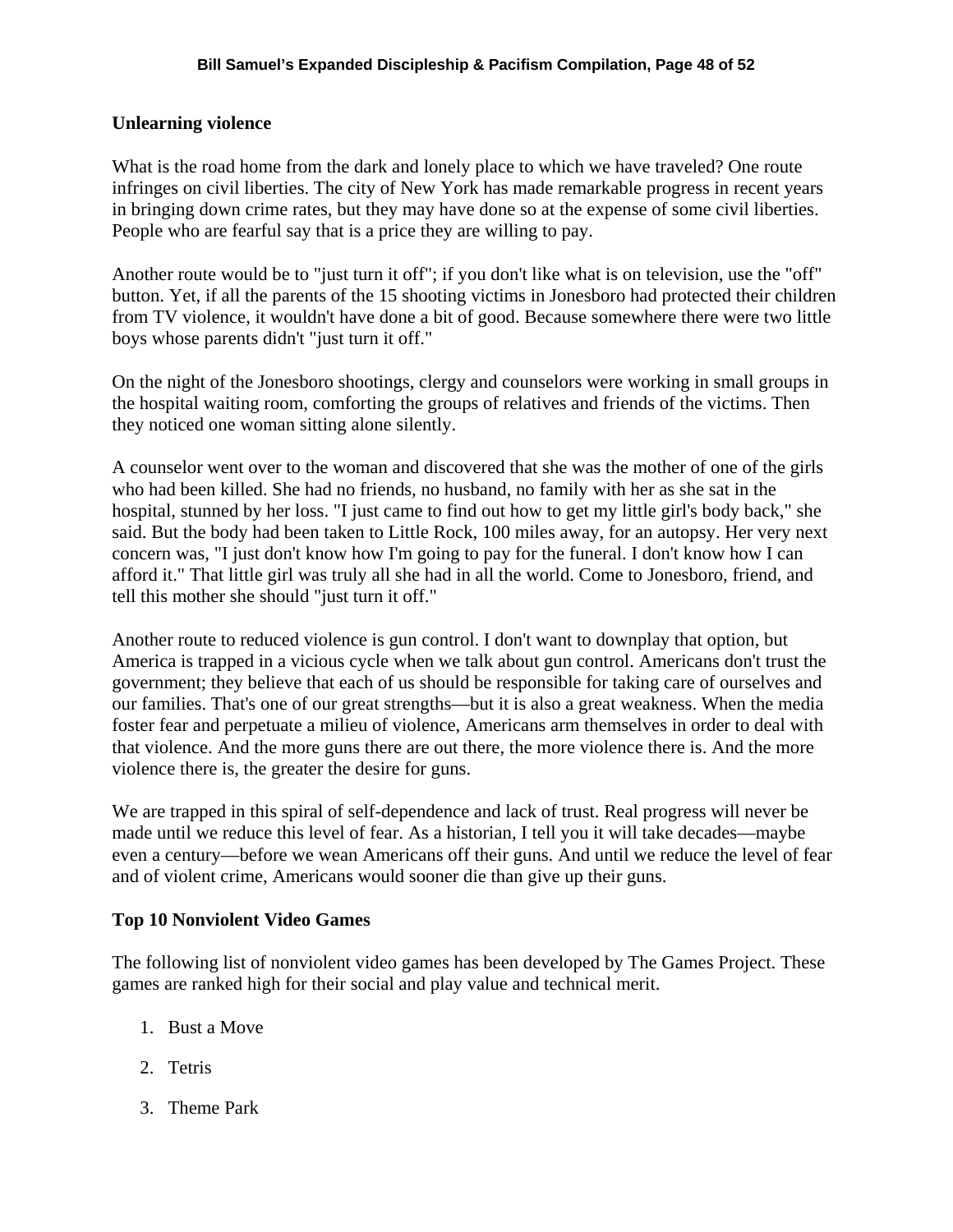- 4. Absolute Pinball
- 5. Myst
- 6. NASCAR
- 7. SimCity
- 8. The Incredible Machine
- 9. Front Page Sports: Golf
- 10. Earthworm Jim

For descriptions, publishers, and prices for these games, including a searchable database for additional recommendations, check The Games Project Web site at: <http://www.gamesproject.org/>. This list is updated periodically. Others are encouraged to make recommendations in their "Add your favorites" section.

# **Fighting back**

We need to make progress in the fight against child abuse, racism, and poverty, and in rebuilding our families. No one is denying that the breakdown of the family is a factor. But nations without our divorce rates are also having increases in violence. Besides, research demonstrates that one major source of harm associated with single-parent families occurs when the TV becomes both the nanny and the second parent.

Work is needed in all these areas, but there is a new front—taking on the producers and purveyers of media violence. Simply put, we ought to work toward legislation that outlaws violent video games for children. There is *no* constitutional right for a child to play an interactive video game that teaches him weapons-handling skills or that simulates destruction of God's creatures.

The day may also be coming when we are able to seat juries in America who are willing to sock it to the networks in the only place they really understand—their wallets. After the Jonesboro shootings, *Time* magazine said: "As for media violence, the debate there is fast approaching the same point that discussions about the health impact of tobacco reached some time ago—it's over. Few researchers bother any longer to dispute that bloodshed on TV and in the movies has an effect on kids who witness it" (April 6, 1998).

Most of all, the American people need to learn the lesson of Jonesboro: Violence is not a game; it's not fun, it's not something that we do for entertainment. Violence kills.

Every parent in America desperately needs to be warned of the impact of TV and other violent media on children, just as we would warn them of some widespread carcinogen. The problem is that the TV networks, which use the public airwaves we have licensed to them, are our key means of public education in America. And they are stonewalling.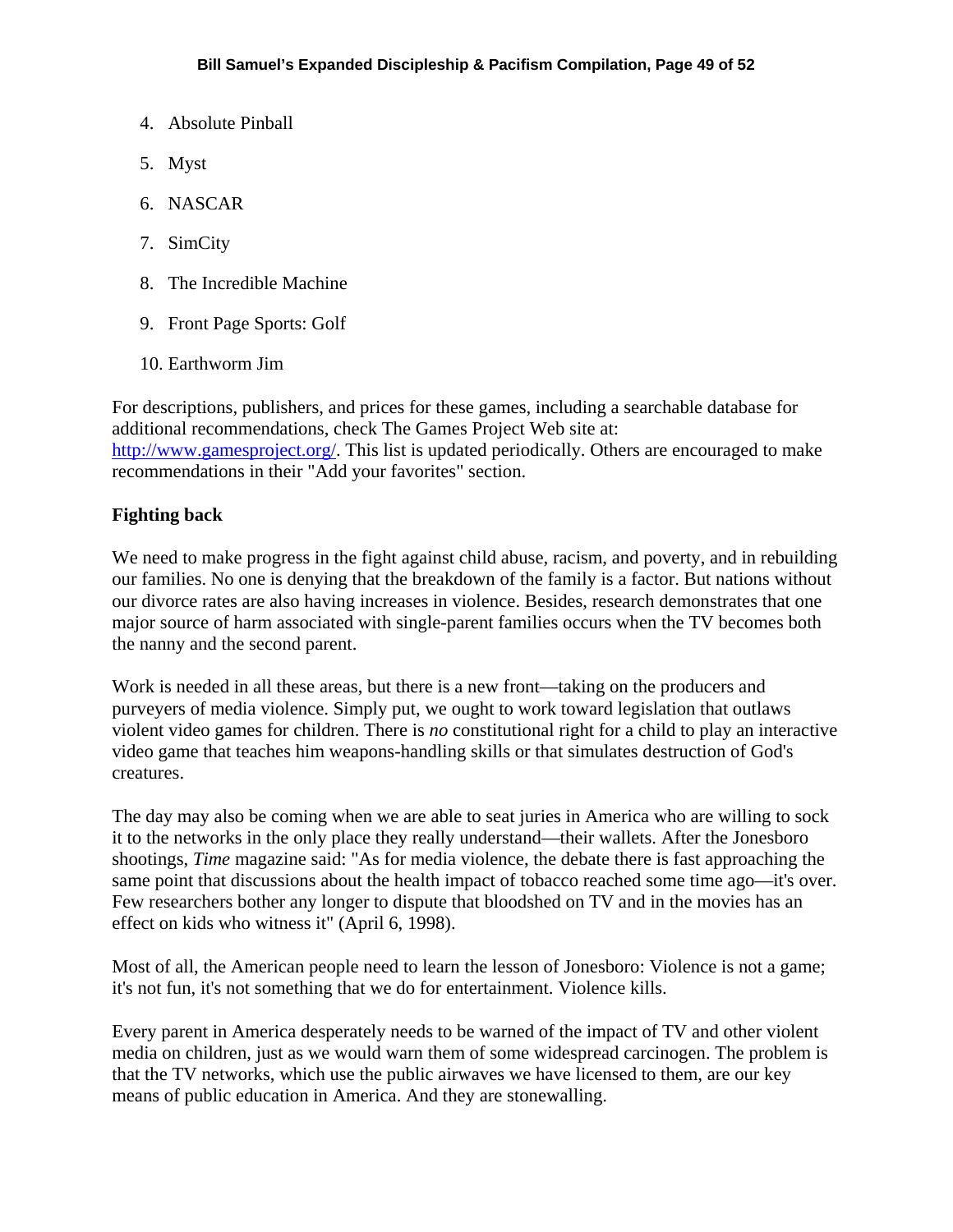In the days after the Jonesboro shootings, I was interviewed on Canadian national TV, the British Broadcasting Company, and many U.S. and international radio shows and newspapers. But the American television networks simply would not touch this aspect of the story. Never in my experience as a historian and a psychologist have I seen any institution in America so clearly responsible for so very many deaths, and so clearly abusing their publicly licensed authority and power to cover up their guilt.

Time after time, idealistic young network producers contacted me from one of the networks, fascinated by the irony that an expert in the field of violence and aggression was living in Jonesboro and was at the school almost from the beginning. But unlike all the other media, these network news stories always died a sudden, silent death when the network's powers-that-be said, "Yeah, we need this story like we need a hole in the head."

Many times since the shooting I have been asked, "Why weren't you on TV talking about the stuff in your book?" And every time my answer had to be, "The TV networks are burying this story. They know they are guilty, and they want to delay the retribution as long as they can."

As an author and expert on killing, I believe I have spoken on the subject at every Rotary, Kiwanis, and Lions Club in a 50-mile radius of Jonesboro. So when the plague of satellite dishes descended upon us like huge locusts, many people here were aware of the scientific data linking TV violence and violent crime.

The networks will stick their lenses anywhere and courageously expose anything. Like flies on open wounds, they find nothing too private or shameful for their probing lenses—except themselves, and their share of guilt in the terrible, tragic crime that happened here.

A CBS executive told me his plan. He knows all about the link between media and violence. His own in-house people have advised him to protect his child from the poison his industry is bringing to America's children. He is not going to expose his child to TV until she's old enough to learn how to read. And then he will select very carefully what she sees. He and his wife plan to send her to a daycare center that has no television, and he plans to show her only ageappropriate videos.

That should be the bare minimum with children: Show them only age-appropriate videos, and think hard about what is age appropriate.

The most benign product you are going to get from the networks are 22-minute sitcoms or cartoons providing instant solutions for all of life's problems, interlaced with commercials telling you what a slug you are if you don't ingest the right sugary substances and don't wear the right shoes.

The worst product your child is going to get from the networks is represented by one TV commentator who told me, "Well, we only have one really violent show on our network, and that is *NYPD Blue*. I'll admit that that is bad, but it is only one night a week."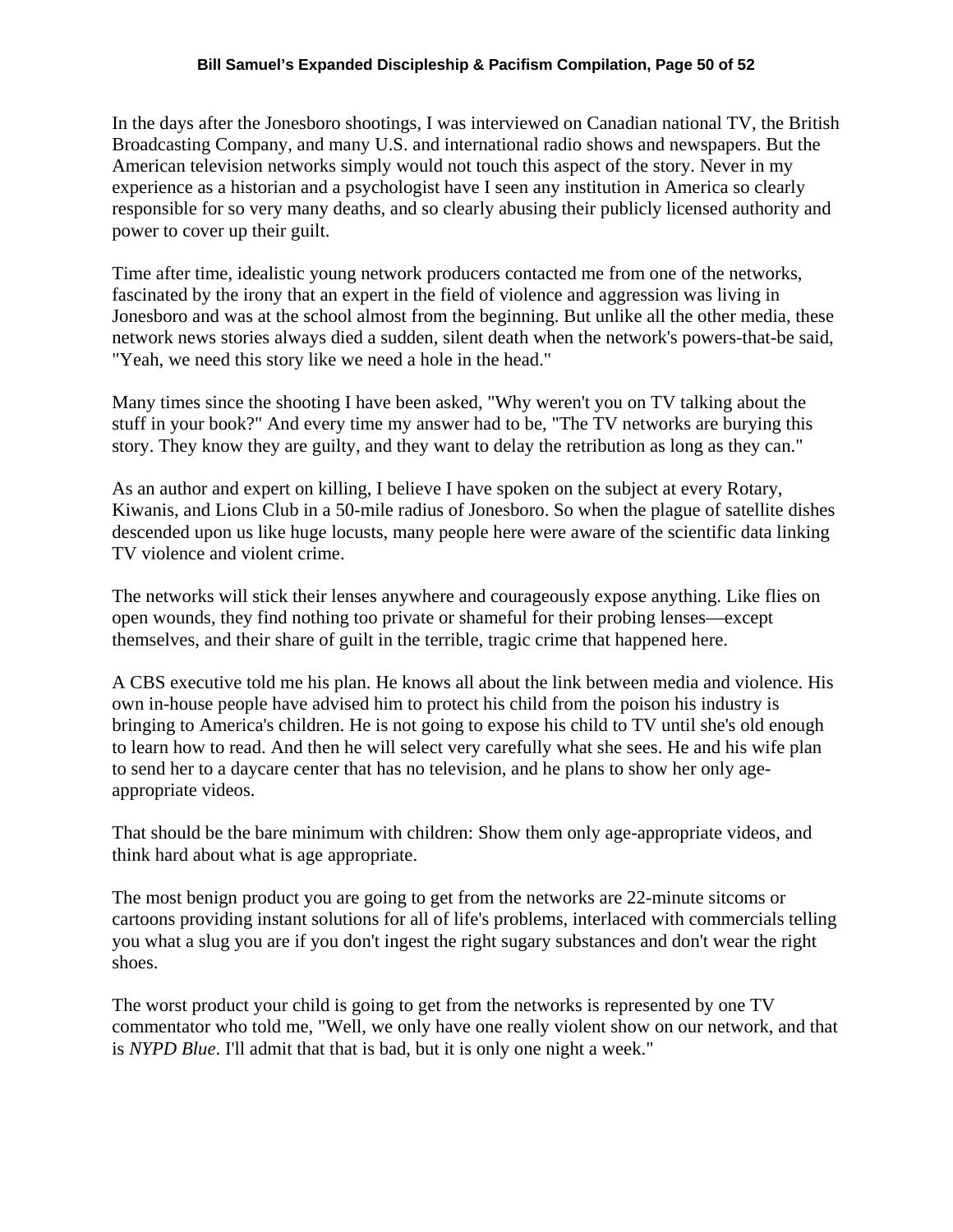I wondered at the time how she would feel if someone said, "Well, I only beat my wife in front of the kids one night a week." The effect is the same.

"You're not supposed to know who I am!" said *NYPD Blue* star Kim Delaney, in response to young children who recognized her from her role on that show. According to *USA Weekend*, she was shocked that underage viewers watch her show, which is rated TV-14 for gruesome crimes, raw language, and explicit sex scenes. But they do watch, don't they?

Education about media and violence does make a difference. I was on a radio call-in show in San Antonio, Texas. A woman called and said, "I would never have had the courage to do this two years ago. But let me tell you what happened. You tell me if I was right.

"My 13-year-old boy spent the night with a neighbor boy. After that night, he started having nightmares. I got him to admit what the nightmares were about. While he was at the neighbor's house, they watched splatter movies all night: people cutting people up with chain saws and stuff like that.

Every parent in America desperately needs to be warned of the impact of TV and other violent media on children. But the TV networks—our key means of public education in America—are stonewalling.

"I called the neighbors and told them, 'Listen: you are sick people. I wouldn't feel any different about you if you had given my son pornography or alcohol. And I'm not going to have anything further to do with you or your son—and neither is anybody else in this neighborhood, if I have anything to do with it—until you stop what you're doing.' "

That's powerful. That's censure, not censorship. We ought to have the moral courage to censure people who think that violence is legitimate entertainment.

One of the most effective ways for Christians to be salt and light is by simply confronting the culture of volence as entertainment. A friend of mine, a retired army officer who teaches at a nearby middle school, uses the movie *Gettysburg* to teach his students about the Civil War. A scene in that movie very dramatically depicts the tragedy of Pickett's Charge. As the Confederate troops charge into the Union lines, the cannons fire into their masses at point-blank range, and there is nothing but a red mist that comes up from the smoke and flames. He told me that when he first showed this heart-wrenching, tragic scene to his students, they laughed.

He began to confront this behavior ahead of time by saying: "In the past, students have laughed at this scene, and I want to tell you that this is completely unacceptable behavior. This movie depicts a tragedy in American history, a tragedy that happened to our ancestors, and I will not tolerate any laughing." From then on, when he played that scene to his students, over the years, he says there was no laughter. Instead, many of them wept.

What the media teach is unnatural, and if confronted in love and assurance, the house they have built on the sand will crumble. But our house is built on the rock. If we don't actively present our